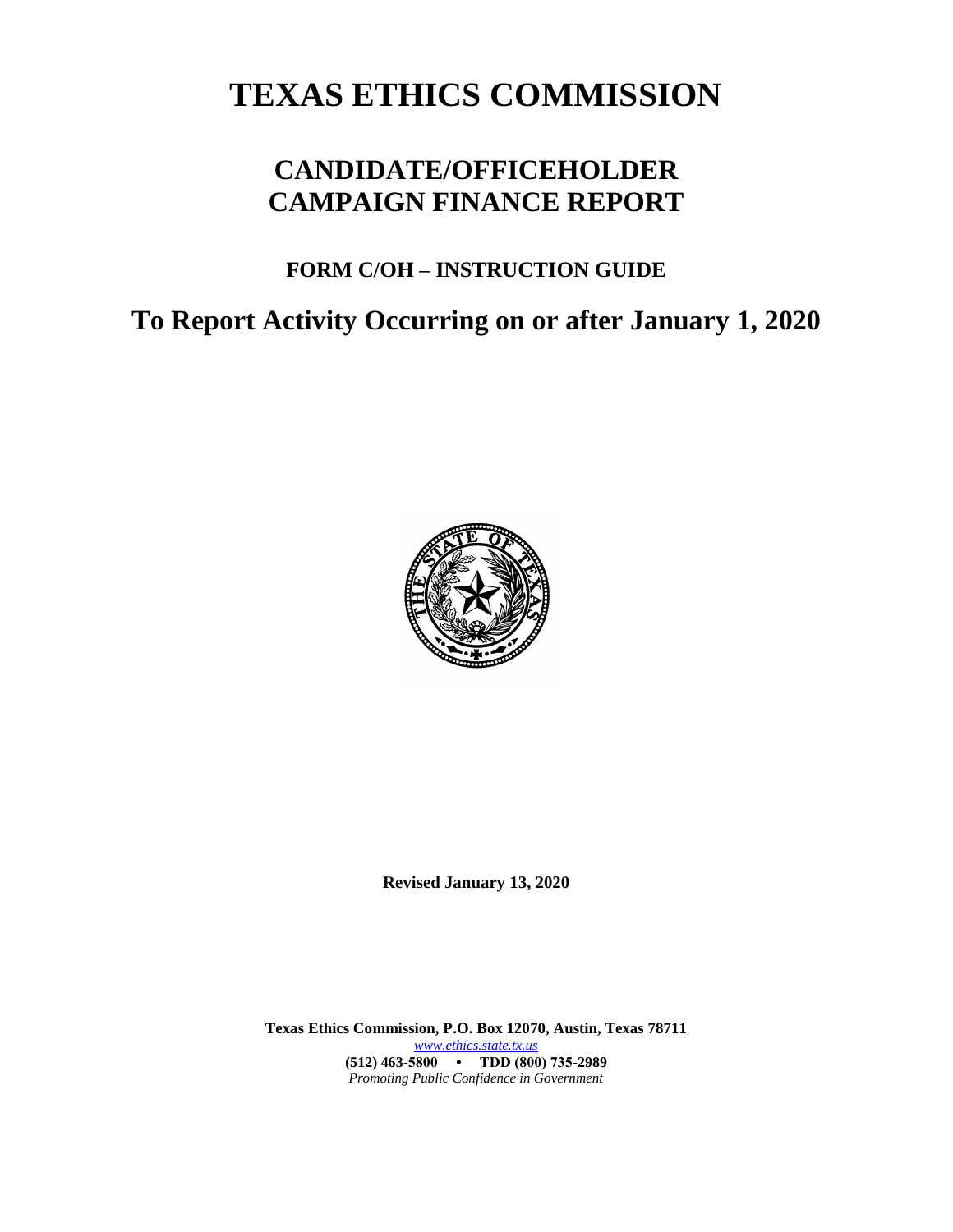# **FORM C/OH – INSTRUCTION GUIDE**

### **TABLE OF CONTENTS**

*These instructions are for the CANDIDATE/OFFICEHOLDER CAMPAIGN FINANCE REPORT (Form C/OH) and all schedules that are filed with it. FORM C/OH includes a three-page cover sheet and Schedules A1, A2, B, E, F1, F2, F3, F4, G, H, I, K, and T. Candidates or officeholders filing a Final Report should also attach Form C/OH-FR. All filers must submit the cover sheet, but only the schedules on which there is information to report need to be included.*

| FORM C/OH: CANDIDATE/OFFICEHOLDER CAMPAIGN FINANCE REPORT 4        |  |
|--------------------------------------------------------------------|--|
|                                                                    |  |
|                                                                    |  |
|                                                                    |  |
|                                                                    |  |
|                                                                    |  |
|                                                                    |  |
| SCHEDULE A2: NON-MONETARY (IN-KIND) POLITICAL CONTRIBUTIONS  19    |  |
|                                                                    |  |
|                                                                    |  |
| SCHEDULE F1: POLITICAL EXPENDITURES FROM POLITICAL CONTRIBUTIONS27 |  |
|                                                                    |  |
| SCHEDULE F3: PURCHASE OF INVESTMENTS FROM POLITICAL                |  |
|                                                                    |  |
|                                                                    |  |
| SCHEDULE G: POLITICAL EXPENDITURES MADE FROM PERSONAL FUNDS  36    |  |
| SCHEDULE H: PAYMENT FROM POLITICAL CONTRIBUTIONS TO A BUSINESS OF  |  |
|                                                                    |  |
| SCHEDULE I: NON-POLITICAL EXPENDITURES MADE FROM POLITICAL         |  |
|                                                                    |  |
| SCHEDULE K: INTEREST, CREDITS, GAINS, REFUNDS, AND CONTRIBUTIONS   |  |
|                                                                    |  |
| SCHEDULE T: IN-KIND CONTRIBUTIONS OR POLITICAL EXPENDITURES FOR    |  |
|                                                                    |  |
|                                                                    |  |
|                                                                    |  |
|                                                                    |  |
|                                                                    |  |
| EXAMPLES: REPORTING EXPENDITURES MADE BY CREDIT CARD  44           |  |
|                                                                    |  |
| EXAMPLES: REPORTING EXPENDITURES FROM PERSONAL FUNDS  50           |  |
|                                                                    |  |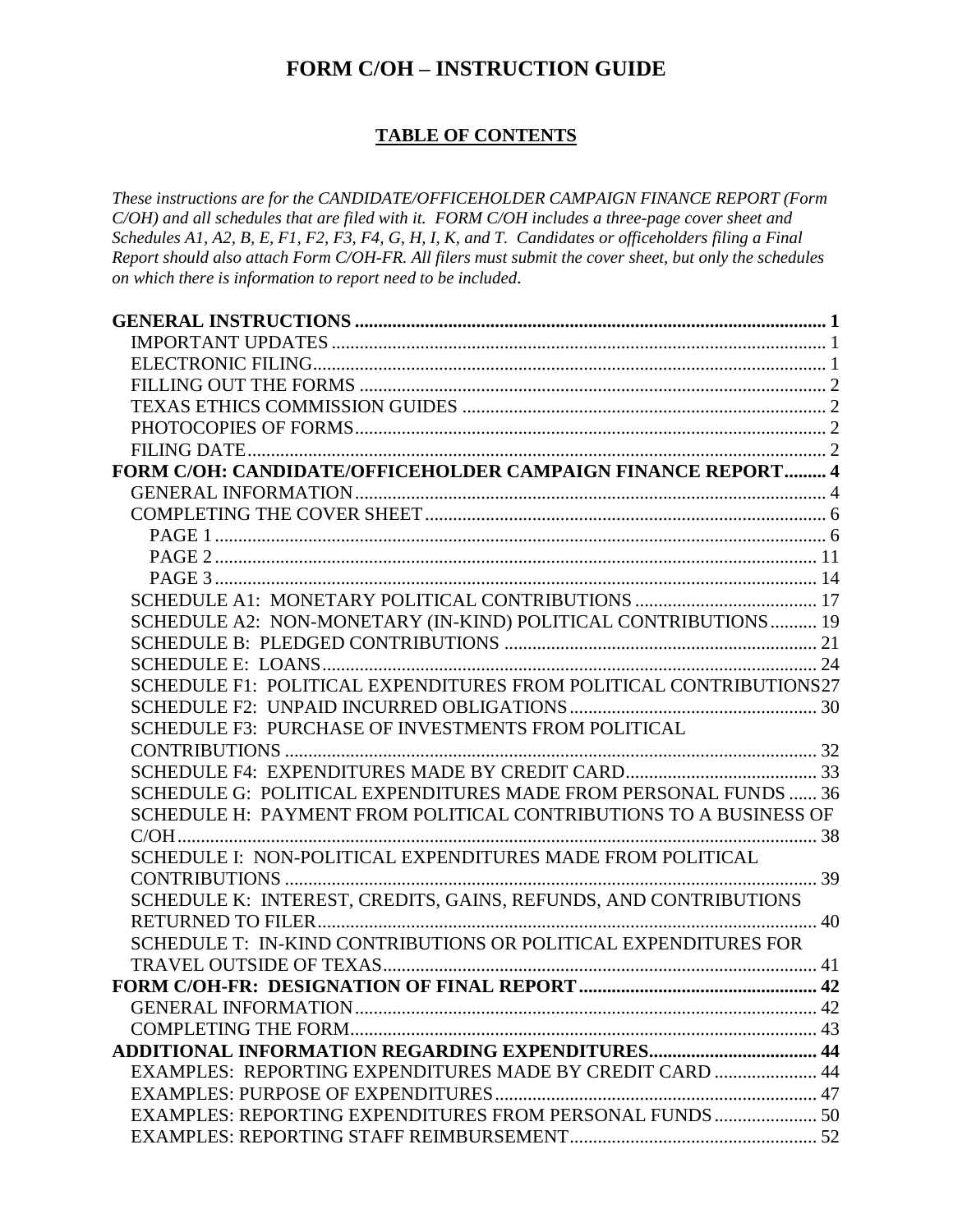## **GENERAL INSTRUCTIONS**

<span id="page-2-0"></span>*These general instructions apply to all C/OH forms required to be filed under title 15, Texas Election Code, for activity that occurs on or after January 1, 2020. For a report that includes activity occurring before January 1, 2020, you must use the instructions applicable before calendar year 2020, which are available on the Texas Ethics Commission's website at [https://www.ethics.state.tx.us/forms/coh/cohfrm.php.](https://www.ethics.state.tx.us/forms/coh/cohfrm.php)*

## <span id="page-2-1"></span>**IMPORTANT UPDATES**

#### **Increased Disclosure Thresholds**

Starting January 1, 2020, new itemization thresholds apply to all campaign finance reports. These changes mean that the dollar thresholds for itemizing contributions, expenditures, and other activities in a report are now higher. For example, the requirement to itemize a political contribution has increased from \$50 to \$90, and only political contributions that exceed \$90 must be itemized when accepted on or after January 1, 2020. The higher itemization thresholds have been updated on the paper forms and in these instructions. For a full list of the changes, please go to new Texas Ethics Commission Rules §18.31 on our website: [https://www.ethics.state.tx.us/rules/adopted/2016-2020/adopted\\_Mar\\_2019.php.](https://www.ethics.state.tx.us/rules/adopted/2016-2020/adopted_Mar_2019.php)

These changes only apply to activity that occurs on or after January 1, 2020. For activity occurring before that date, you must use the form applicable to that time period. For example, if you are filing a semiannual campaign finance report that is due on January 15, 2020, you must use the campaign finance report form that is applicable to the period ending December 31, 2019 (the last date covered by that semiannual report).

These changes are made by a new rule, 18.31, adopted by the Texas Ethics Commission (Commission) on March 22, 2019. As directed by section 571.064 of the Texas Election Code, the Commission is required to annually adjust these thresholds upward to the nearest multiple of \$10 in accordance with the percentage increase for the previous year in the Consumer Price Index for Urban Consumers published by the Bureau of Labor Statistics of the United States Department of Labor. Accordingly, one or more thresholds will generally be adjusted each year, depending upon the figures in the index.

### **Contributions Made Electronically Must Be Itemized**

Beginning on September 1, 2019, all political contributions that are made electronically and accepted by a filer during the reporting period must be itemized in the filer's campaign finance report. This change is made by House Bill 2586, adopted by the 86th Texas Legislature.

# <span id="page-2-2"></span>**ELECTRONIC FILING**

All persons filing campaign finance reports with the Texas Ethics Commission (Commission) are required to file those reports electronically unless the person is eligible to claim an exemption. Please check the Commission's website at *https://www.ethics.state.tx.us* for information about exemptions from the electronic filing requirement.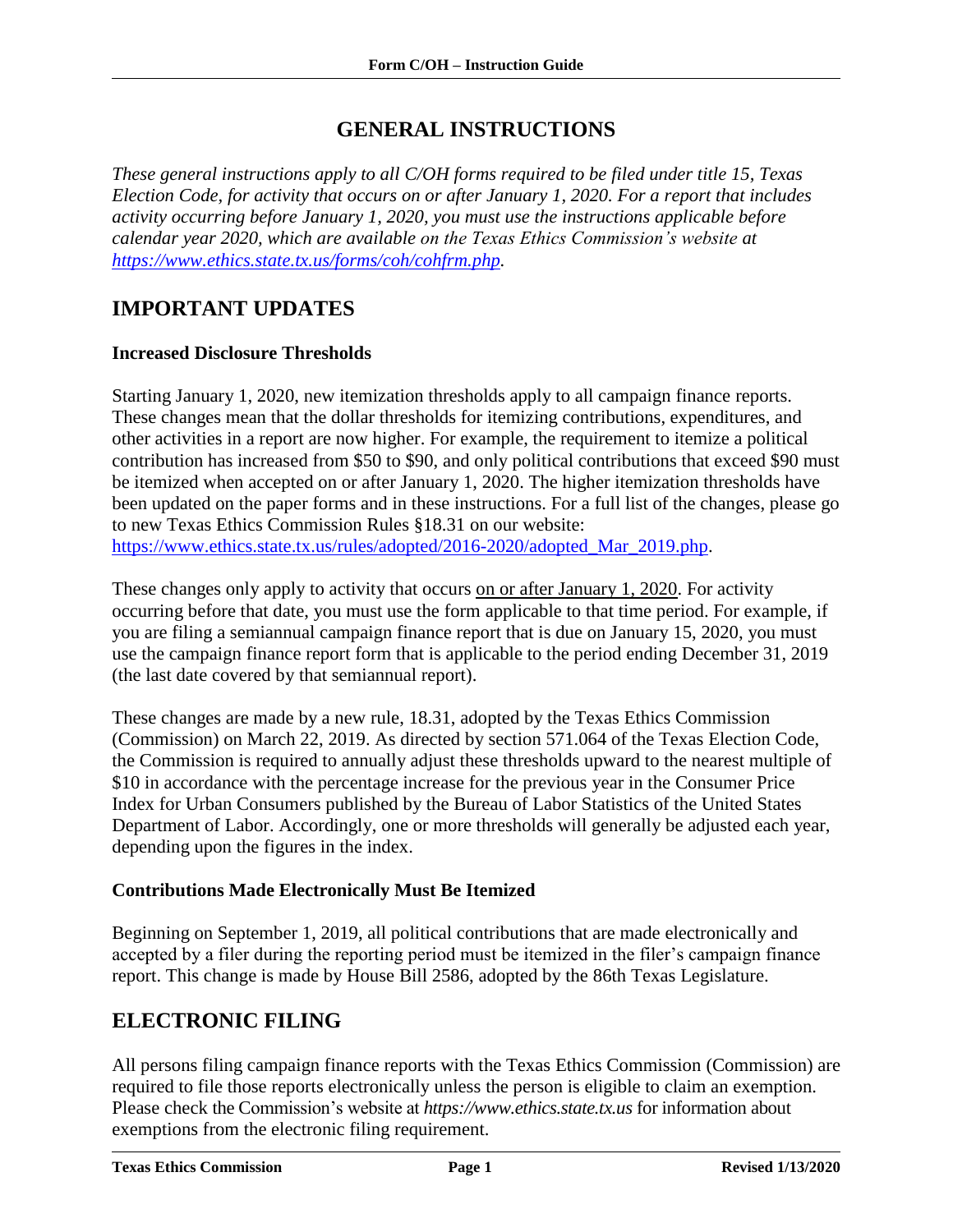# <span id="page-3-0"></span>**FILLING OUT THE FORMS**

All reports filed on paper must be either handwritten in ink or typewritten. If you complete the report by hand, please print everything other than your signature.

If you are filing with the Commission, and you are eligible to claim an exemption to electronic filing, *you may use your own computer-generated form* if it provides for disclosure of all the information required on the Commission's form and it is *substantially identical* in paper size, color, layout, and format. A substitute form that is substantially identical to the Commission's prescribed form must be submitted for pre-approval by the Commission's executive director.

Always file the cover sheet of the campaign finance report form. You need to file only those schedules on which you have information to report.

You must keep an exact copy of each report filed and all records necessary to complete the report for at least two (2) years after the deadline for filing the report.

If you have questions, please call our office at (512) 463-5800.

### <span id="page-3-1"></span>**TEXAS ETHICS COMMISSION GUIDES**

The Commission publishes a Campaign Finance Guide for each type of filer. These guides are designed to explain your responsibilities as a filer. The Commission encourages you to read the appropriate guide before you begin accepting political contributions or making or authorizing political expenditures.

### <span id="page-3-2"></span>**PHOTOCOPIES OF FORMS**

You may use photocopies of Commission forms. For example, if the space provided on Schedule A1 is insufficient, you may make copies of a blank Schedule A1 form and attach more pages as needed.

### <span id="page-3-3"></span>**FILING DATE**

For most reporting deadlines, a document is considered timely filed if it is properly addressed with postage or handling charges prepaid and bears a postmark or receipt mark of a common or contract carrier indicating a time on or before the deadline.

**Pre-Election Reports:** A report due 30 days before an election and a report due 8 days before an election must be *received* by the appropriate filing authority no later than the report due date.

If you are filing with the Commission, please address your reports and correspondence to the Texas Ethics Commission, P.O. Box 12070, Austin, Texas 78711-2070. For hand-deliveries, the Commission's street address is 201 East 14th Street, Sam Houston Building, 10th Floor, Austin, Texas 78701.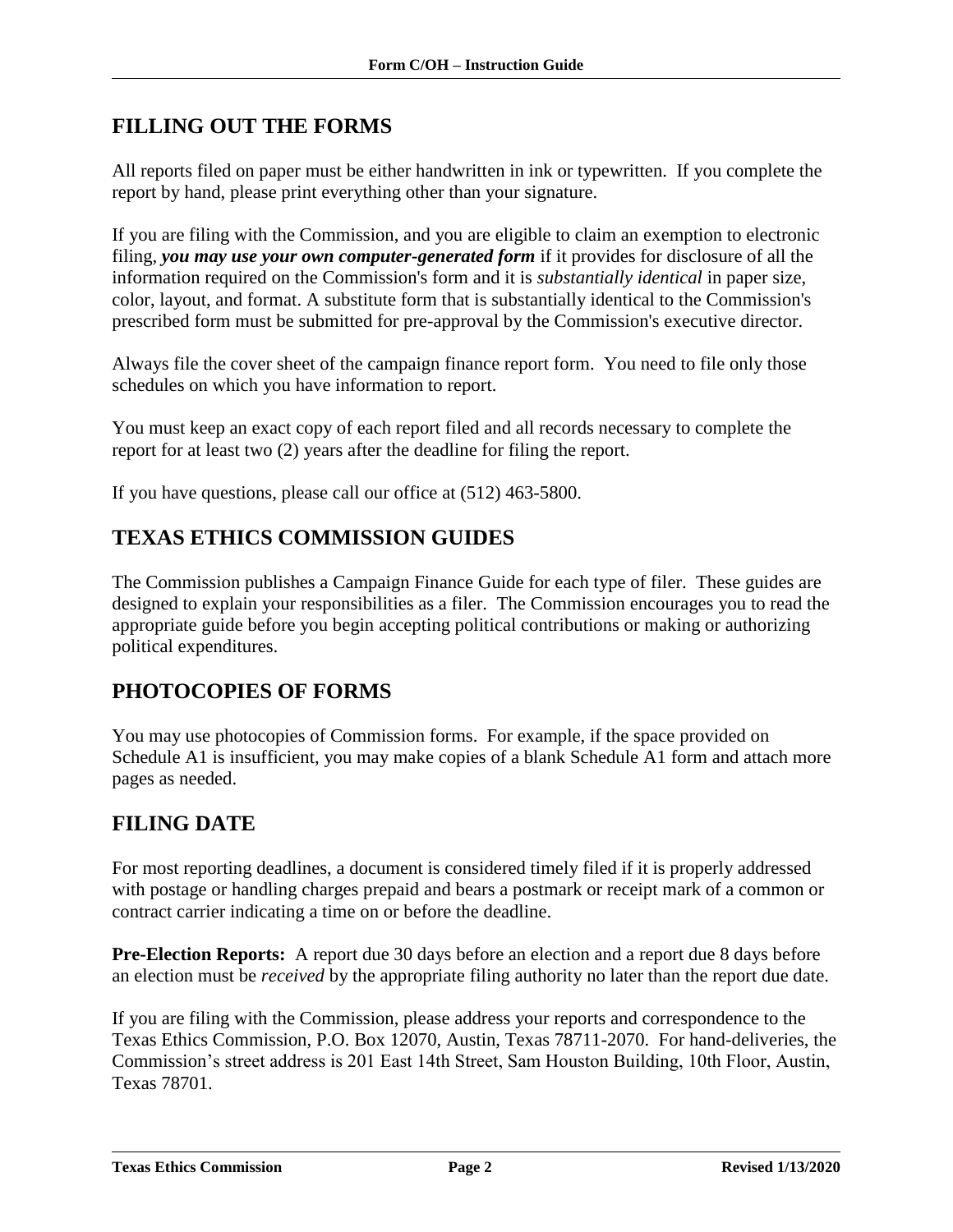If the due date for a report falls on a Saturday, Sunday, or legal holiday, the report is due on the next regular business day.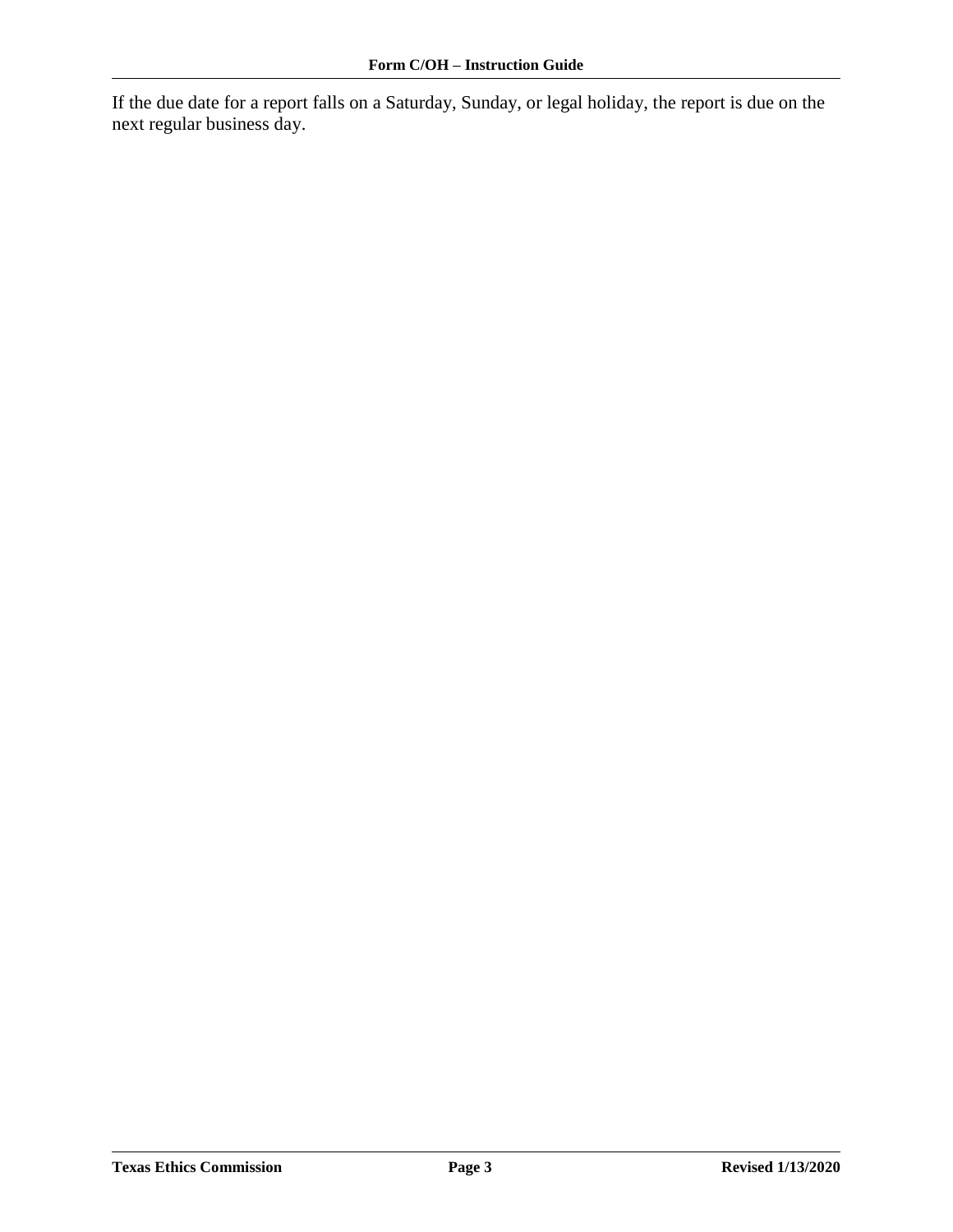# <span id="page-5-0"></span>**FORM C/OH: CANDIDATE/OFFICEHOLDER CAMPAIGN FINANCE REPORT**

*These instructions are for the CANDIDATE/OFFICEHOLDER CAMPAIGN FINANCE REPORT (Form C/OH). A complete report includes the Form C/OH cover sheet, and any of the following schedules on which there is information to report: A1, A2, B, E, F1, F2, F3, F4, G, H, I, K, and T. A complete Final Report must also include Form C/OH-FR.*

<span id="page-5-1"></span>*Note: Judicial candidates and officeholders must use a different form, Form JC/OH.*

### **GENERAL INFORMATION**

Use Form C/OH for filing the following reports:

- Semiannual reports (January 15 and July 15)
- Pre-election reports (30th day before election, 8th day before election)
- Runoff report (8th day before runoff election)
- Exceeded Modified Reporting Limit report
- 15th day after officeholder campaign treasurer appointment
- Final Report

See the instructions for sections 9 and 10 of the Cover Sheet for help in deciding which reports you are required to file.

### **OFFICEHOLDER ACTIVITY**

An officeholder may make officeholder expenditures and accept officeholder contributions without having a campaign treasurer appointment on file. However, an officeholder must have a campaign treasurer appointment on file before the officeholder may make campaign expenditures or accept campaign contributions.

### **DUTIES OF CANDIDATE OR OFFICEHOLDER**

As a candidate or officeholder, you alone, not the campaign treasurer, are responsible for filing this form. Failing to file a report on time or filing an incomplete report may subject you to criminal or civil penalties.

### **DUTIES OF CAMPAIGN TREASURER**

State law does not impose any reporting or record-keeping obligations on a candidate's campaign treasurer.

### **WHERE TO FILE**

This form is filed with the same filing authority with which you were required to file your Campaign Treasurer Appointment (Form CTA). If you are an officeholder who does not have a campaign treasurer appointment on file, file your reports with the same authority with which a candidate for your office must file the campaign treasurer appointment.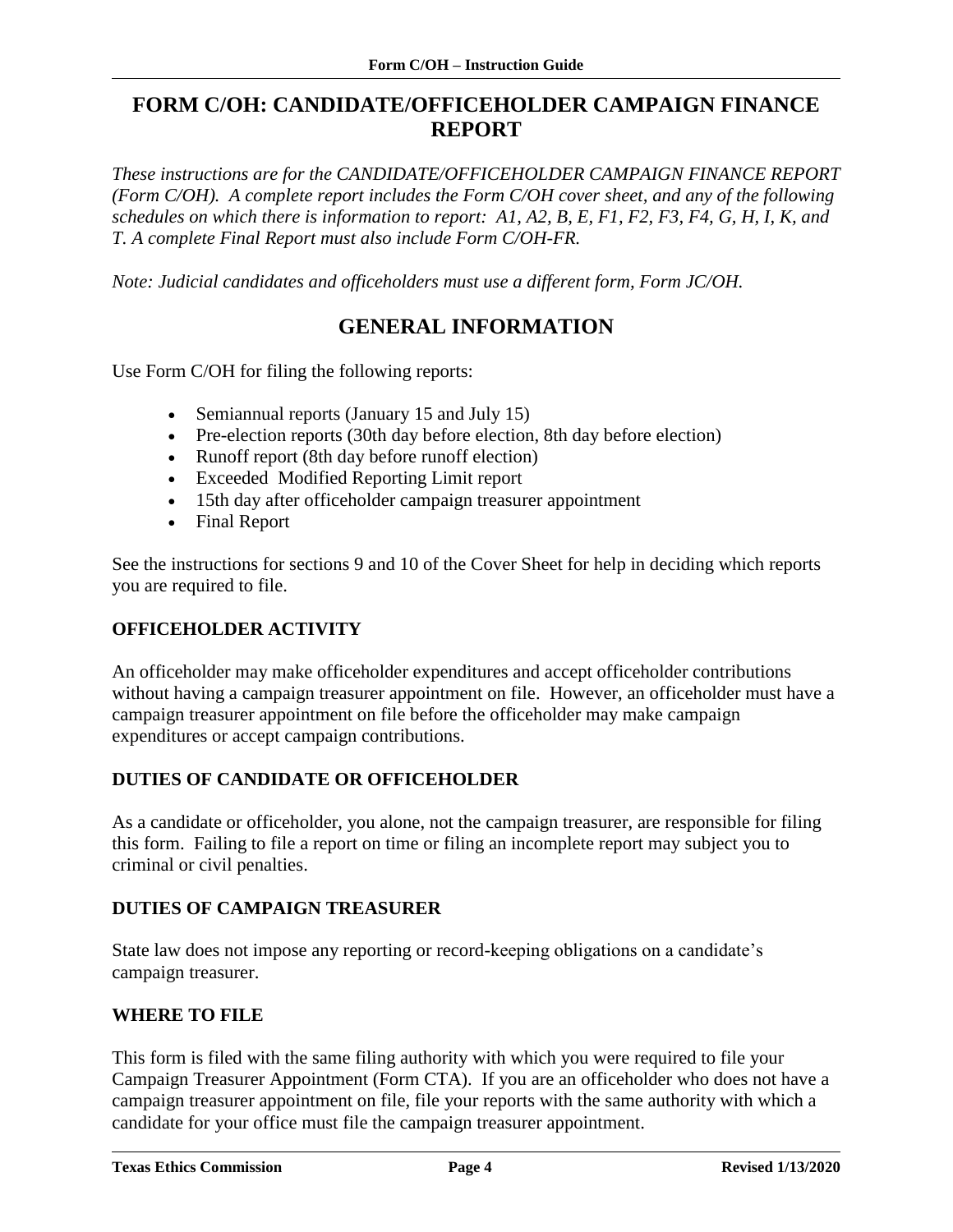### **FILING A FINAL REPORT**

For filing purposes, you are a "candidate" as long as you have an appointment of campaign treasurer on file. If you do not expect to accept any further campaign contributions or to make any further campaign expenditures, you may file a Final Report of contributions and expenditures. A Final Report terminates your appointment of campaign treasurer and relieves you of the obligation of filing further reports *as a candidate*. If you are an officeholder at the time of filing a Final Report, you may be required to file semiannual reports of contributions and expenditures as an officeholder. The only officeholders who are not required to file semiannual reports are officeholders who file locally, who do not have a campaign treasurer appointment on file, *and* who do not exceed \$900 in contributions or expenditures during the reporting period.

If you are not an officeholder at the time of filing a Final Report *and* if you have surplus funds or retain assets purchased with political funds, you will be required to file annual reports of Unexpended Contributions. (*See instructions for Form C/OH-UC.*)

To file a Final Report, you must complete the "C/OH CAMPAIGN FINANCE REPORT" (Form C/OH), check the "final" box in section 9 on the Cover Sheet, and complete and attach the "C/OH REPORT: DESIGNATION OF FINAL REPORT" (Form C/OH- FR).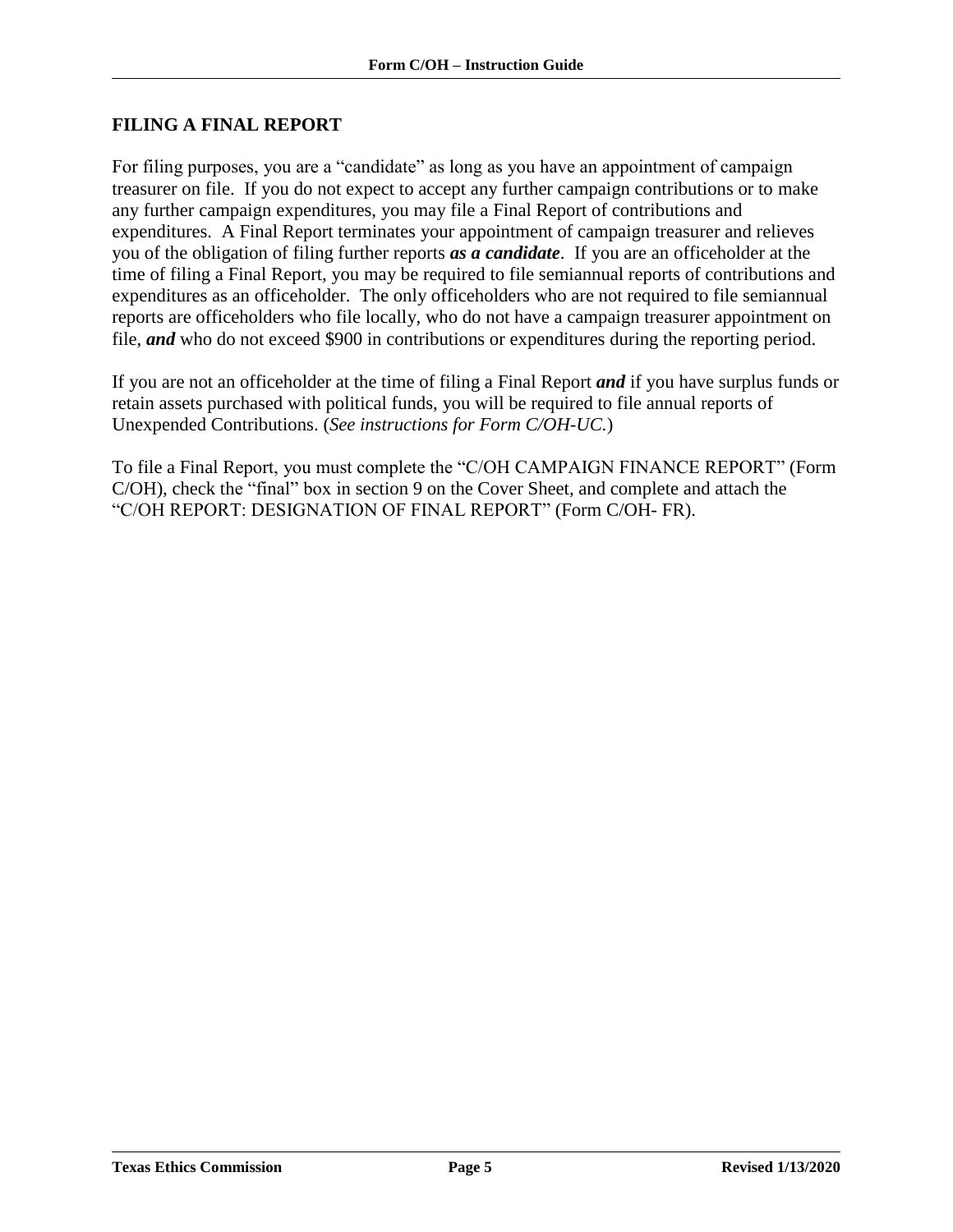# **COMPLETING THE COVER SHEET**

<span id="page-7-0"></span>*Each numbered item in these instructions corresponds to the same numbered item on the form.*

### <span id="page-7-1"></span>**PAGE 1**

- **1. FILER ID:** If you are filing with the Commission, you were assigned a filer identification number when you filed your initial campaign treasurer appointment. You should have received a letter acknowledging receipt of the form and informing you of your Filer ID. Enter this number wherever you see "FILER ID." If you do not file with the Commission, you are not required to enter a Filer ID.
- **2. TOTAL PAGES FILED:** After you have completed the form, count the total number of pages of this form and any attached schedules. Enter that number where indicated on the top line of page 1 only. Each side of a two-sided form counts as one page.
- **3. CANDIDATE/OFFICEHOLDER NAME:** Enter your full name, including nicknames and suffixes (e.g., Sr., Jr., III), if applicable.
- **4. CANDIDATE/OFFICEHOLDER MAILING ADDRESS:** Enter your complete mailing address. If your mailing address has changed since you last gave notice of your address, check the "Change of Address" box.
- **5. CANDIDATE/OFFICEHOLDER PHONE:** Enter your phone number including the area code, and your extension, if applicable.

*Sections 6 - 8 pertain to a candidate's campaign treasurer. If you are an officeholder who does not have a campaign treasurer appointment on file, skip these sections.*

- **6. CAMPAIGN TREASURER NAME:** Enter the full name of your campaign treasurer, including nicknames and suffixes (e.g., Sr., Jr., III), if applicable.
- **7. CAMPAIGN TREASURER ADDRESS:** Enter the complete address of your campaign treasurer.
- **8. CAMPAIGN TREASURER PHONE:** Enter the phone number of your campaign treasurer including the area code, and the extension, if applicable.
- **9. REPORT TYPE:** Check the box that describes the type of report you are filing, according to the descriptions below. See the instructions for section 10 for the periods covered by each type of report.

**January 15 Report:** All candidates and most officeholders must file a semiannual report by January 15. The only officeholders who are not required to file this report are officeholders who file locally, who do not have a campaign treasurer appointment on file, *and* who do not exceed \$900 in contributions or expenditures during the reporting period.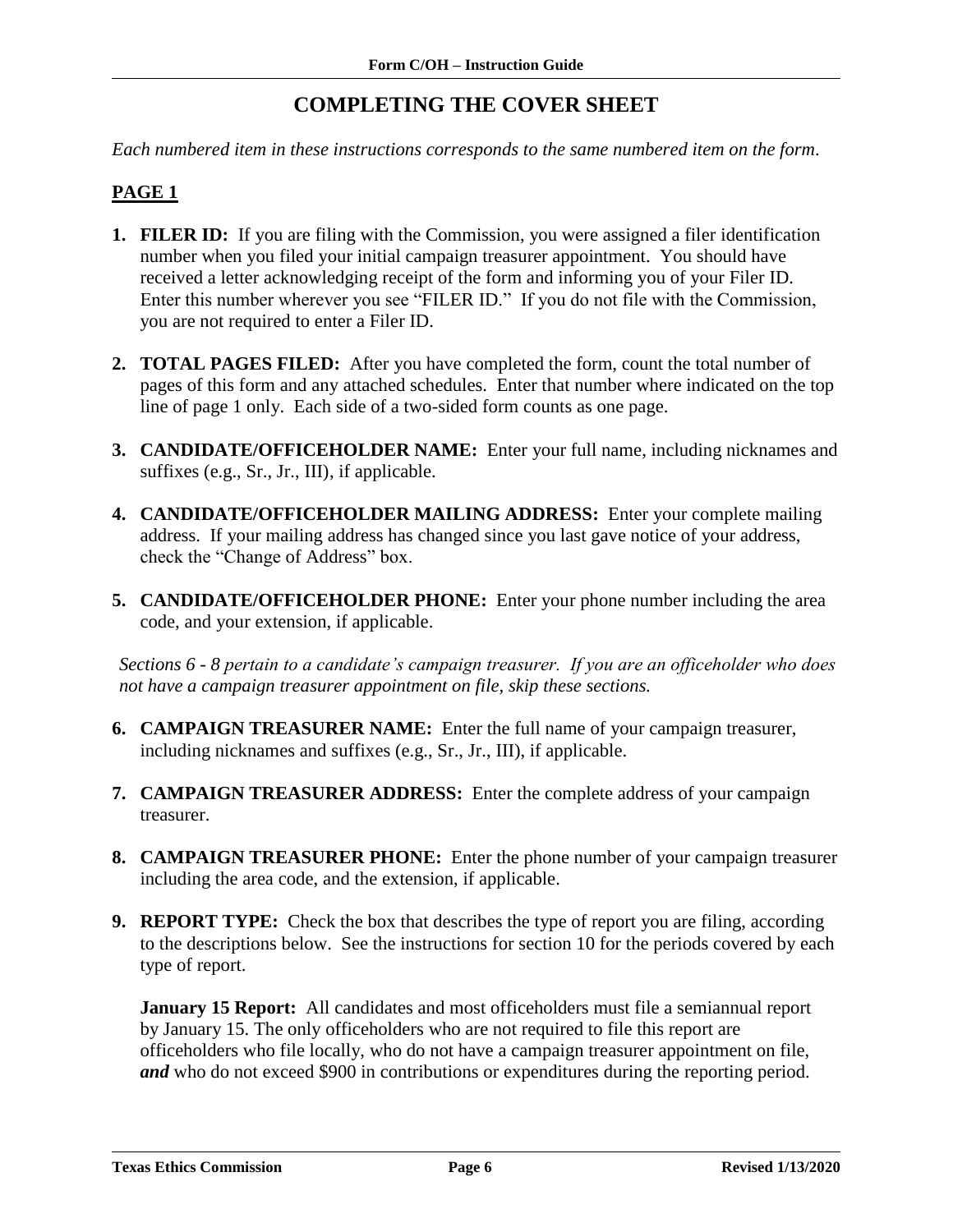All candidates and officeholders who file with the Commission must file this report by midnight Central Time on the January 15 report due date. All candidates and officeholders who file locally must file this report by 5 p.m. on the January 15 report due date.

Note: Anyone who has a campaign treasurer appointment (Form CTA) on file must file semiannual reports, even after an election has ended and even if the filer lost the election. To end this semiannual filing requirement, the filer must cease campaign activity and file a Final Report. (See "Final Report" below for more information.)

**July 15 Report:** All candidates and most officeholders must file a semiannual report by July 15. The only officeholders who are not required to file this report are officeholders who file locally, who do not have a campaign treasurer appointment on file, *and* who do not exceed \$900 in contributions or expenditures during the reporting period.

See "January 15 Report" above for more information on filing requirements and deadlines for semiannual reports.

**30th Day Before Election Report:** Opposed candidates in an election who did not choose the modified reporting schedule must file this pre-election report. If an opposed candidate chose modified reporting, but then exceeded a threshold before the 30th day before the election, the candidate must file this report.

The report is due no later than 30 days before the election. For all candidates and officeholders who file with the Commission, this report must be received by the Commission no later than midnight Central Time on the report due date. For all candidates and officeholders who file locally, this report must be received by the filing authority no later than 5 p.m. on the report due date.

You are an "opposed" candidate if you have an opponent, including a minor party candidate, whose name is printed on the ballot. If your only opposition is a write-in candidate, you are not considered opposed for filing purposes. If you are a write-in candidate, you are an "opposed" candidate subject to the reporting requirements if you accept political contributions or make political expenditures. Candidates who are unopposed in an election are not required to file pre-election reports for that election.

**8th Day Before Election Report:** Opposed candidates in an election who did not choose the modified reporting schedule must file this pre-election report. If an opposed candidate chose modified reporting but then exceeded a threshold before the 8th day before the election, the candidate must file this report.

The report is due no later than 8 days before the election. For all candidates and officeholders who file with the Commission, this report must be received by the Commission no later than midnight Central Time on the report due date. For all candidates and officeholders who file locally, this report must be received by the filing authority no later than 5 p.m. on the report due date.

See "30<sup>th</sup> Day Before Election Report" above for the definition of an opposed candidate.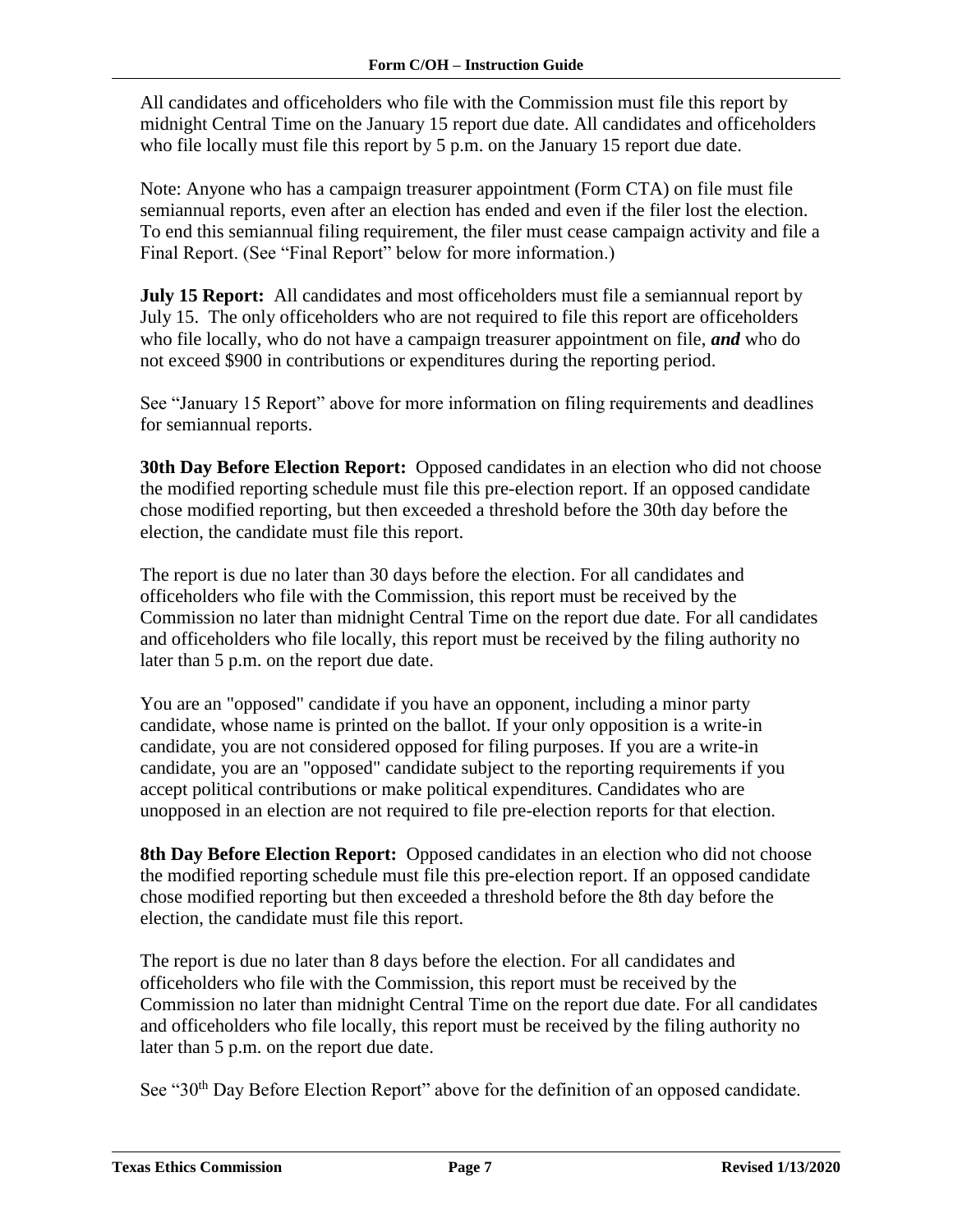**Runoff Report:** Opposed candidates who are participating in a runoff election and who did not choose the modified reporting schedule must file this runoff report. The report is due no later than 8 days before the runoff election. For all candidates and officeholders who file with Commission, this report must be received by the Commission no later than midnight Central Time on the report due date. For all candidates and officeholders who file locally, this report must be received by the filing authority no later than 5 p.m. on the report due date.

See "30<sup>th</sup> Day Before Election Report" above for the definition of an opposed candidate.

**Exceeded Modified Reporting Limit Report:** Candidates who chose to file under the modified reporting schedule but then, after the 30th day before the election, exceeded \$900 in contributions or \$900 in expenditures in connection with the election must file this Exceeded Modified Reporting Limit report within 48 hours after exceeding the \$900 limit. The candidate must meet this deadline even if it falls on a weekend or a holiday.

**15th Day After Campaign Treasurer Appointment Report (Officeholders Only):** An officeholder must file this report if he or she appoints a campaign treasurer after a period of not having a campaign treasurer appointment (Form CTA) on file. For all officeholders who file with Commission, this report is due no later than midnight Central Time on the 15th day after an officeholder files Form CTA with the Commission. For all officeholders who file locally, this report is due no later than 5 p.m. on the 15th day after an officeholder files Form CTA with the filing authority. It is not required of officeholders who are merely changing their campaign treasurer. It is not required of an officeholder who files locally if the officeholder did not exceed \$900 in either contributions or expenditures during the period covered by the report. Candidates who are not officeholders do not file this report.

**Final Report:** A person who has a campaign treasurer appointment on file may file this report when he or she does not expect to accept any further campaign contributions or make or authorize any further campaign expenditures. There is not a fixed deadline for this report. This report must have a completed "C/OH REPORT: DESIGNATION OF FINAL REPORT" (Form C/OH-FR) attached.

A candidate must have a CTA on file to accept campaign contributions or make campaign expenditures, including contributions intended to offset campaign debts or expenditures made to pay campaign debts. A candidate who intends to continue campaign activity should not file a Final Report.

A Final Report terminates a candidate's CTA and relieves the candidate from any additional filing obligations as a candidate. Officeholders who file a Final Report will still be subject to the filing requirements applicable to officeholders. A person who is not an officeholder but who has surplus political funds or assets after filing a Final Report will be required to file annual Unexpended Contribution reports. (See "Form C/OH-FR: Designation of Final Report" for more information.) A candidate or officeholder who does not have a CTA on file may still be required to file a personal financial statement (PFS).

Filing a Final Report does not relieve a candidate of responsibility for any delinquent reports or outstanding civil penalties.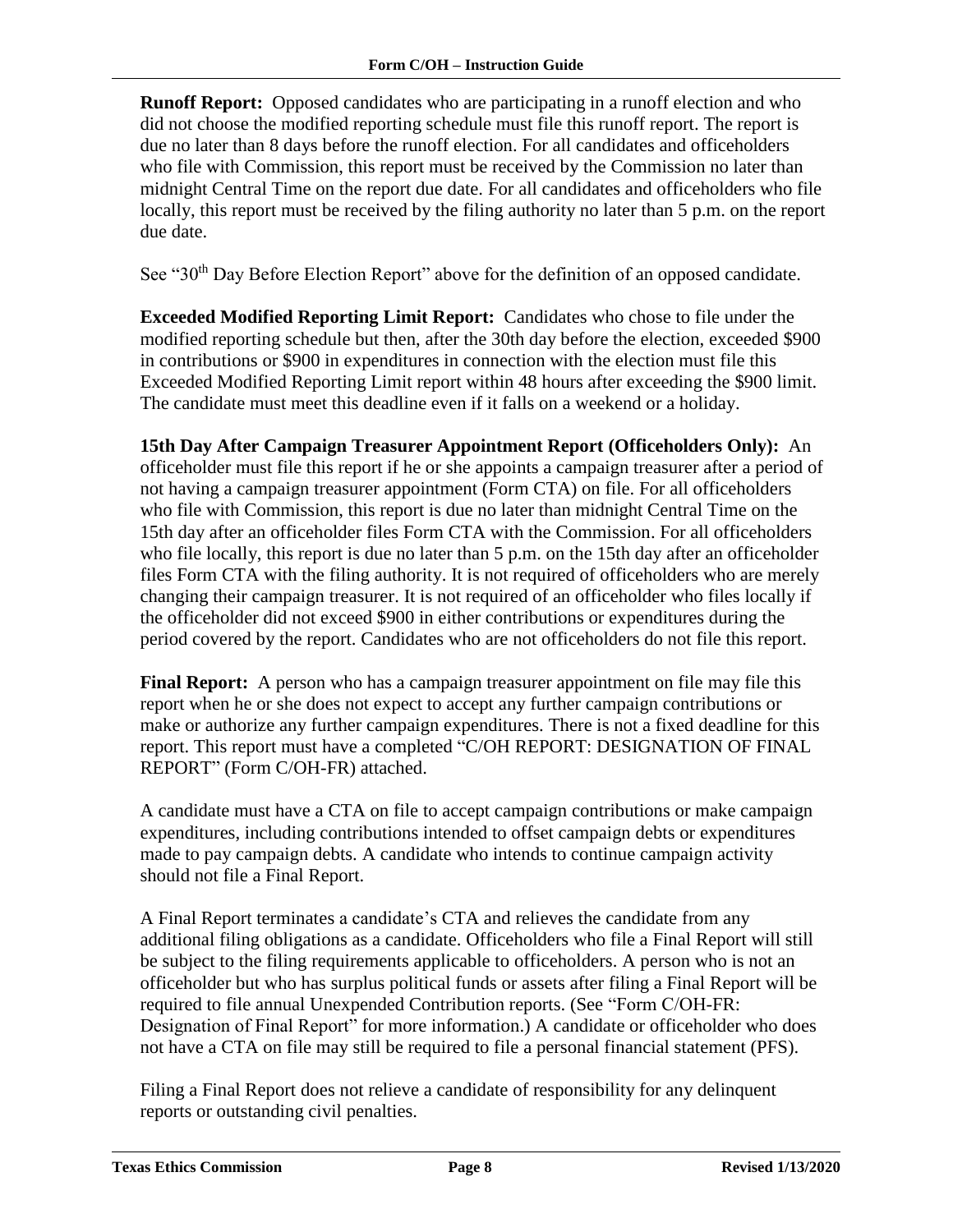Daily Pre-Election Report of Contributions: A candidate or officeholder who files with the Commission may be required to file daily pre-election reports disclosing contributions during the period beginning the 9th day before an election and ending at 12 noon on the day before the election. This information can be disclosed on Form C/OH-T. For more information, please see the instructions for Form C/OH-T.

Legislative Special Session Report: A candidate or officeholder who files with the Commission and who accepts a political contribution during the period beginning on the date the governor signs the proclamation calling a special legislative session and continuing through the date of final adjournment is required to file a report after a special session of the legislature. This information can be disclosed on Form C/OH-SS. For more information, please see the instructions for Form C/OH-SS.

**10. PERIOD COVERED:** A reporting period includes the start date and the end date. The *due date* for filing will generally be *after* the end of the period. Generally, a report picks up where the last report left off, and there should be no gaps or overlapping periods. The exceptions are Daily Pre-election reports, which do create overlaps because you are required to report the activity twice.

First Reports:If this is the first report of contributions and expenditures that you have filed, the beginning date will depend on the date your campaign treasurer appointment (Form CTA) was filed or the date you took office.

- If you are a candidate (a person who has filed a Form CTA) and you are filing your first report, the start date will be the date your Form CTA was filed.
- If you are an officeholder who was appointed to an elective office and who did not have a Form CTA on file at the time of the appointment, the start date for your first report will be the date you took office.

**January 15th Semiannual Report:** The start date is July 1 of the previous year or the day after the last day covered by your last required report, whichever is later. If this is the first report you have filed, please see the "First Reports" section above. The end date is December 31 of the previous year.

**July 15th Semiannual Report:** The start date is January 1 or the day after the last day covered by your last required report, whichever is later. If this is the first report you have filed, please see the "First Reports" section above. The end date is June 30.

**30th Day Before Election Report:** The start date is the day after the last day covered by your last required report. If this is the first report you have filed, please see the "First Reports" section above. The end date is the 40th day before the election. This report is not required for unopposed candidates or candidates who are filing under the modified reporting schedule.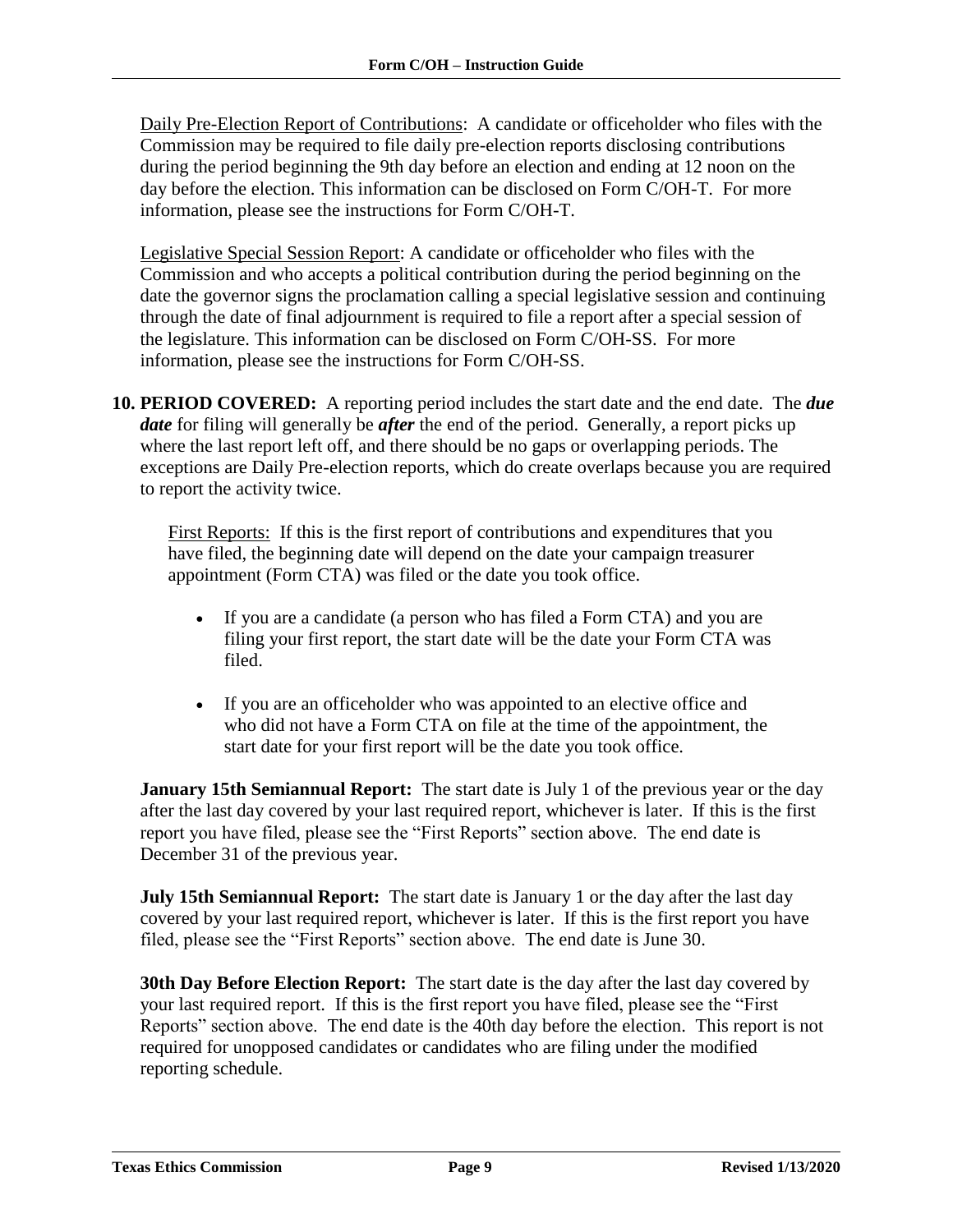**8th Day Before Election Report:** The start date is the 39th day before the election if you filed a 30th Day Before Election Report. If you did not file the 30th Day Before Election Report, the day after the last day covered by your last required report is the start date. If this is the first report you have filed, please see the "First Reports" section above. The end date is the 10th day before the election. This report is not required for unopposed candidates or candidates who are filing under the modified reporting schedule.

**Runoff Report:** The start date is the 9th day before the main election if you filed an 8th Day Before Election Report. Otherwise, the start date is the day after the last day covered by your last required report or the day you appointed a campaign treasurer, whichever is later. The end date is the 10th day before the runoff election. This report is not required for candidates who are filing under the modified reporting schedule.

**Exceeded Modified Reporting Limit Report:** The start date for the report is either the day you appointed your campaign treasurer or the day after the last day covered by your last required report, whichever is later. The end date is the day you exceeded the \$900 limit for contributions or expenditures.

**15th Day After Campaign Treasurer Appointment Report (Officeholders Only):** The start date is either the day after the last day covered by your last required report or the day you began serving an appointment to elective office. The end date is the day before the campaign treasurer appointment was filed. This report is due no later than 15 days after the campaign treasurer appointment was filed.

**Final Report:** The start date is the day after the last day covered by your last required report. The end date is the day the final report is filed.

*If you are an officeholder without a campaign treasurer appointment on file, or if you have a campaign treasurer appointment on file but you are not a candidate in an upcoming election and were not a candidate in a recent election, you may skip Section 11.*

**11. ELECTION:** If you are a candidate in an upcoming election or were a candidate in a recently held election, provide the following information concerning the upcoming or recent election.

**Election Date:** Enter the month, day, and year of the election for which this report is filed, if known.

Candidate in an Upcoming Election: If the political activity in the report primarily pertains to an upcoming election, provide the date of the upcoming election in which you intend to participate as a candidate that most immediately follows the deadline for this report.

Candidate in a Recently Held Election: If the political activity in this report primarily pertains to a recently held election, provide the date of the recently held election in which you participated as a candidate that most immediately precedes the deadline for this report.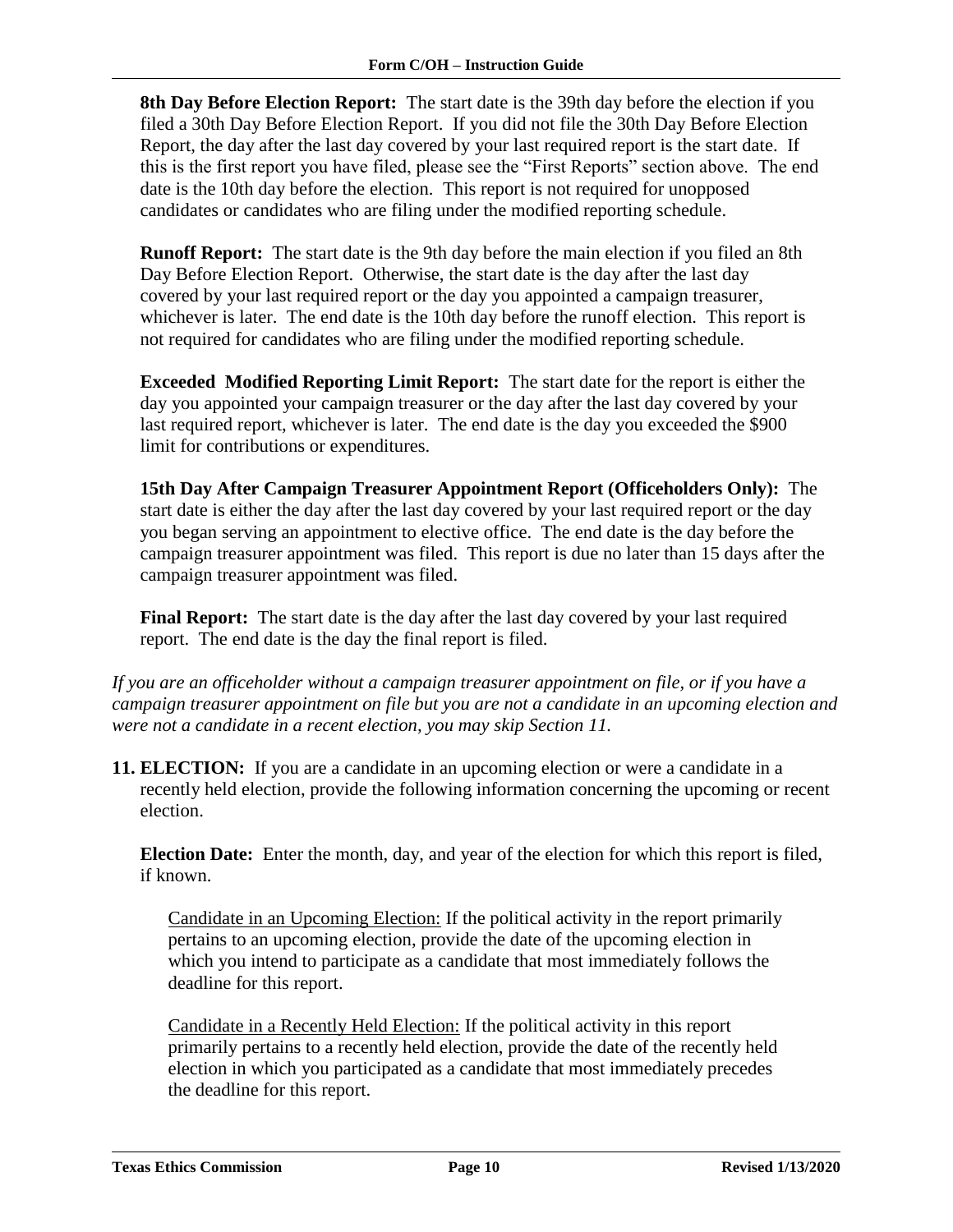**Election Type:** Check the box next to the type of election that most accurately describes the election for which this report is filed.

**Primary:** An election held by a political party to select its nominees for office.

**Runoff:** An election held if no candidate for a particular office receives the vote necessary to be elected in an election requiring a majority vote.

**General:** An election, other than a primary election, that regularly occurs at fixed dates.

**Special:** An election that is neither a general election nor a primary election nor a runoff election.

**Other:** If none of the listed election types apply, check "Other" and provide your own description of the election for which the report is filed.

- **12. OFFICE HELD:** If you are an officeholder, please enter the office you currently hold. Include the district, precinct, or other designation for the office, if applicable.
- **13. OFFICE SOUGHT:** If you are a candidate in an upcoming election, please enter the office you seek. If you were a candidate in a recently held election, but were unsuccessful or are not currently an officeholder, please enter the office you sought during the election that most immediately precedes the deadline for this report. Include the district, precinct, or other designation for the office, if applicable.

### <span id="page-12-0"></span>**PAGE 2**

- **14. C/OH (CANDIDATE/OFFICEHOLDER) NAME:** Enter your full name.
- **15. FILER ID:** See instructions for section 1.
- **16. NOTICE FROM POLITICAL COMMITTEE(S):** Complete this section if you received notice from a political committee that it accepted political contributions or made political expenditures on your behalf. You are required to disclose the receipt of such a notice in the report covering the period in which you receive the notice. If you have not received such notice, you may skip this section.

The political committee is required to include in the notice the full name and address of the committee, the full name and address of the committee's campaign treasurer, and a statement indicating whether the committee is a general-purpose committee or a specific-purpose committee. If the notice also describes the expenditure, do not include the description in this section.

**"Additional Pages" box:** If you received notice from more than one committee, check this box and attach an additional page listing the names and addresses of the other committees and of their campaign treasurers.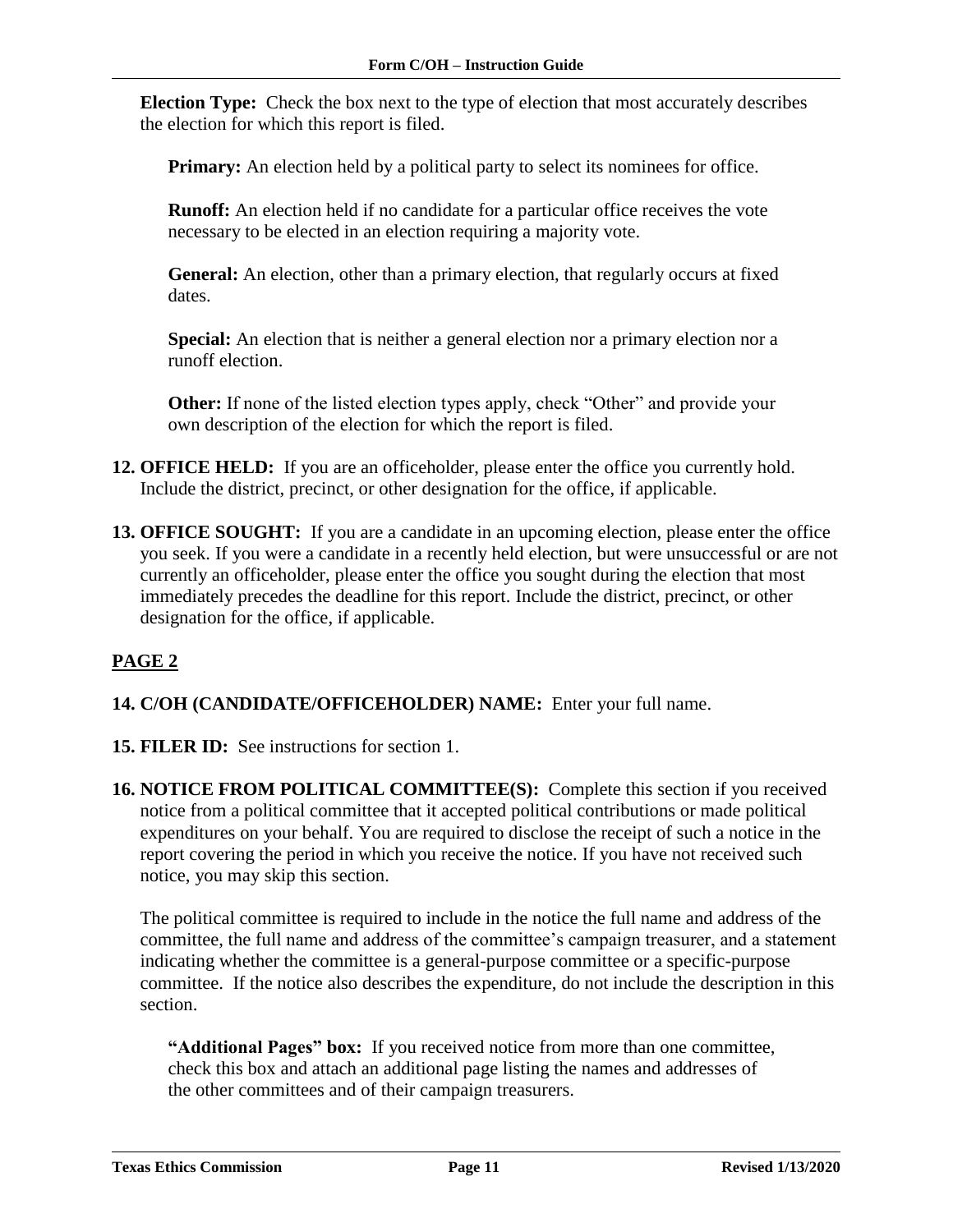### **Committee Type:**

**"General" box:** Check this box if the notice is from a general-purpose committee.

**"Specific" box:** Check this box if the notice is from a specific-purpose committee.

**Committee Name:** Enter the full name of the committee as reported in the notice.

**Committee Address:** Enter the address of the committee as reported in the notice.

**Committee Campaign Treasurer Name:** Enter the name of the committee's campaign treasurer as reported in the notice.

**Committee Campaign Treasurer Address:** Enter the address of the committee's campaign treasurer as reported in the notice.

**17. TOTALS:** Complete this section only after you have completed all applicable schedules.

**Line 1- Total Unitemized Political Contributions:** Enter the total of all unitemized contributions (other than pledges, loans, guarantees of loans, or contributions made electronically) of \$90 or less. Do not include any contributions itemized on Schedules A1 or A2 or any contribution made electronically. Enter a "0" if you did not receive any unitemized contributions during the period covered.

On Schedules A1 and A2, you are required to itemize political contributions that totaled more than \$90 from one person and any political contribution that is made electronically. You also may itemize contributions of \$90 or less from one person. Do not include any itemized contributions in the total entered on line 1, regardless of amount.

**Line 2- Total Political Contributions:** Add the total contributions listed on Schedules A1 and A2 to the amount you entered on line 1. Enter that total on line 2. Enter a "0" if you did not receive any contributions during the period covered.

**Line 3- Total Unitemized Political Expenditures:** Enter the total of all unitemized political expenditures of \$180 or less. Do not include any expenditures itemized on Schedules F1, F2, F3, F4, G, or H. Enter a "0" if you did not make any unitemized expenditures during the period covered.

On Schedule F1, you were required to itemize political expenditures that totaled more than \$180 to one payee. You also had the option of itemizing expenditures totaling \$180 or less to one payee. Do not include any expenditures itemized on Schedule F1 in the total entered on line 3, regardless of amount.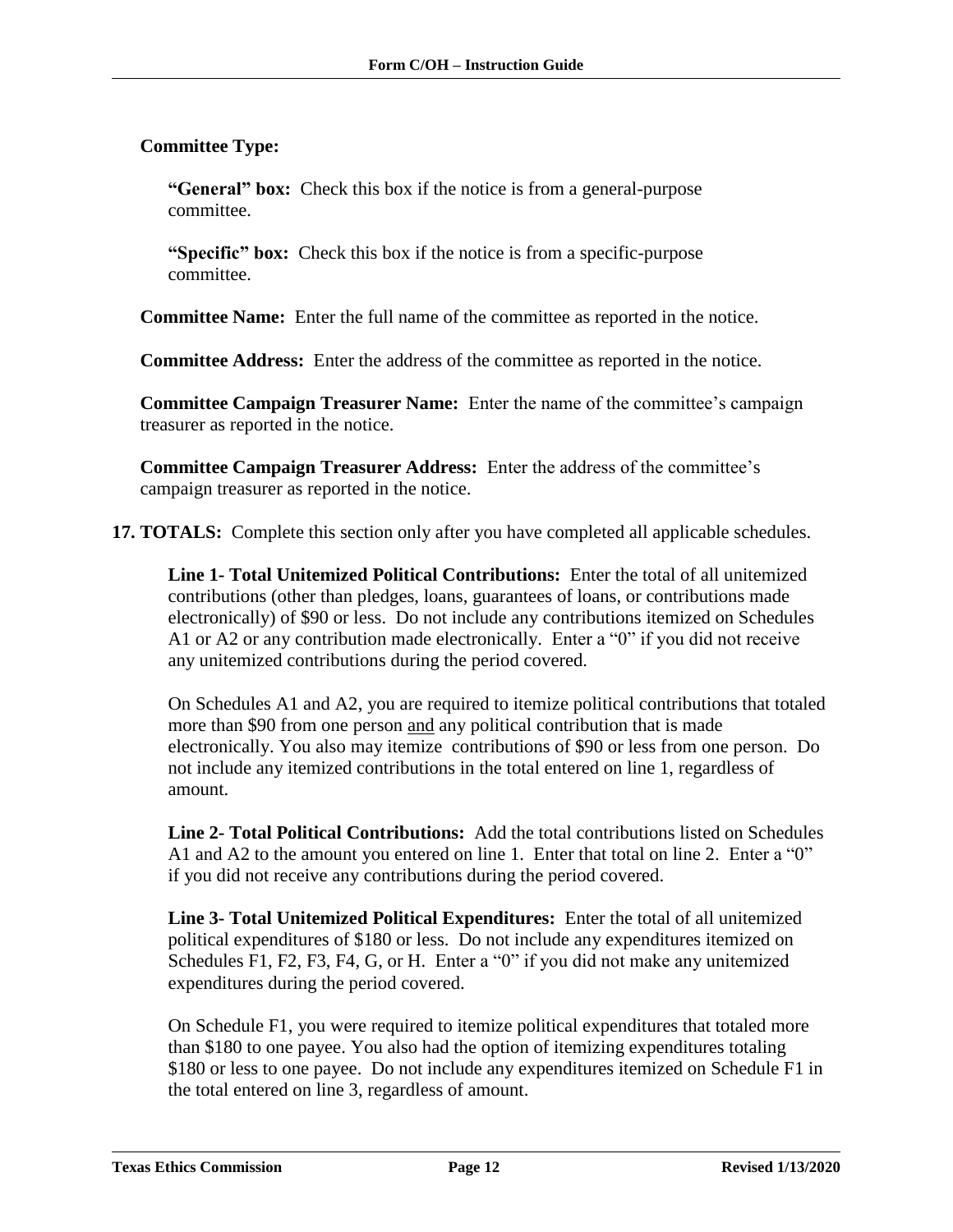On Schedule F2, you were required to itemize incurred but not yet paid political expenditures that totaled more than \$180 to one payee. You also had the option of itemizing incurred political expenditures totaling \$180 or less to one payee. Do not include any political or non-political expenditures itemized on Schedule F2 in the total entered on line 3, regardless of amount.

On Schedule F4, you were required to itemize political expenditures made by a credit card that totaled more than \$180 to one payee. You also had the option of itemizing political expenditures totaling \$180 or less to one payee. Do not include any political or non-political expenditures itemized on Schedule F4 in the total entered on line 3, regardless of amount.

On Schedule G, you were required to itemize political expenditures from personal funds if you intend to seek reimbursement from political contributions. Do not include any expenditures itemized on Schedule G in the total entered on line 3, regardless of amount.

On Schedule H, you were required to itemize payments from political contributions made to certain businesses. Do not include any expenditures itemized on Schedule H in the total entered on line 3, regardless of amount.

**Line 4- Total Political Expenditures:** Add the following:

- (a) the total expenditures itemized on Schedule F1;
- (b) the total political expenditures itemized on Schedule F2;
- (c) the total political expenditures itemized on Schedule F4;
- (d) the total political expenditures itemized on Schedule G;
- (e) the total political expenditures itemized on Schedule H; and
- (f) the amount you entered on line 3.

Enter that total on line 4.

Enter a "0" if you did not make any expenditures during the period covered.

**Line 5- Total Political Contributions Maintained:** Enter the total amount of political contributions, including interest or other income on those contributions, maintained as of the last day of the reporting period. Enter "0" if you do not maintain political contributions, including interest or other income on those contributions, as of the last day of the reporting period. This is different from the total contributions reported on line 2. Only contributions accepted during the period covered by the report are entered on line 2.

The law requires you to disclose the total amount of political contributions accepted, including interest or other income on those contributions, maintained in one or more accounts in which political contributions are deposited as of the last day of the reporting period.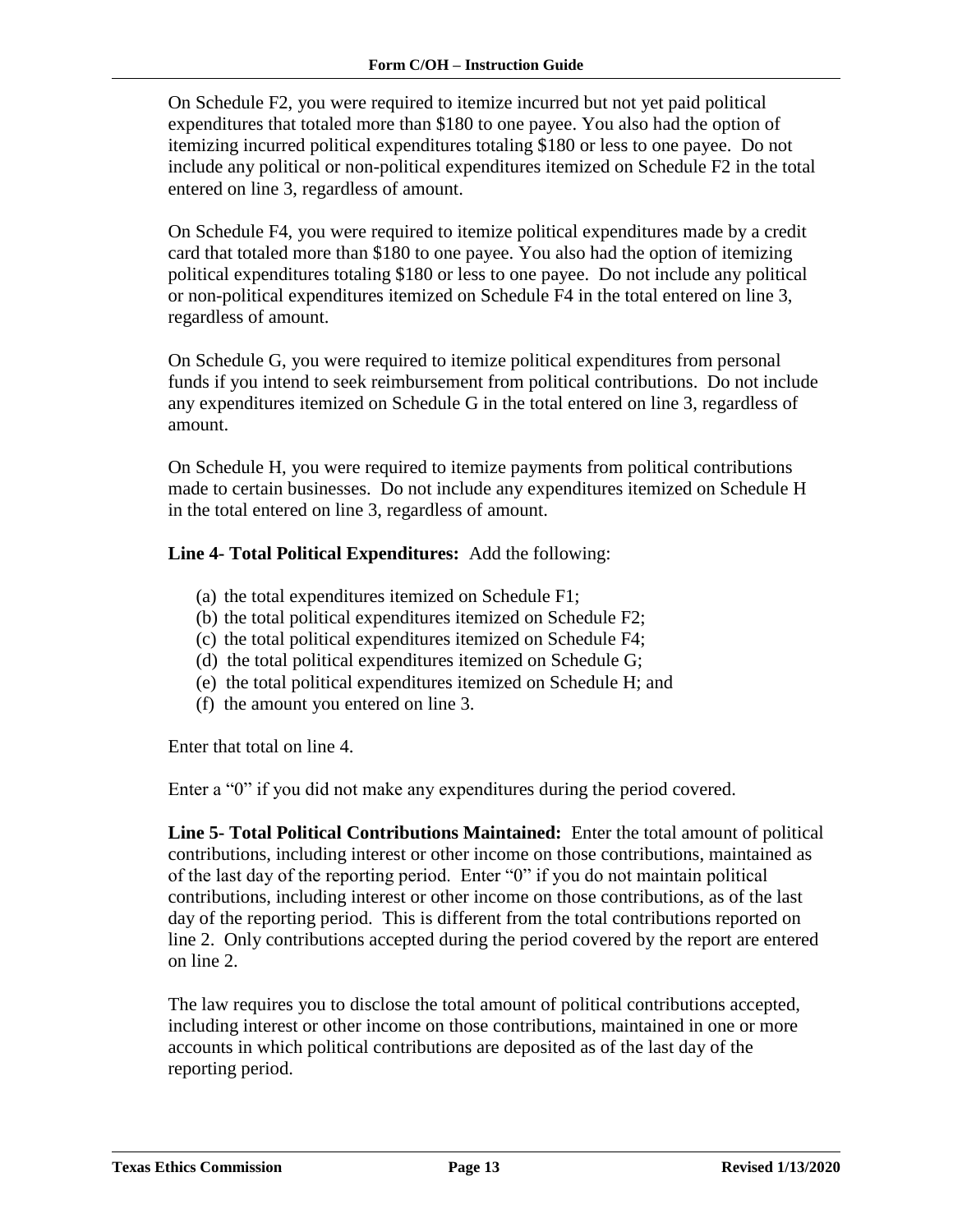The "total amount of political contributions maintained" includes the total amount of political contributions maintained in one or more accounts, including the balance on deposit in banks, savings and loan institutions and other depository institutions; the present value of any investments that can be readily converted to cash, such as certificates of deposit, money market accounts, stocks, bonds, treasury bills, etc.; and the balance of political contributions accepted and held in any online fundraising account over which the filer can exercise control by making a withdrawal, expenditure, or transfer.

The total amount of political contributions maintained does *not* include personal funds that the filer intends to use for political expenditures, *unless* the personal funds have been disclosed as a loan to your campaign and deposited into an account in which political contributions are held as permitted by section 253.0351(c) of the Election Code. Any unexpended funds from such a loan are required to be included in the total amount of political contributions maintained as of the last day of the reporting period. Note: Personal funds deposited in an account in which political contributions are held are subject to the personal use restrictions.

**Line 6- Total Principal Amount of All Outstanding Loans:** Enter the aggregate outstanding principal amount of all loans accepted for campaign or officeholder purposes as of the last day of the reporting period. Enter a "0" if you did not accept any loans during the period covered and have no outstanding loans as of the last day of the reporting period. This is different from the information reported on Schedule E. This line must include outstanding principal of loans made in this reporting period as well as outstanding principal of loans made previously.

**18. AFFIDAVIT:** Complete this section only after you have completed all applicable sections and schedules. You must always sign a report that you file. You must complete this section even if you have no schedules to attach. *Only the candidate or officeholder filing the report may sign the affidavit.*

### <span id="page-15-0"></span>**PAGE 3**

- **19***.* **C/OH (CANDIDATE/OFFICEHOLDER) NAME:** Enter your full name.
- **20. FILER ID:** See instructions for section 1.
- **21. SCHEDULE SUBTOTALS:** Complete this section only after you have completed all applicable schedules.

Check the appropriate boxes to indicate which schedules are attached to your report. If a schedule is not included in the report, leave the check box blank.

**Line 1- Schedule A1:** Add the total amount of contributions itemized on Schedule A1 to the amount of unitemized monetary political contributions accepted during the period covered. Enter that total on line 1. Enter a "0" if you did not accept any contributions during the period covered.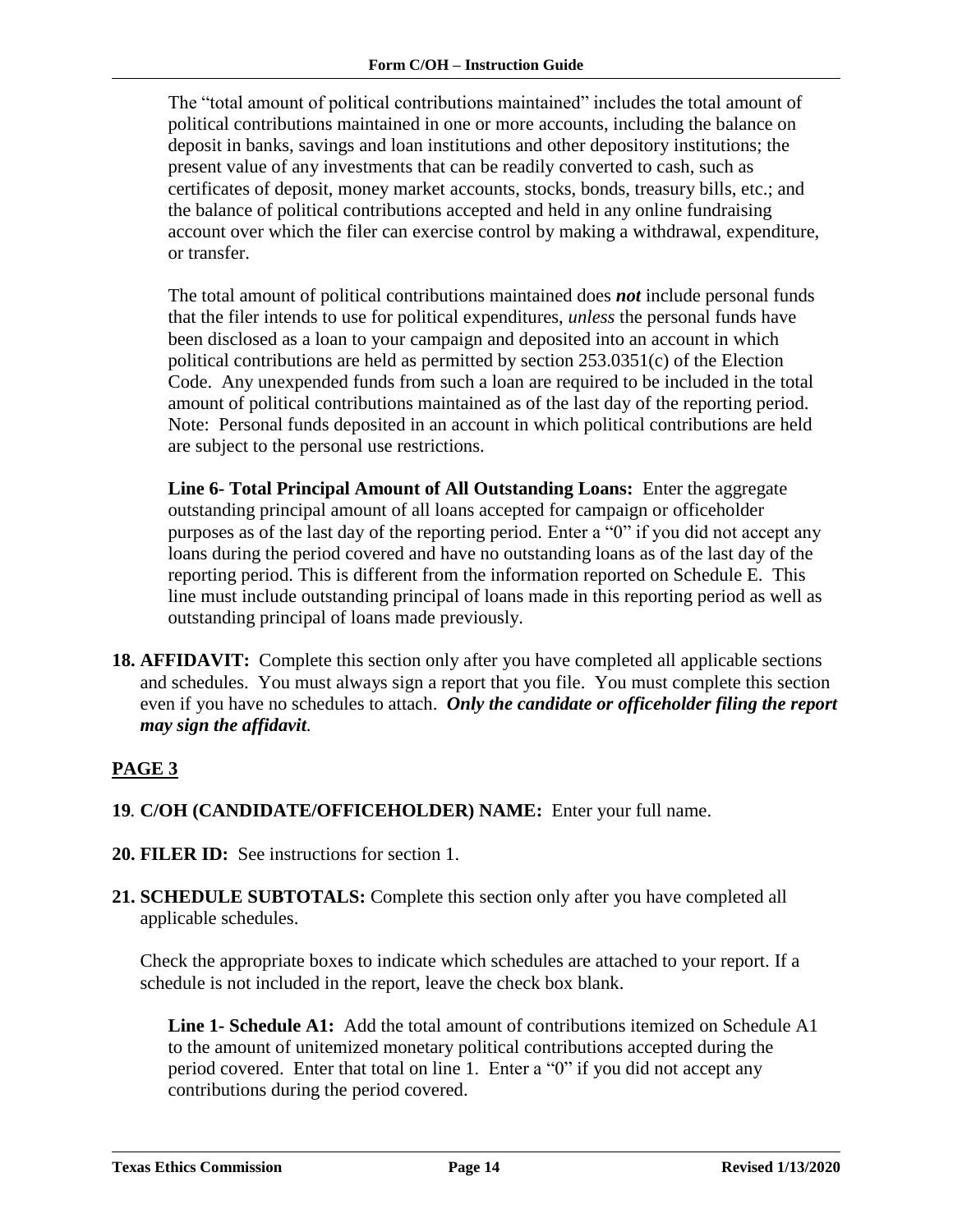**Line 2- Schedule A2:** Add the total amount of non-monetary in-kind contributions itemized on Schedule A2 to the amount of unitemized non-monetary in-kind contributions accepted during the period covered. Enter that total on line 2. Enter a "0" if you did not accept any non-monetary in-kind contributions during the period covered.

**Line 3- Schedule B:** Add the total amount of pledged contributions itemized on Schedule B to the amount of unitemized pledged contributions accepted during the period covered. Enter that total on line 3. Enter a "0" if you did not accept any pledged contributions during the period covered.

**Line 4- Schedule E:** Add the total amount of loans itemized on Schedule E to the amount of unitemized loans accepted during the period covered. Enter that total on line 4. Enter a "0" if you did not accept any loans during the period covered.

**Line 5- Schedule F1:** Add the total amount of political expenditures from political contributions itemized on Schedule F1 to the amount of unitemized political expenditures from political contributions made during the period covered. Enter that total on line 5. Enter a "0" if you did not make any political expenditures from political contributions during the period covered.

**Line 6- Schedule F2:** Add the total amount of unpaid incurred obligations itemized on Schedule F2 to the amount of unitemized unpaid obligations incurred during the period covered. Enter that total on line 6. Enter a "0" if you did not incur any unpaid obligations during the period covered.

**Line 7- Schedule F3:** Enter the total amount of investments purchased from political contributions itemized on Schedule F3. Enter a "0" if you did not purchase any investments from political contributions during the period covered.

**Line 8- Schedule F4:** Add the total amount of expenditures made by a credit card itemized on Schedule F4 to the amount of unitemized expenditures made by a credit card during the period covered. Enter that total on line 8. Enter a "0" if you did not make any expenditures by credit card during the period covered.

**Line 9- Schedule G:** Add the total amount of political expenditures from personal funds itemized on Schedule G to the amount of unitemized political expenditures from personal funds made during the period covered. Enter that total on line 9. Enter a "0" if you did not make any political expenditures from personal funds during the period covered.

**Line 10- Schedule H:** Enter the total amount of payments from political contributions to a business of the candidate or officeholder itemized on Schedule H. Enter a "0" if you did not make any payments from political contributions to a business of the candidate or officeholder during the period covered.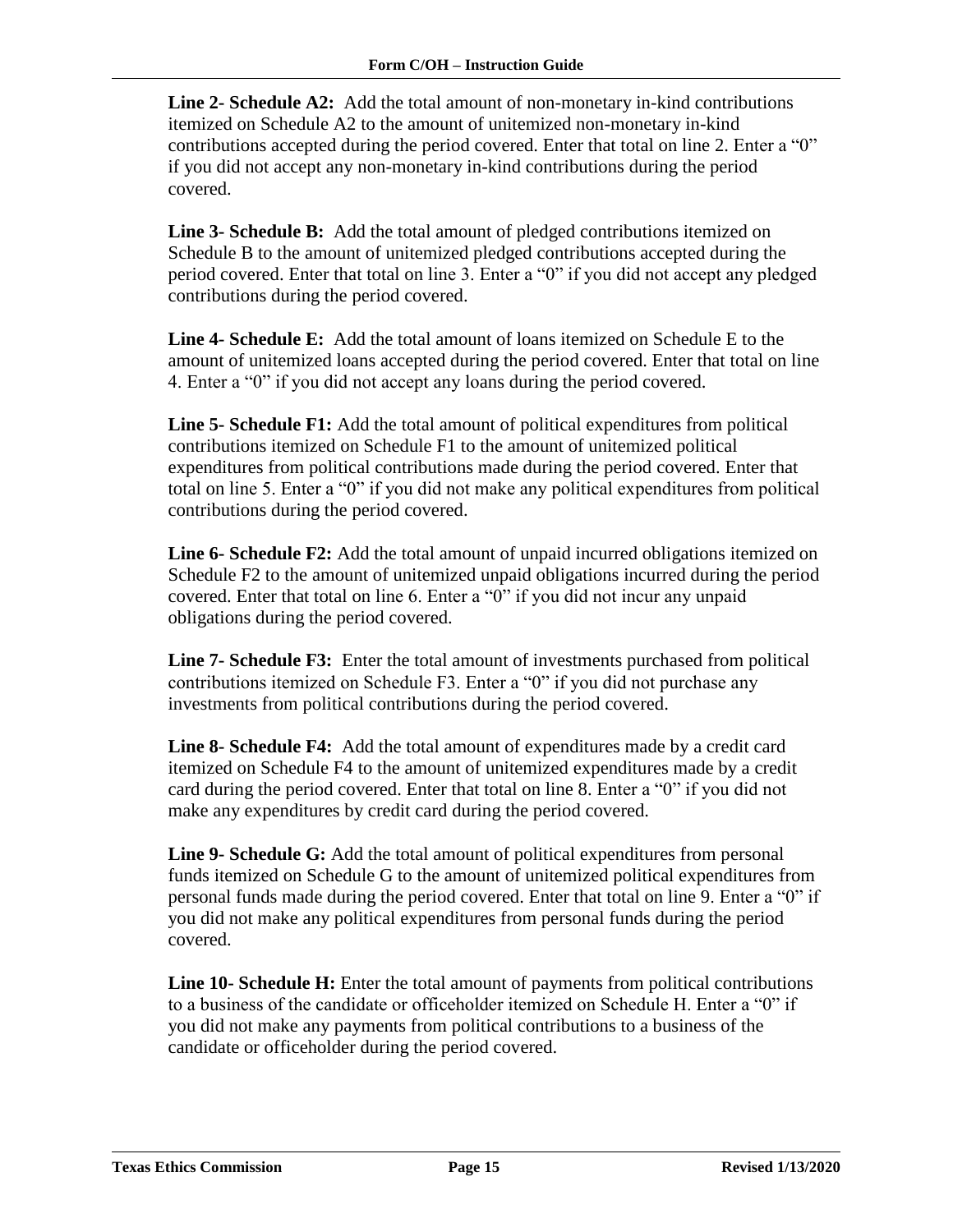**Line 11- Schedule I:** Enter the total amount of non-political expenditures from political contributions itemized on Schedule I. Enter a "0" if you did not make any nonpolitical expenditures from political contributions during the period covered.

**Line 12- Schedule K:** Enter the total amount of interests, credits, gains, refunds, and contributions returned to the filer itemized on Schedule K. Enter a "0" if you did not have any such activity during the period covered.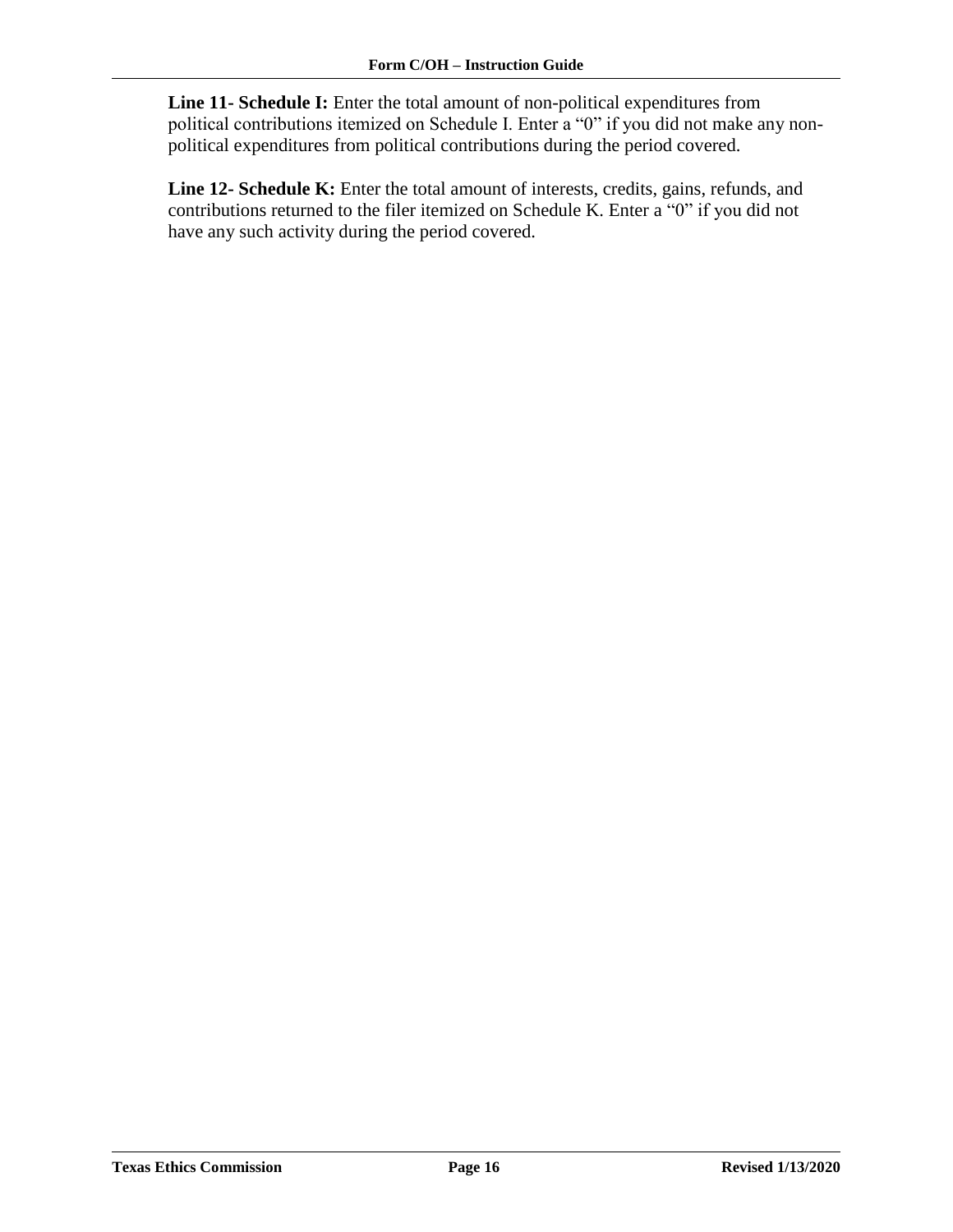# **SCHEDULE A1: MONETARY POLITICAL CONTRIBUTIONS**

### <span id="page-18-0"></span>*These instructions are for candidates and officeholders using SCHEDULE A1: MONETARY POLITICAL CONTRIBUTIONS.*

Use this schedule to disclose information about monetary campaign and officeholder contributions accepted during the reporting period. Do not enter on this schedule information on non-monetary, in-kind contributions, pledges, loans, or guarantees of loans. Once you actually receive pledged money, it must be reported on Schedule A1. (Report non-monetary, in-kind contributions on Schedule A2; report pledges on Schedule B; report loans and guarantees of loans on Schedule E.)

**Itemization:** You must enter incoming monetary contributions that exceed \$90 from one person, and any monetary contribution made electronically, during a reporting period on this schedule. If you accepted two or more contributions from the same person, the total of which exceeds \$90, enter each contribution separately. Although you are not required to do so, you may also report contributions from one person that do not exceed \$90 in the period on this schedule. If you do not itemize contributions of \$90 and less on this schedule, you must total all such contributions and report them on the Cover Sheet, page 2, section 17, line 1.

*Each numbered item in these instructions corresponds to the same numbered item on the form.*

- **1. TOTAL PAGES SCHEDULE A1:** After you have completed Schedule A1, count the total number of pages. Each side of a two-sided form counts as one page.
- **2. FILER NAME:** Enter your full name.
- **3. FILER ID:** See instructions for Cover Sheet, page 1, section 1.
- **4. DATE:** Enter the date you *accepted* the contribution. Accepting a contribution is different from receiving a contribution. You accept a contribution when you decide to accept it rather than reject it. This may or may not be the same day that you receive the contribution.
- **5. FULL NAME OF CONTRIBUTOR:** Enter the full name of the contributor. If the contributor is an individual, enter the full first and last name, and suffix (Jr., III, etc.) if applicable. If the contributor is an entity, enter the full name of the entity.

**"Out-of-State PAC" box:** If the contributor is an out-of-state political committee, check the box. Certain restrictions apply to contributions from out-ofstate PACS. The fact that a political committee has a mailing address outside of Texas does not mean that the committee is an out-of-state PAC for purposes of these restrictions. A political committee that has a campaign treasurer appointment on file in Texas is not an out-of-state PAC. A political committee that makes most of its political expenditures outside of Texas may be an out-ofstate PAC. A political committee must determine if it is an out-of-state PAC.

If the contributor is an out-of-state political committee from which you accepted more than \$900 in the reporting period (including pledges or loans from sources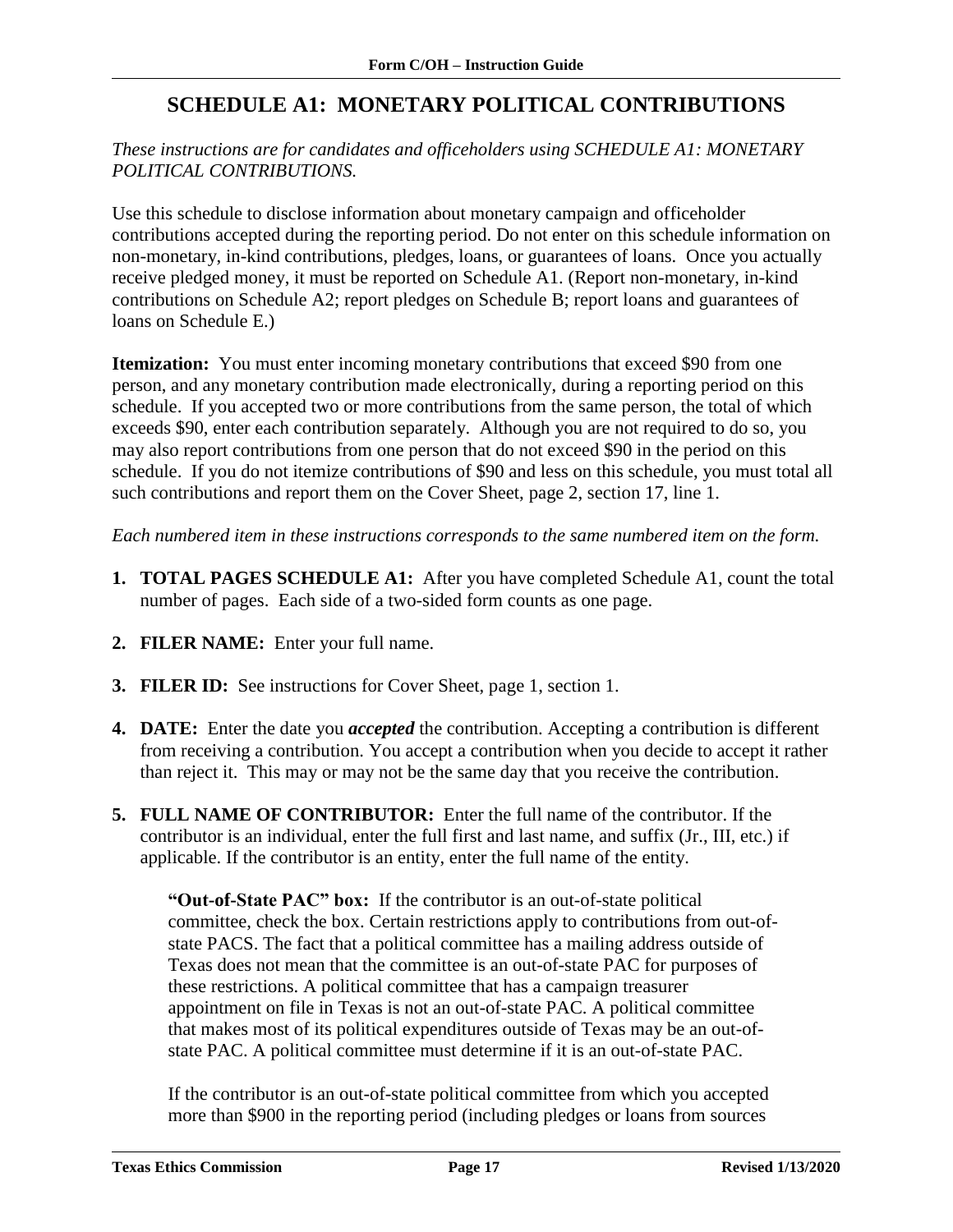other than financial institutions that have been in business for more than a year), you must include one of the following with your report:

- a written statement, certified by an officer of the out-of-state political committee, listing the full name and address of each person who contributed more than \$180 to the out-of-state political committee during the 12 months immediately preceding the contribution; *or*
- a copy of the out-of-state political committee's statement of organization filed as required by law with the FEC and certified by an officer of the out-of-state committee.

If the contributor is an out-of-state political committee from which you accepted \$900 or less (including pledges) during the reporting period, you must include one of the following with your report:

- a copy of the out-of-state political committee's statement of organization filed as required by law with the FEC and certified by an officer of the out-of-state committee; *or*
- a document listing the committee's name, address and phone number; the name of the person appointing the committee's campaign treasurer; and the name, address and phone number of the committee's campaign treasurer.

**"ID #" Line (Electronic Filing Only):** If you are filing your report electronically, you may enter in this field the out-of-state committee's Federal Election Commission (FEC) identification number. If you do not have an FEC # for the out-of-state PAC or are not filing electronically with the Commission, you must provide other documentation as explained above.

- **6. CONTRIBUTOR ADDRESS:** Enter the complete address of the contributor.
- **7. AMOUNT OF CONTRIBUTION:** Enter the amount of the contribution.
- **8. PRINCIPAL OCCUPATION OR JOB TITLE:** Candidates for and holders of statewide offices in the executive branch and candidates for and holders of legislative offices must disclose the principal occupation or job title of an individual from whom the candidate or officeholder has accepted contributions (including pledges) of \$900 or more during the reporting period. In other circumstances, filers are not required to report this information but may do so.
- **9. EMPLOYER:** Candidates for and holders of statewide offices in the executive branch and candidates for and holders of legislative offices must disclose the employer of an individual from whom the candidate or officeholder has accepted contributions (including pledges) of \$900 or more during the reporting period. In other circumstances, filers are not required to report this information but may do so.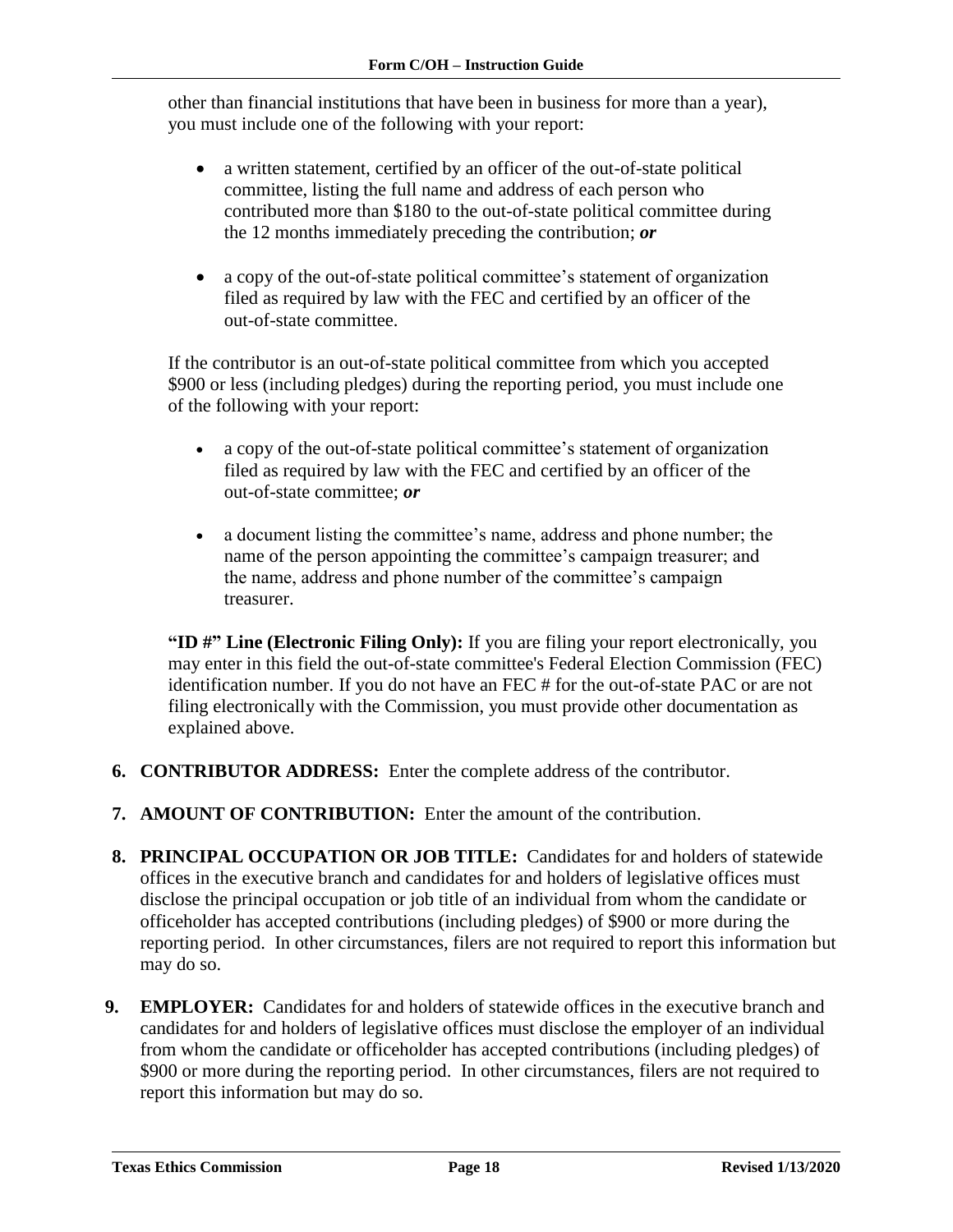## <span id="page-20-0"></span>**SCHEDULE A2: NON-MONETARY (IN-KIND) POLITICAL CONTRIBUTIONS**

*These instructions are for candidates and officeholders using SCHEDULE A2: NON-MONETARY (IN-KIND) POLITICAL CONTRIBUTIONS.*

Use this schedule to disclose information about non-monetary, in-kind campaign and officeholder contributions received during the reporting period. An in-kind contribution is a contribution of goods, services, or any other thing of value *other than money* that is given to your campaign. You are not required to include contributions of an individual's personal services or travel if the individual receives no compensation from any source for the services. Do not enter on this schedule information on monetary political contributions, pledges, loans, or guarantees of loans. Once you actually receive a pledged in-kind contribution, it must be reported on Schedule A2. (Report monetary contributions on Schedule A1; report pledges on Schedule B; report loans and guarantees of loans on Schedule E.)

**Itemization:** You must enter non-monetary (in-kind) contributions of goods, services, or other things of value that exceed \$90 from one person, and any non-monetary contribution made electronically, during a reporting period on this schedule. If you accepted two or more nonmonetary contributions from the same person, the total of which exceeds \$90, enter each contribution separately. Although you are not required to do so, you may also report contributions from one person that do not exceed \$90 in the period on this schedule. If you do not itemize contributions of \$90 and less on this schedule, you must total all such contributions and report them on the Cover Sheet, page 2, section 17, line 1.

*Each numbered item in these instructions corresponds to the same numbered item on the form.*

- **1. TOTAL PAGES SCHEDULE A2:** After you have completed Schedule A2, count the total number of pages. Each side of a two-sided form counts as one page.
- **2. FILER NAME:** Enter your full name.
- **3. FILER ID:** See instructions for Cover Sheet, page 1, section 1.
- **4. TOTAL OF UNITEMIZED IN-KIND POLITICAL CONTRIBUTIONS:** Enter the total amount of in-kind political contributions of \$90 or less that you accepted during the period covered that are not itemized on this schedule. If you choose to itemize an in-kind contribution of \$90 or less on this schedule, do not include it in this total. All contributions made electronically must be itemized.
- **5. DATE:** See instructions for Schedule A1, section 4.
- **6. FULL NAME OF CONTRIBUTOR:** See instructions for Schedule A1, section 5.

**"Out-of-State PAC" box:** See instructions for Schedule A1, section 5.

**7. CONTRIBUTOR ADDRESS:** Enter the complete address of the contributor.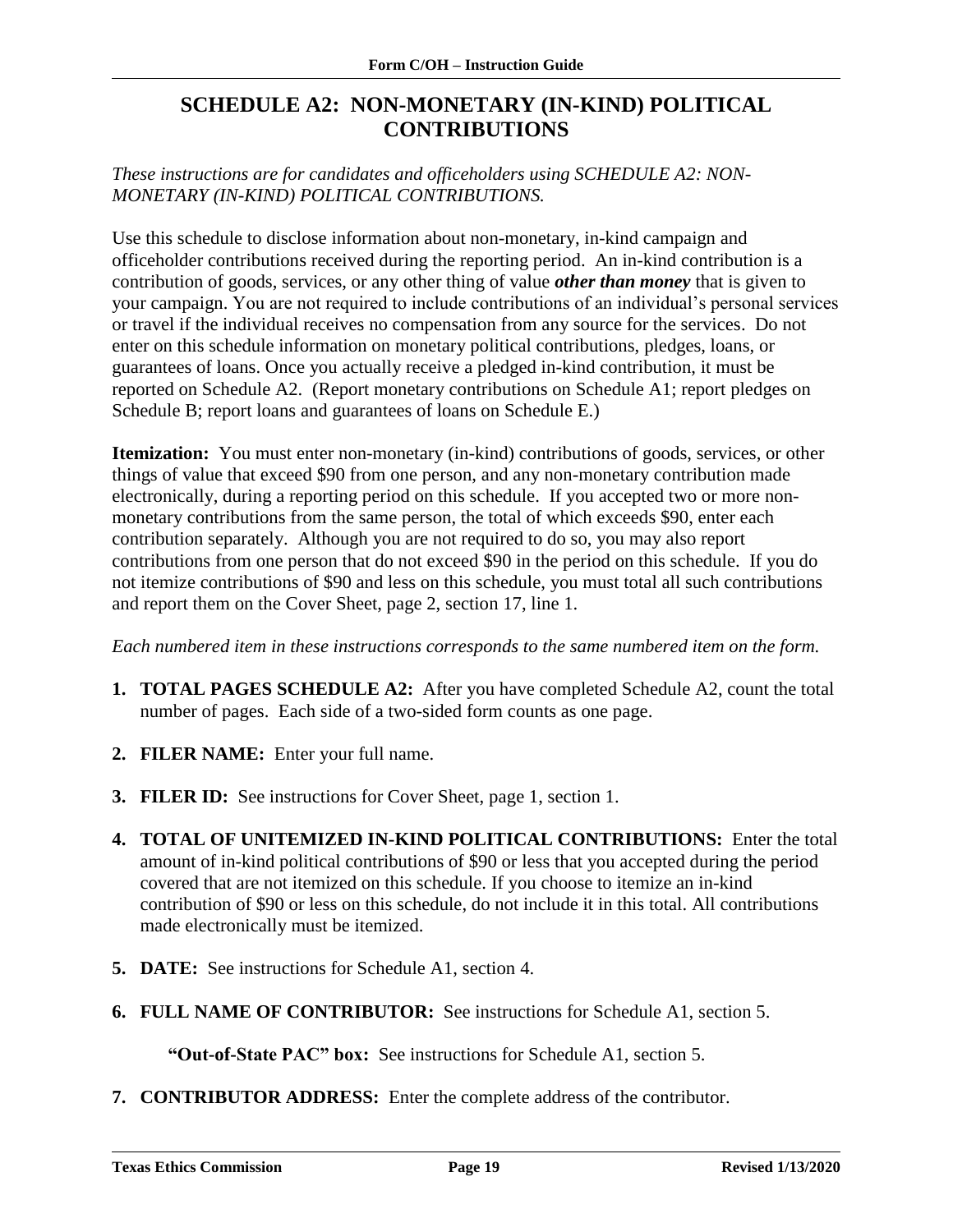- **8. AMOUNT OF CONTRIBUTION:** Enter the fair market value of the in-kind contribution.
- **9. IN-KIND CONTRIBUTION DESCRIPTION:** Enter a description of the contribution. The description should be sufficiently detailed to allow a person reviewing your report to understand what was contributed.

**"Travel Outside of Texas" box:** If the contribution was for travel outside of Texas, please check the box and report this information on Schedule T.

- **10. PRINCIPAL OCCUPATION OR JOB TITLE:** See instructions for Schedule A1, section 8.
- **11. EMPLOYER:** See instructions for Schedule A1, section 9.

*Sections 12-16 pertain to judicial candidates and officeholders only. Do not complete these sections. If you are a judicial candidate or officeholder, please use form JC/OH and the corresponding instructions.*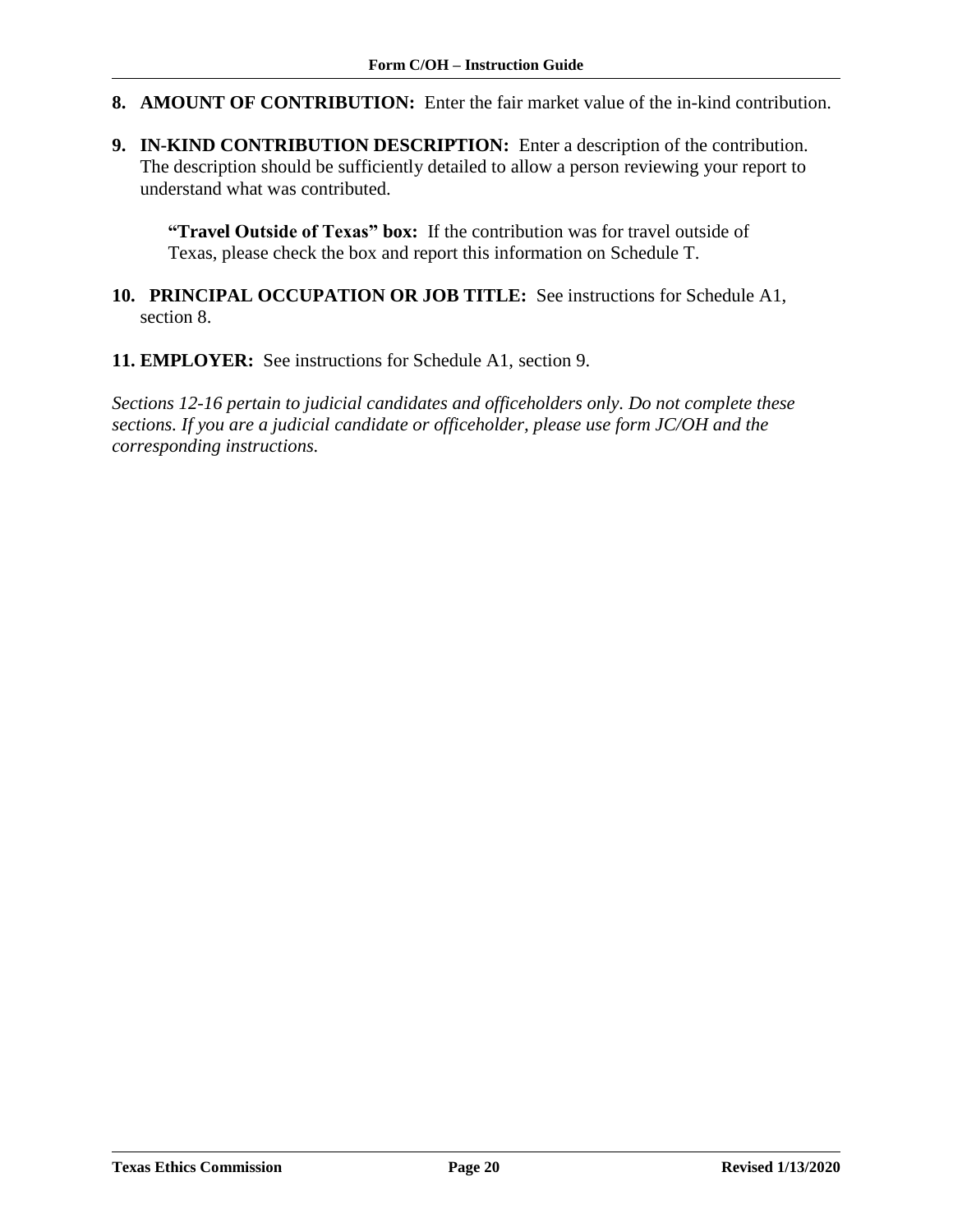# **SCHEDULE B: PLEDGED CONTRIBUTIONS**

### <span id="page-22-0"></span>*These instructions are for candidates and officeholders using SCHEDULE B: PLEDGED CONTRIBUTIONS.*

Use this schedule to disclose information about pledges accepted during the reporting period for campaign or officeholder purposes. You are not required to include pledges of an individual's personal services or travel if the individual receives no compensation from any source for the services. Do not enter on this schedule information on contributions actually received, loans, or guarantees of loans. (Report contributions actually received on Schedule A1 or Schedule A2, as applicable; report loans and guarantees of loans on Schedule E.)

If you accept a pledge from a person to give you money, goods, services, or anything of value, that pledge is a reportable contribution and you must include the pledge on this schedule for the report covering the period in which you accept the pledge.

**Itemization:** You must itemize pledges that exceed \$90 in the aggregate from one person during the reporting period. If you received pledges totaling more than \$90 from one person during the reporting period, you must itemize all of those pledges, even if individual pledges were for \$90 or less. Although you are not required to do so, you may also itemize pledges for \$90 or less from one person. You must also disclose the receipt of the pledged contribution on Schedule A1 (used for monetary contributions) or A2 (used for non-monetary contributions), as applicable, in the reporting period in which you actually receive the pledged money or thing of value. If the pledge is accepted and received in the same reporting period, it is not required to be reported on Schedule B.

Note:See the Campaign Finance Guide for more information on pledges.

*Each numbered item in these instructions corresponds to the same numbered item on the form.*

- **1. TOTAL PAGES SCHEDULE B:** After you have completed Schedule B, count the total number of pages. Each side of a two-sided form counts as one page.
- **2. FILER NAME:** Enter your full name.
- **3. FILER ID:** See instructions for Cover Sheet, page 1, section 1.
- **4. TOTAL OF UNITEMIZED PLEDGES:** Enter the total amount of pledges that you accepted during the period that did not exceed \$90 in the aggregate per person. Although you are not required to do so, you may also itemize pledges of \$90 or less on this schedule. If you itemize some pledges of \$90 or less, do not include those pledges in the total entered here. If you choose to itemize all pledges of \$90 or less, do not enter a total amount here.
- **5. DATE:** Enter the date you *accepted* the pledge. Accepting a pledge is different from receiving a contribution. You accept a pledge when you decide to accept it rather than reject it.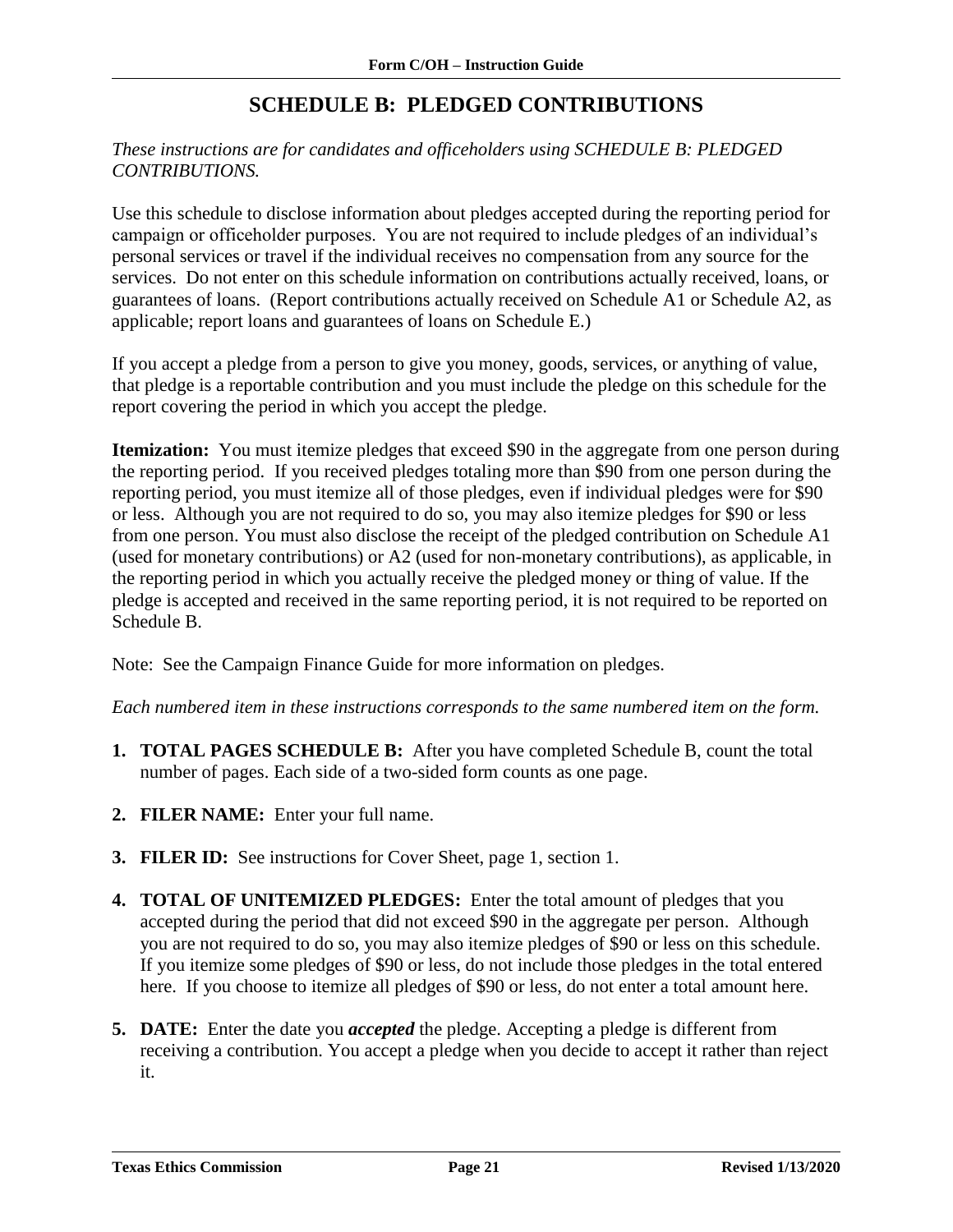Pledge accepted and received in different reporting periods: If you accept a pledge in one reporting period and then receive the pledged money or other thing of value in a later reporting period, you will disclose the pledge on this schedule in the reporting period in which you accepted the pledge. You will also disclose the receipt of the pledged money or other thing of value on the appropriate incoming funds schedule (report monetary contributions on Schedule A1; report in-kind contributions on Schedule A2; report loans on Schedule E) in the reporting period in which you received the pledge.

Pledge received in same reporting period as accepted: If you receive a pledge in the same reporting period in which it was accepted, then you will not report the pledge on this schedule. You will only disclose the contribution on the appropriate incoming funds schedule (report monetary contributions on Schedule A1; report in-kind contributions on Schedule A2; report loans on Schedule E). The date of the contribution will be the date you accepted the pledged contribution, regardless of when the pledged contribution was actually received.

Pledge accepted but never received: You will disclose the pledge on this schedule in the reporting period in which you accepted the pledge. If you never actually receive the pledge, it is not necessary to correct your report to delete the pledge.

Example: In June a supporter promises that he will give Juan Garcia \$1,000 in the last week before the November election. Juan accepts his promise. Juan must disclose the pledge on his July 15 report covering the period in which he accepted the pledge. (Note: When he receives the \$1,000, he will disclose it as a monetary contribution on Schedule A1 of the report covering the period in which he received the money. Also, if he never receives the \$1,000, he does not correct/amend his report to delete the entry for the pledge.)

**6. FULL NAME OF PLEDGOR:** Enter the full name of the person who made the pledge.

**"Out-of-State PAC" box:** See instructions for Schedule A1, section 5.

- **7. PLEDGOR ADDRESS:** Enter the complete address of the person who made the pledge.
- **8. AMOUNT OF PLEDGE:** Enter the amount of the pledge or the fair market value of any pledged goods or services or other thing of value, as applicable.
- **9. IN-KIND DESCRIPTION:** If the pledge was for goods or services or any other thing of value, enter a description of the pledged goods or services or other thing of value. The description should be sufficiently detailed to allow a person reviewing your report to understand what was pledged.

**"Travel Outside of Texas" box:** If the pledged contribution was an in-kind contribution for travel outside of Texas, please check the box and report this information on Schedule T.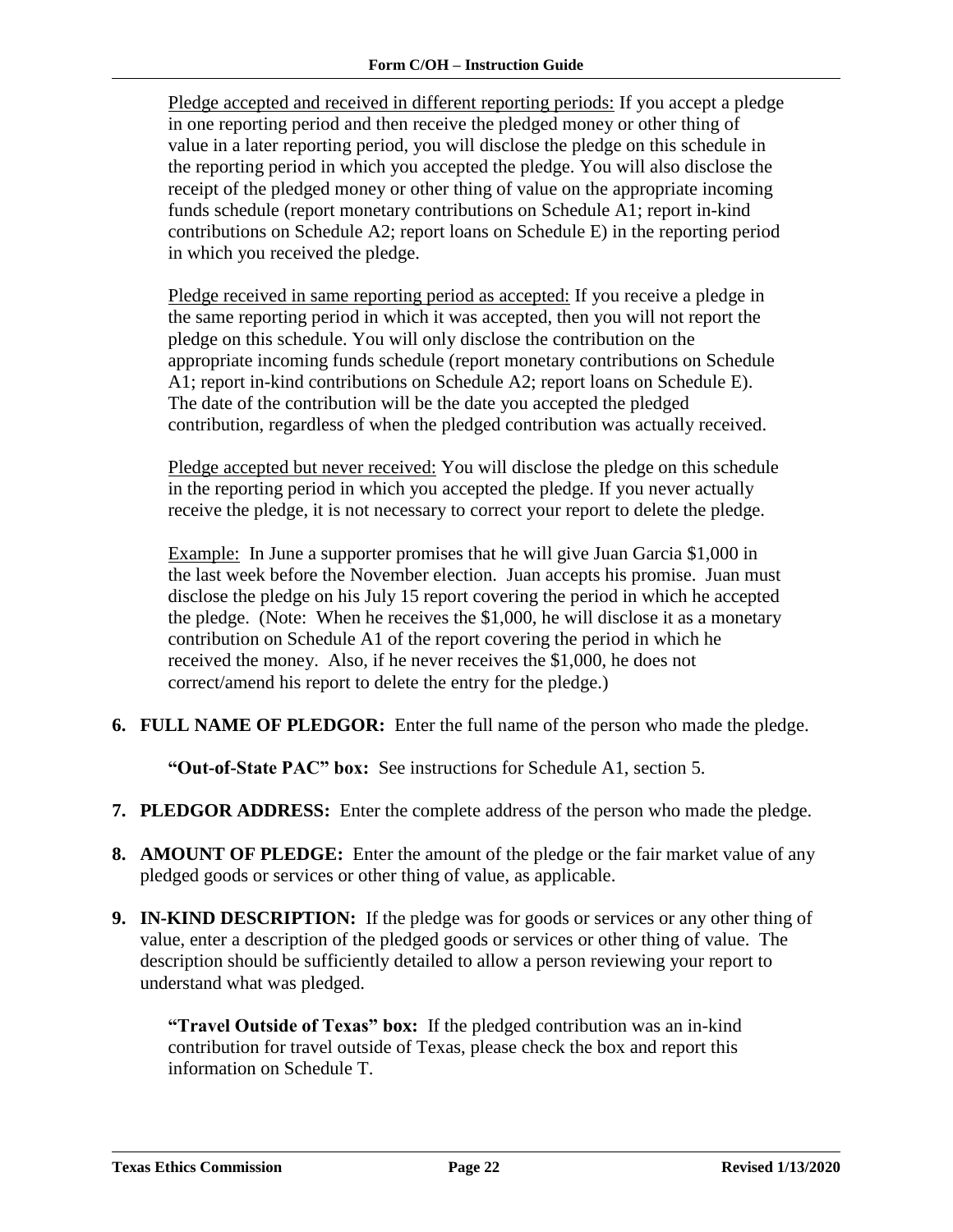### **10. PRINCIPAL OCCUPATION OR JOB TITLE:** See instructions for Schedule A1, section 8.

**11. EMPLOYER:** See instructions for Schedule A1, section 9.

*You do not need Schedules C1-4 and D. These schedules are for political committees to report contributions from corporations and labor organizations. Candidates and officeholders are generally prohibited from accepting such contributions.*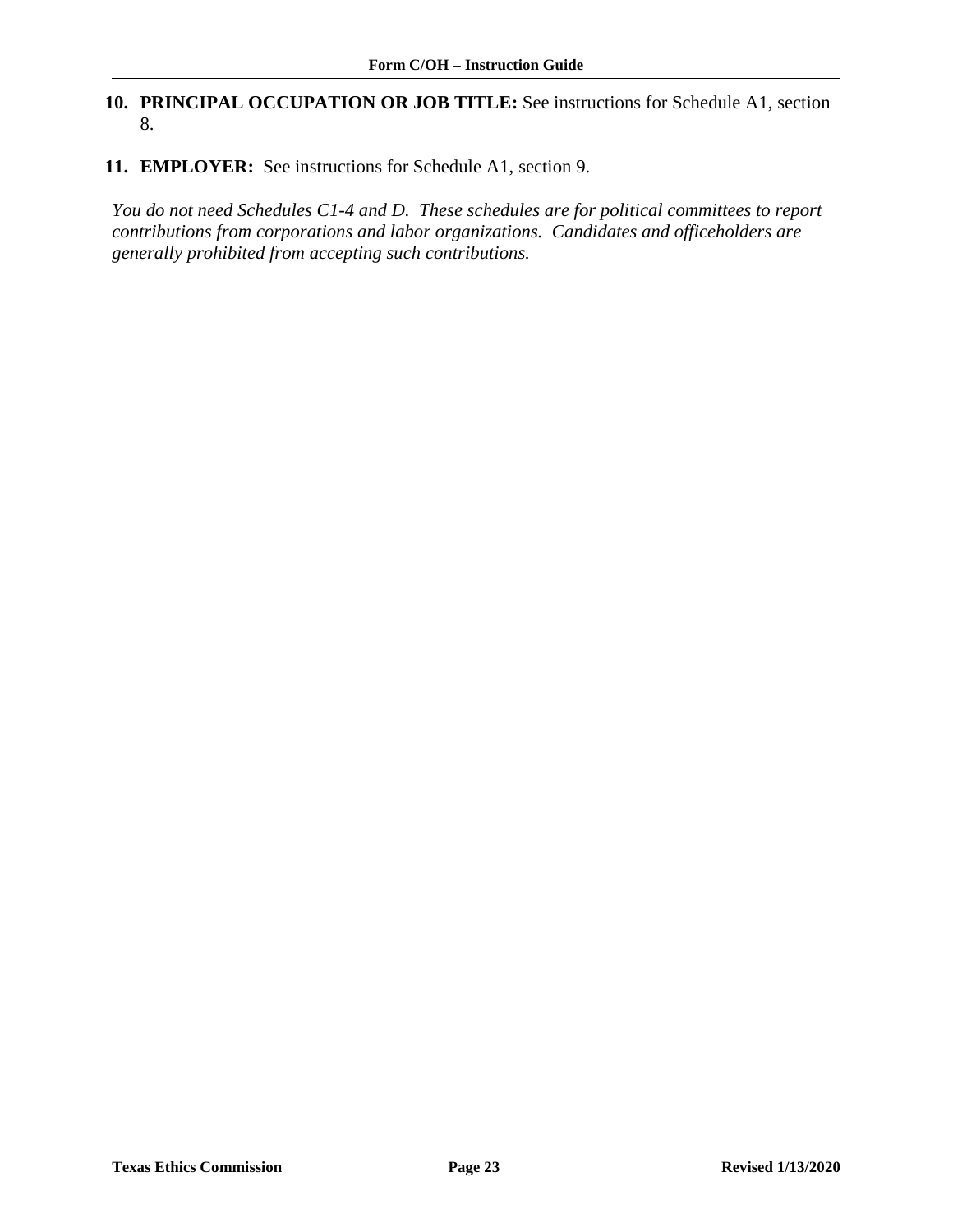# **SCHEDULE E: LOANS**

#### <span id="page-25-0"></span>*These instructions are for candidates and officeholders using SCHEDULE E: LOANS.*

Use this schedule to disclose information about loans and guarantees of loans accepted during the reporting period for campaign or officeholder purposes. This schedule must also be used to disclose deposits of personal funds into an account in which political contributions are held as permitted by section 253.0351(c) of the Election Code. This schedule may also be used to disclose political expenditures from personal funds.

Loans to Your Campaign from Your Personal Funds:You may disclose political expenditures from personal funds as a loan to your campaign on Schedule E. Outgoing political expenditures made from that loan must then be disclosed as if they were made from political contributions. The amount you disclose as a loan from yourself in a reporting period may NOT exceed the amount you actually spent from personal funds in that reporting period. In other words, do not report a \$100,000 loan to your campaign if the amount actually spent from your personal funds in the reporting period was \$5,000. When you reimburse yourself, disclose the reimbursement as an outgoing political expenditure on Schedule F1. The reimbursement may not exceed the amount disclosed as a loan. (You may also disclose political expenditures from personal funds on Schedule G. See the Schedule G instructions below for more information.)

Personal Funds Deposited into a Political Account: If you deposit personal funds in an account in which political contributions are held, you must disclose the deposited amount as a loan on Schedule E and check the box indicating "Personal Funds Deposited into Political Account." Personal funds deposited in an account in which political contributions are held are subject to the personal use restriction. Disclose the outgoing political expenditures made from that loan as if they were made from political contributions. When you reimburse yourself, disclose the reimbursement as an outgoing political expenditure on Schedule F1. The reimbursement may not exceed the amount disclosed as a loan.

**Itemization:** You must itemize loans (including loans from personal funds) that exceed \$90 that you accepted during the period from one person. If you accepted two or more loans from the same person, the total of which exceeds \$90, itemize each loan separately. You must also itemize loans that are made electronically by a person other than a financial institution. Although you are not required to do so, you may also itemize any other loans that do not exceed \$90.

*Each numbered item in these instructions corresponds to the same numbered item on the form.*

- **1. TOTAL PAGES SCHEDULE E:** After you have completed Schedule E, count the total number of pages. Each side of a two-sided form counts as one page.
- **2. FILER NAME:** Enter your full name.
- **3. FILER ID:** See instructions for Cover Sheet, page 1, section 1.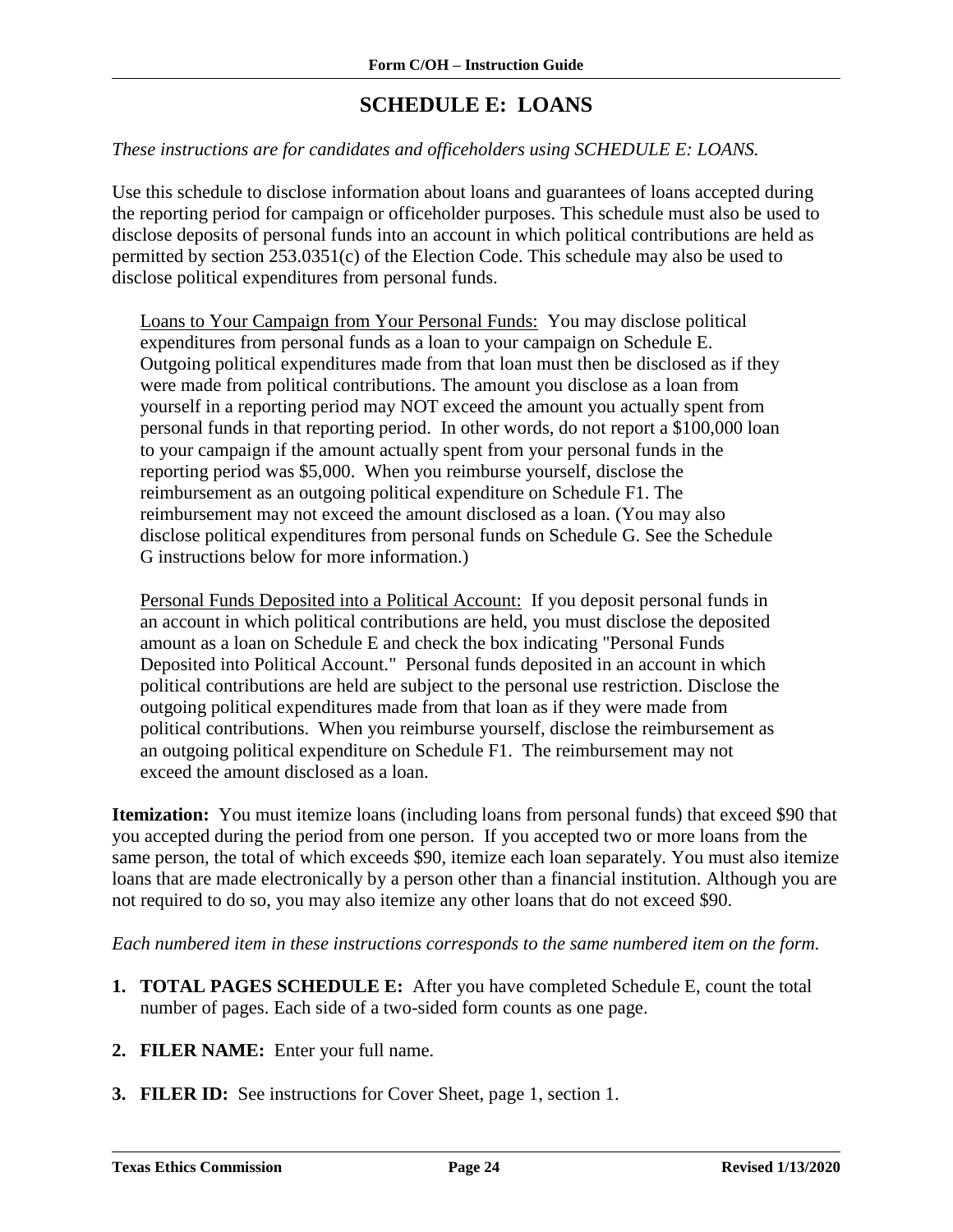**4. TOTAL OF UNITEMIZED LOANS:** Enter the total amount of loans accepted during the reporting period that did not exceed \$90 in the aggregate per person and were not from financial institutions, unless the loans were made electronically.

Although you are not required to do so, you may itemize loans of \$90 or less from persons other than financial institutions on this schedule. If you itemize some loans of \$90 or less, do not include those loans in the total you enter here. If you choose to itemize all loans of \$90 or less, enter a "0" here.

- **5. DATE OF LOAN:** Enter the date you *accepted* the loan.
- **6. IS LENDER A FINANCIAL INSTITUTION?:** If you accepted the loan from a corporation that has been legally engaged in the business of making loans for more than one year, circle "Y" for yes. If you accepted the loan from any other source, circle "N" for no. A loan from a corporation that has not been legally engaged in the business of making loans for more than one year is a corporate contribution. Candidates and officeholders may not accept corporate contributions.
- **7. NAME OF LENDER:** Enter the full name of the person or financial institution that made the loan. If the lender is an individual, enter the full first and last name and suffix (Jr., III, et.) if applicable. If the lender is an entity, enter the full name of the entity.

**"Out-of-State PAC" box:** See instructions for Schedule A1, section 5.

Note: See the Campaign Finance Guide for detailed information on accepting and reporting contributions from out-of-state political committees.

- **8. LENDER ADDRESS:** Enter the complete address of the person or financial institution that made the loan.
- **9. LOAN AMOUNT:** Enter the principal amount of the loan.
- **10. INTEREST RATE:** Enter the interest rate.
- **11. MATURITY DATE:** Enter the maturity date.
- **12. PRINCIPAL OCCUPATION OR JOB TITLE:** Candidates for and holders of statewide offices in the executive branch and candidates for and holders of legislative offices must disclose the principal occupation or job title of each individual from whom the candidate or officeholder has accepted a loan (including a pledge of a loan) of \$900 or more during the reporting period. Other types of filers are not required to report this information but may do so.
- **13. EMPLOYER:** Candidates for and holders of statewide offices in the executive branch and candidates for and holders of legislative offices must disclose the full name of the employer of an individual from whom the candidate or officeholder has accepted a loan (including a pledge of a loan) of \$900 or more during the reporting period. Other types of filers are not required to report this information but may do so.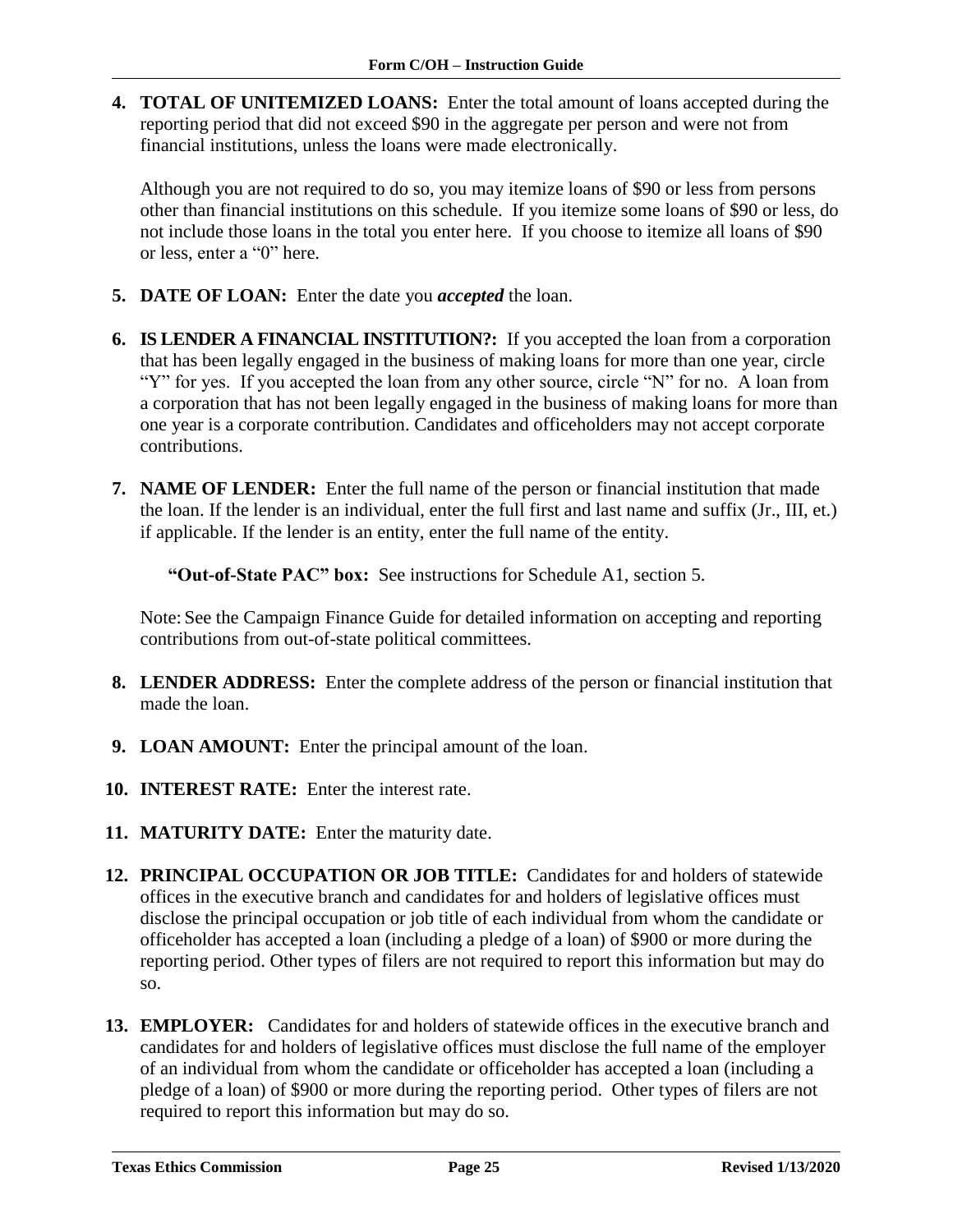- **14. DESCRIPTION OF COLLATERAL:** If there is no collateral for the loan, check the "none" box and go to section 15. If there is collateral for the loan, enter a description of the collateral for the loan.
- **15. "Check if personal funds were deposited into political account" box:** Check this box *only if* the loan is a deposit of your personal funds into an account in which political contributions are held as permitted by section 253.0351(c) of the Election Code. Political expenditures made from that loan, and any subsequent expenditures to reimburse the candidate or officeholder, must be reported as if they were made from political contributions. The reimbursement may not exceed the amount reported as a loan. Personal funds deposited in an account in which political contributions are held are subject to the personal use restrictions.
- **16. GUARANTOR INFORMATION:** If there are no guarantors for the loan, check the "Not Applicable" box and go to the next loan. If you have no further loans to report, go to the next applicable schedule.

A person who guarantees all or part of a loan makes a reportable contribution in the amount of the guarantee. You must report such a contribution on this schedule, and not on the contributions schedule.

- **17. NAME OF GUARANTOR:** Enter the full name of the person guaranteeing the loan. If the guarantor is an individual, enter the full first and last name and suffix (Jr., III, etc.) if applicable. If the guarantor is an entity, enter the full name of the entity.
- **18. GUARANTOR ADDRESS:** Enter the complete address of the guarantor.
- **19. AMOUNT GUARANTEED:** Enter the dollar amount of the loan that the guarantor has agreed to guarantee.
- **20. PRINCIPAL OCCUPATION:** Enter the principal occupation of the guarantor.
- **21. EMPLOYER:** Enter the employer of the guarantor.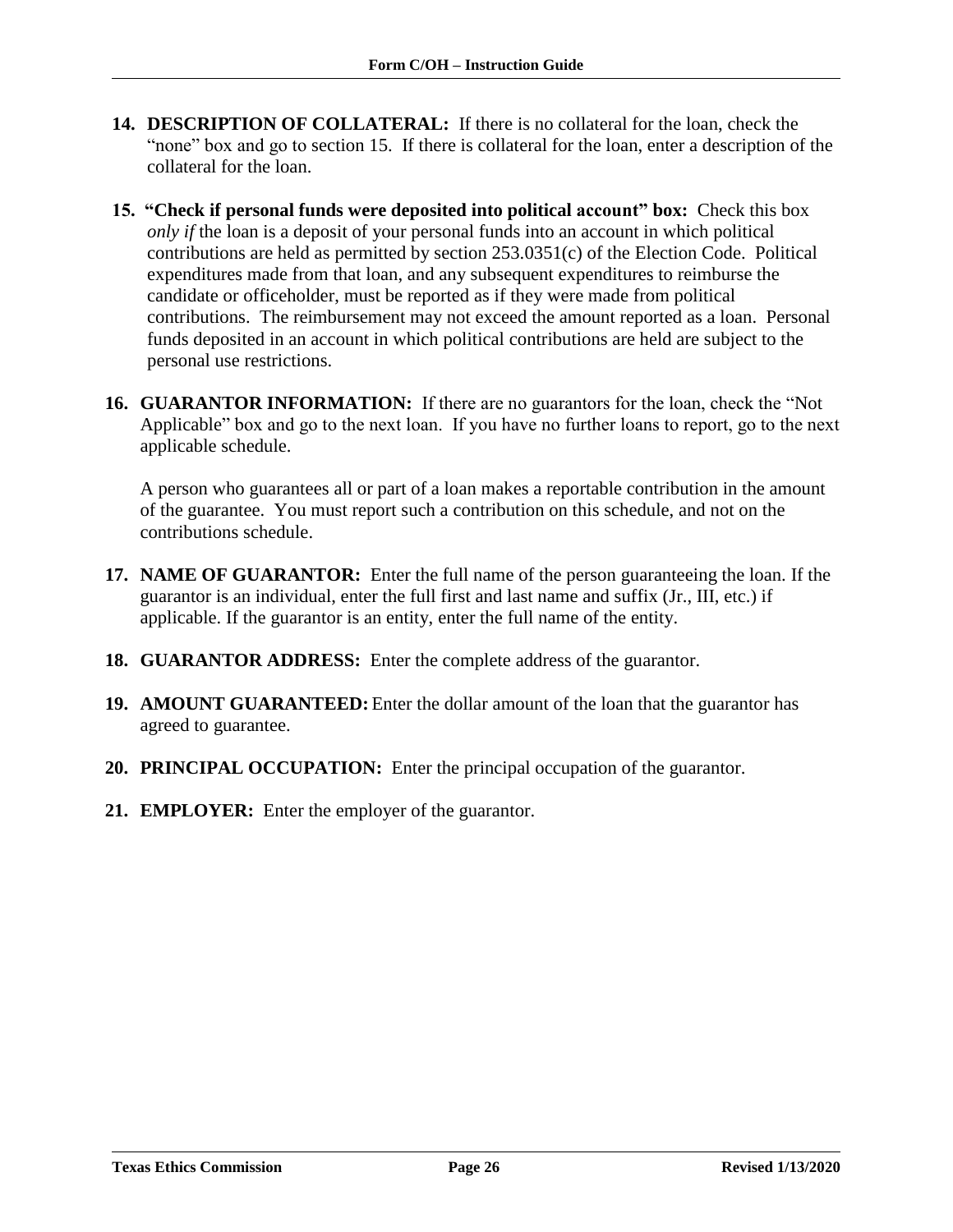## <span id="page-28-0"></span>**SCHEDULE F1: POLITICAL EXPENDITURES FROM POLITICAL CONTRIBUTIONS**

*These instructions are for candidates and officeholders using SCHEDULE F1: POLITICAL EXPENDITURES FROM POLITICAL CONTRIBUTIONS.* 

Use this schedule to disclose information about political expenditures from political contributions that were made during the reporting period. Do not enter on this schedule unpaid incurred obligations, political expenditures made from personal funds, the purchase of investments from political contributions, expenditures made by credit card, or payments from political contributions made to a business that you own or control. (Report unpaid incurred obligations on Schedule F2; report expenditures from personal funds on Schedule G; report the purchase of investments from political contributions on Schedule F3; report expenditures made by credit card on Schedule F4; and report payments from political contributions made to a business that you own or control on Schedule H.)

Expenditures Made by Credit Card: You must disclose expenditures charged to a credit card on Schedule F4 and *not* on this schedule. When you pay the credit card bill, you must disclose the payment to the credit card company on Schedule F1 (used for political payments from political contributions), Schedule G (used for political payments from personal funds), Schedule H (used for payments from political contributions made to a business that you own or control), or Schedule I (used for nonpolitical payments from political contributions), as applicable. See instructions for Schedule F4: [Expenditures Made by Credit Card](https://www.ethics.state.tx.us/PageHelps/COH/COH-NEWF4.html#ExpendituresMadeByCreditCard) for more information.

See the *Campaign Finance Guide for Candidates and Officeholders* for important restrictions regarding the use of political funds to rent or purchase real property.

**Itemization:** You must enter expenditures paid to one individual or entity during a reporting period that in the aggregate exceed \$180 on this schedule. If you made more than one expenditure to the same payee, the total of which exceeded  $$180$ , enter each expenditure separately. Although you are not required to do so, you may also report expenditures to one person that do not exceed \$180 in the period on this schedule. If you choose not to itemize expenditures of \$180 and less on this schedule, you must total all unitemized expenditures and report them on the Cover Sheet, page 2, section 17, line 3.

*Each numbered item in these instructions corresponds to the same numbered item on the form.*

- **1. TOTAL PAGES SCHEDULE F1:** After you have completed Schedule F1, count the total number of pages. Each side of a two-sided form counts as one page.
- **2. FILER NAME:** Enter your full name.
- **3. FILER ID:** See instructions for Cover Sheet, page 1, section 1.
- **4. DATE:** Enter the date the expenditure payment was made. Remember: Expenditure obligations you incurred in this reporting period *but have not yet paid* are entered on Schedule F2. Expenditures made by credit card are entered on Schedule F4.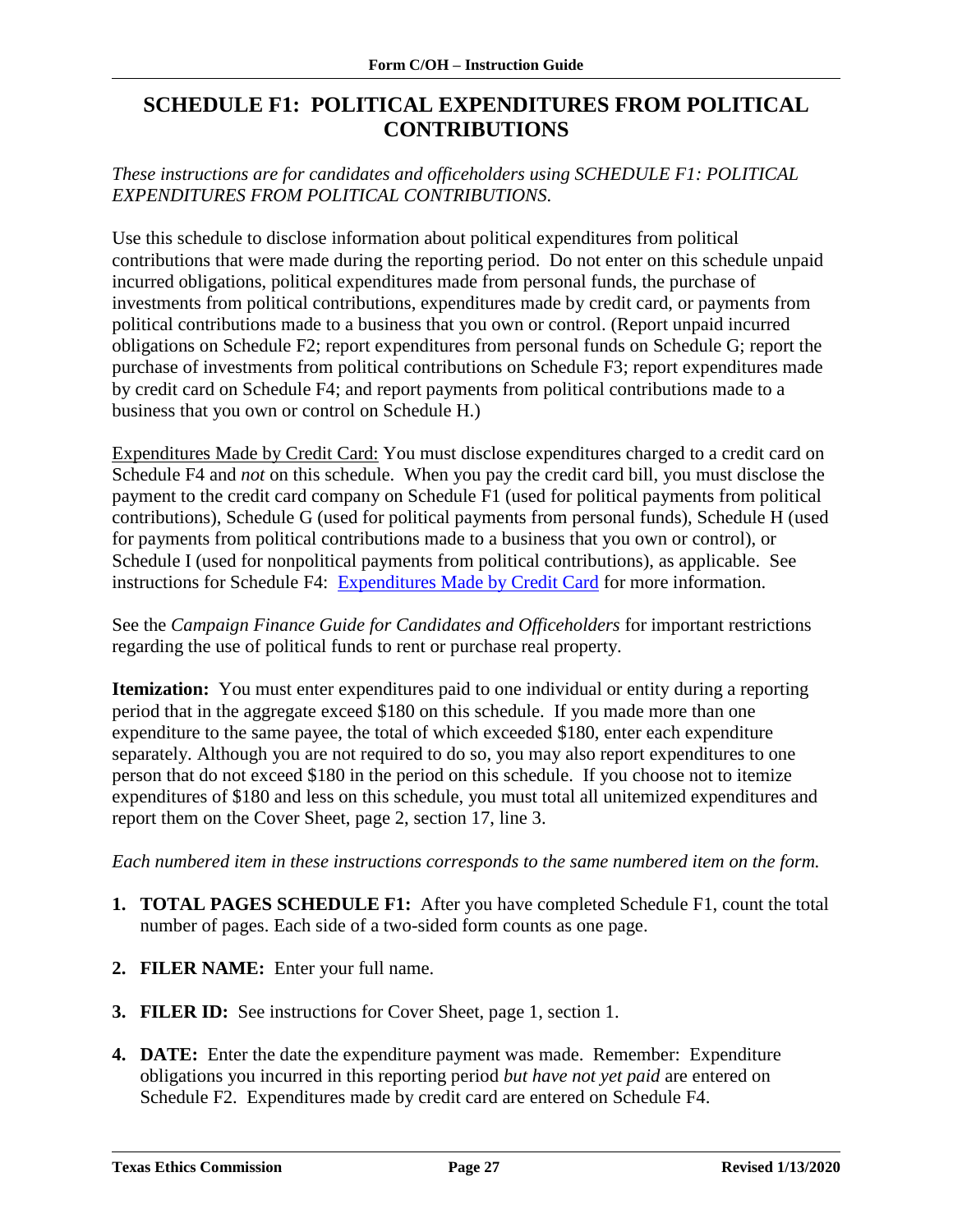**5. PAYEE NAME:** Enter the full name of the person to whom the expenditure was made.

Note: If you make an expenditure for goods or services to benefit another candidate, officeholder, or committee, enter the name of the vendor who sold you the goods or services. Do not enter the name of the person for whose benefit you made the expenditure. Include that information under section 8, "Purpose of Expenditure."

- **6. AMOUNT:** Enter the exact amount of the expenditure.
- **7. PAYEE ADDRESS:** Enter the complete address of the person to whom the expenditure was made.
- **8. PURPOSE OF EXPENDITURE:** You must disclose the purpose of the expenditure in two parts: Category and Description. Merely disclosing the category of goods, services, or other thing of value for which the expenditure is made does not adequately describe the purpose of an expenditure.
	- **(a) Category:** Select a category of goods, services, or other thing of value for which an expenditure is made. If none of the listed categories apply, select "Other" and enter your own category. Examples of acceptable categories include:

Advertising Expense Accounting/Banking Consulting Expense Contributions/Donations Made By Candidate/Officeholder/Political Committee Credit Card Payment Event Expense Fees Food/Beverage Expense Gifts/Awards/Memorials Expense Legal Services Loan Repayment/Reimbursement Office Overhead/Rental Expense Polling Expense Printing Expense Salaries/Wages/Contract Labor Solicitation/Fundraising Expense Transportation Equipment and Related Expense Travel In District Travel Out Of District **Other** 

**(b) Description:** Enter a brief statement or description of the candidate or officeholder activity that is conducted by making the expenditure. The brief statement or description must include the item or service purchased and must be sufficiently specific, when considered within the context of the description of the category, to make the reason for the expenditure clear. Merely disclosing the category of goods, services, or other thing of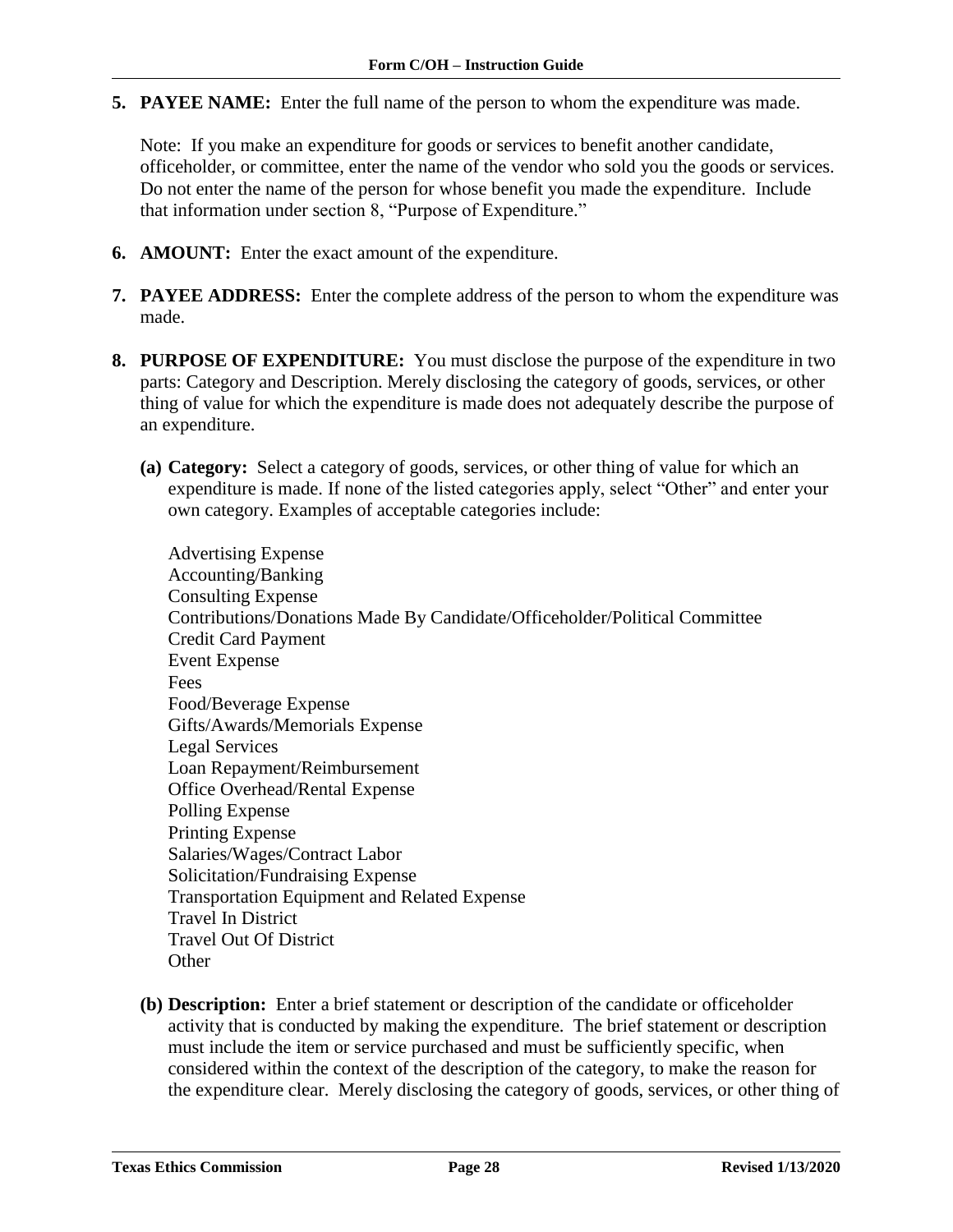value for which the expenditure is made does not adequately describe the purpose of an expenditure.

For examples of acceptable ways to disclose the purpose of an expenditure, please see the "Examples: Purpose of Expenditures" on page 46.

**"Check if travel outside of Texas" box:** Check this box if the expenditure is for travel outside of Texas. The description of a political expenditure for travel outside of the state of Texas must include detailed information. Please report this information on Schedule T.

**"Check if Austin, TX, officeholder living expense" box:** Check this box if the expenditure is an officeholder expense for living in Austin, Texas.

### **9. DIRECT CAMPAIGN EXPENDITURE TO BENEFIT CANDIDATE/OFFICEHOLDER:**

If you made a direct campaign expenditure to benefit another candidate or officeholder, enter the full name of the candidate or officeholder and the name of the office sought or held, including the district, precinct, or other designation of the office, as applicable. (Attach additional sheets to list multiple candidates.) Do not complete this section if the expenditure was not a direct campaign expenditure.

A "direct campaign expenditure" to benefit another candidate is not a "political contribution" to that other candidate. A direct campaign expenditure is a campaign expenditure that you make on someone else's behalf and without the prior consent or approval of that person. This is in contrast to a political contribution, which the person has the opportunity to accept or reject.

Example: If you made expenditures to prepare and distribute an endorsement letter in support of a candidate after first asking for and getting the candidate's approval, you made an *in-kind contribution*. However, if you did not get the candidate's approval *before* you made the expenditure, you made a *direct campaign expenditure*.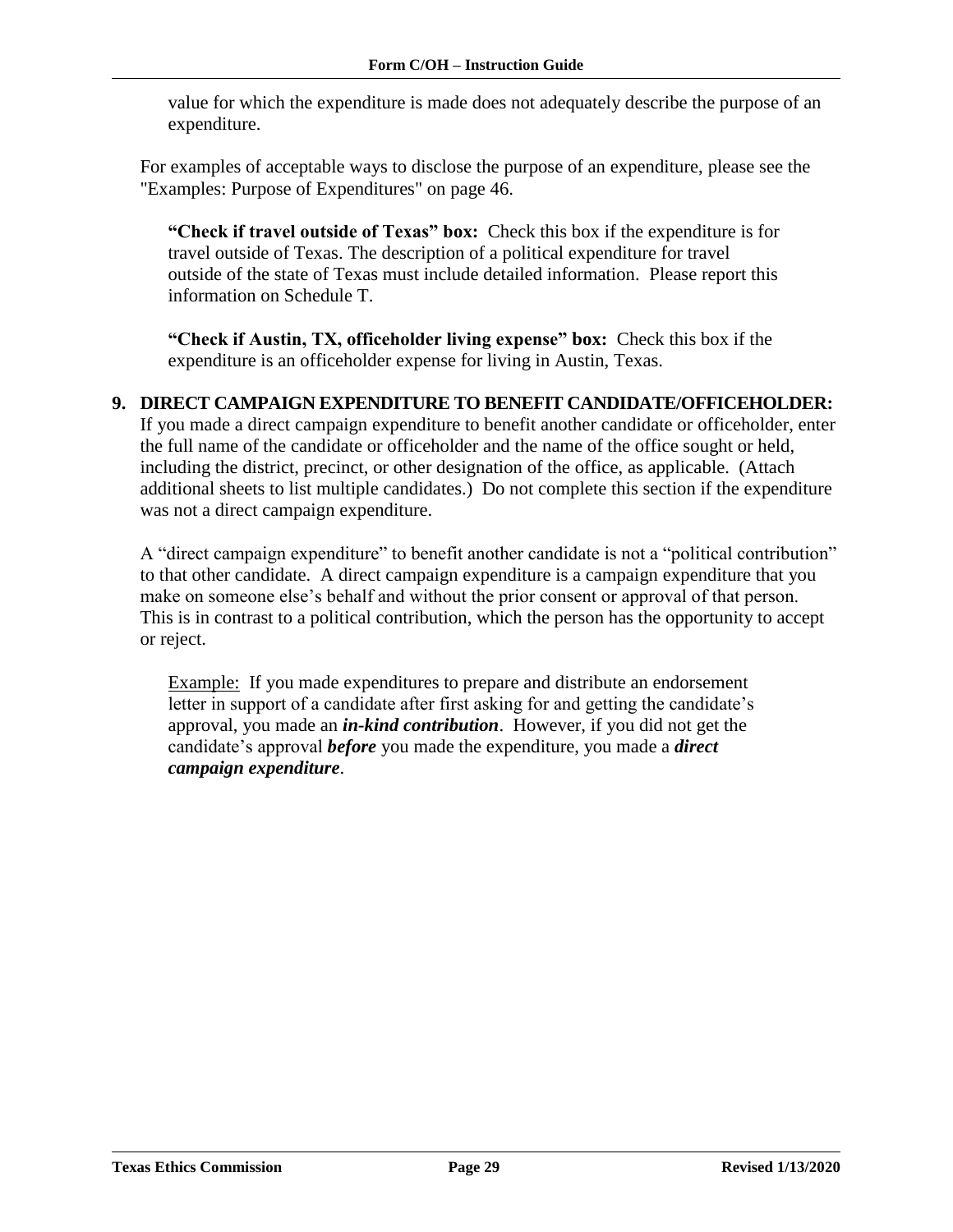# **SCHEDULE F2: UNPAID INCURRED OBLIGATIONS**

### <span id="page-31-0"></span>*These instructions are for candidates and officeholders using SCHEDULE F2: UNPAID INCURRED OBLIGATIONS.*

Use this schedule to disclose information about obligations to make an expenditure that you incurred during the reporting period but have not yet paid. Do not enter on this schedule obligations that were incurred and paid during the reporting period, or other outgoing funds. (Report obligations incurred and paid during the reporting period on Schedule F1, F3, G, H, or I as appropriate, and report expenditures made by credit card on Schedule F4.)

See the *Campaign Finance Guide for Candidates and Officeholders* for important restrictions regarding the use of political funds to rent or purchase real property.

**Itemization:** Itemization requirements differ depending on whether the unpaid incurred obligation is for a political or non-political expenditure.

Unpaid Incurred Political Obligations: You must enter political obligations incurred but not yet paid to one individual or entity during a reporting period that in the aggregate exceed \$180 on this schedule. If you incurred more than one obligation to the same payee, the total of which exceeded \$180, enter each expenditure separately. Although you are not required to do so, you may also report political obligations incurred to one person that do not exceed \$180 in the period on this schedule. If you choose not to itemize incurred political obligations of \$180 and less on this schedule, you must total all unitemized obligations and report them in section 4 of this Schedule. You must also include that amount in the total unitemized political expenditures of \$180 or less on C/OH Cover Sheet, page 2, section 17, line 3.

Unpaid Incurred Non-Political Obligations: You must enter non-political obligations incurred but not yet paid to one individual or entity during a reporting period on this schedule, regardless of the amount.

*Each numbered item in these instructions corresponds to the same numbered item on the form.*

- **1. TOTAL PAGES SCHEDULE F2**: After you have completed Schedule F2, count the total number of pages. Each side of a two-sided form counts as one page.
- **2. FILER NAME:** Enter your full name.
- **3. FILER ID:** See instructions for Cover Sheet, page 1, section 1.
- **4. TOTAL OF UNITEMIZED UNPAID INCURRED OBLIGATIONS:** Enter the total amount of political obligations incurred during the reporting period that do not exceed \$180 in the aggregate per person, unless itemized on this schedule. You are not required to itemize unpaid incurred political obligations of \$180 or less, but if you choose to do so, do not include those unpaid incurred obligations in the total you enter here.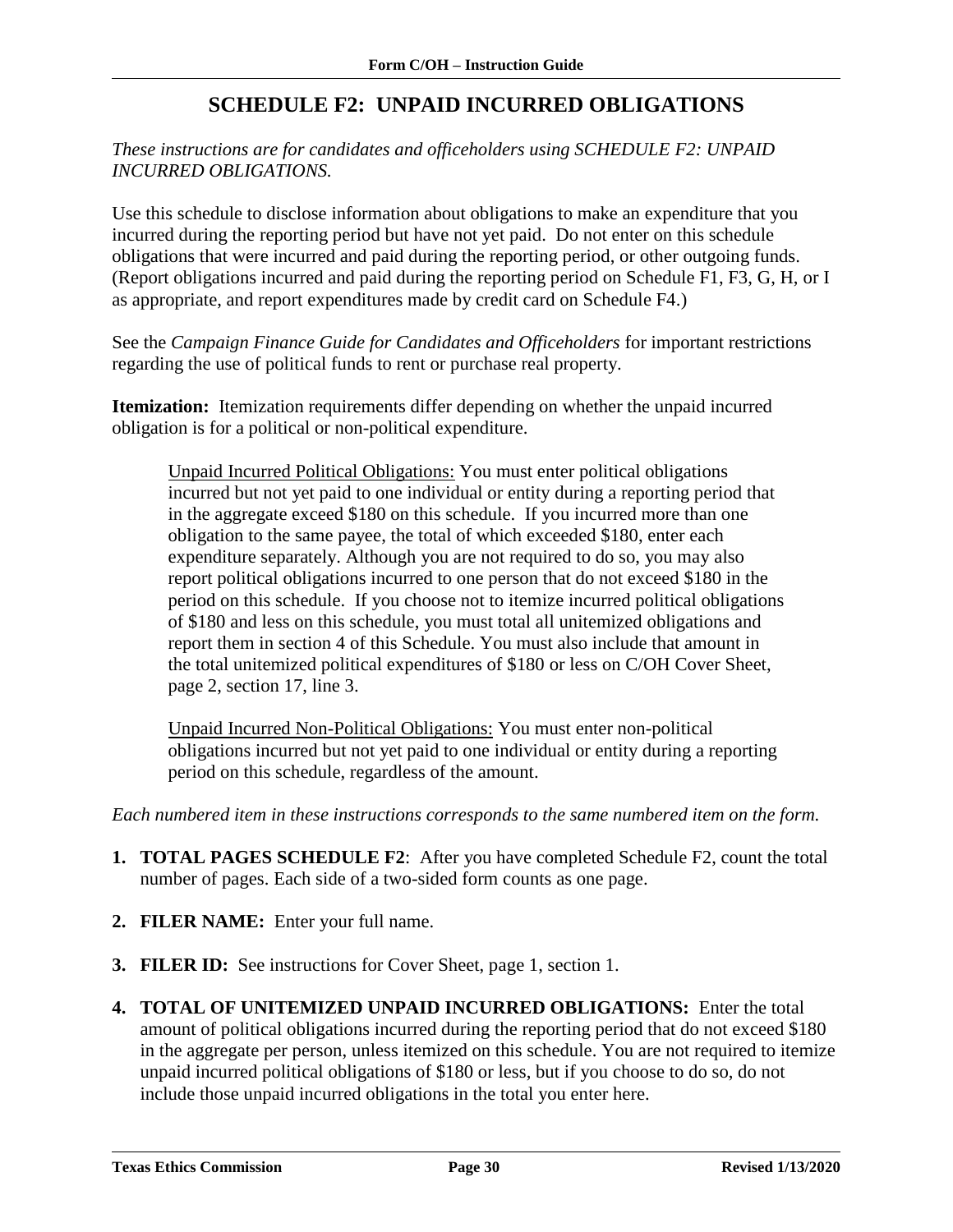- **5. DATE:** Enter the date the obligation was incurred. Obligations you incurred *and* paid during the reporting period are not entered on this schedule.
- **6. PAYEE NAME:** See instructions for Schedule F1, section 5.

Note: If you incurred an obligation for goods or services to benefit another candidate, officeholder, or committee, enter the name of the vendor of the goods or services. Do not enter the name of the person for whose benefit you incurred the obligation. Include that information under section 10, "Purpose of Expenditure."

- **7. AMOUNT:** Enter the exact amount of the incurred obligation.
- **8. PAYEE ADDRESS:** Enter the complete address of the person to whom the obligation is owed.
- **9. TYPE OF EXPENDITURE:** Check only one box to indicate whether the incurred obligation was political or non-political.

A non-political expenditure is an expenditure that is neither a campaign expenditure nor an officeholder expenditure. As a practical matter, *very few* expenditures made from political contributions are non-political expenditures. For instance, expenditures for administrative expenses, banking fees, and professional dues are typically political expenditures.

- **10. PURPOSE OF EXPENDITURE:** See instructions for Schedule F1, section 8.
- **11. DIRECT CAMPAIGN EXPENDITURE TO BENEFIT CANDIDATE/OFFICEHOLDER:**  See instructions for Schedule F1, section 9.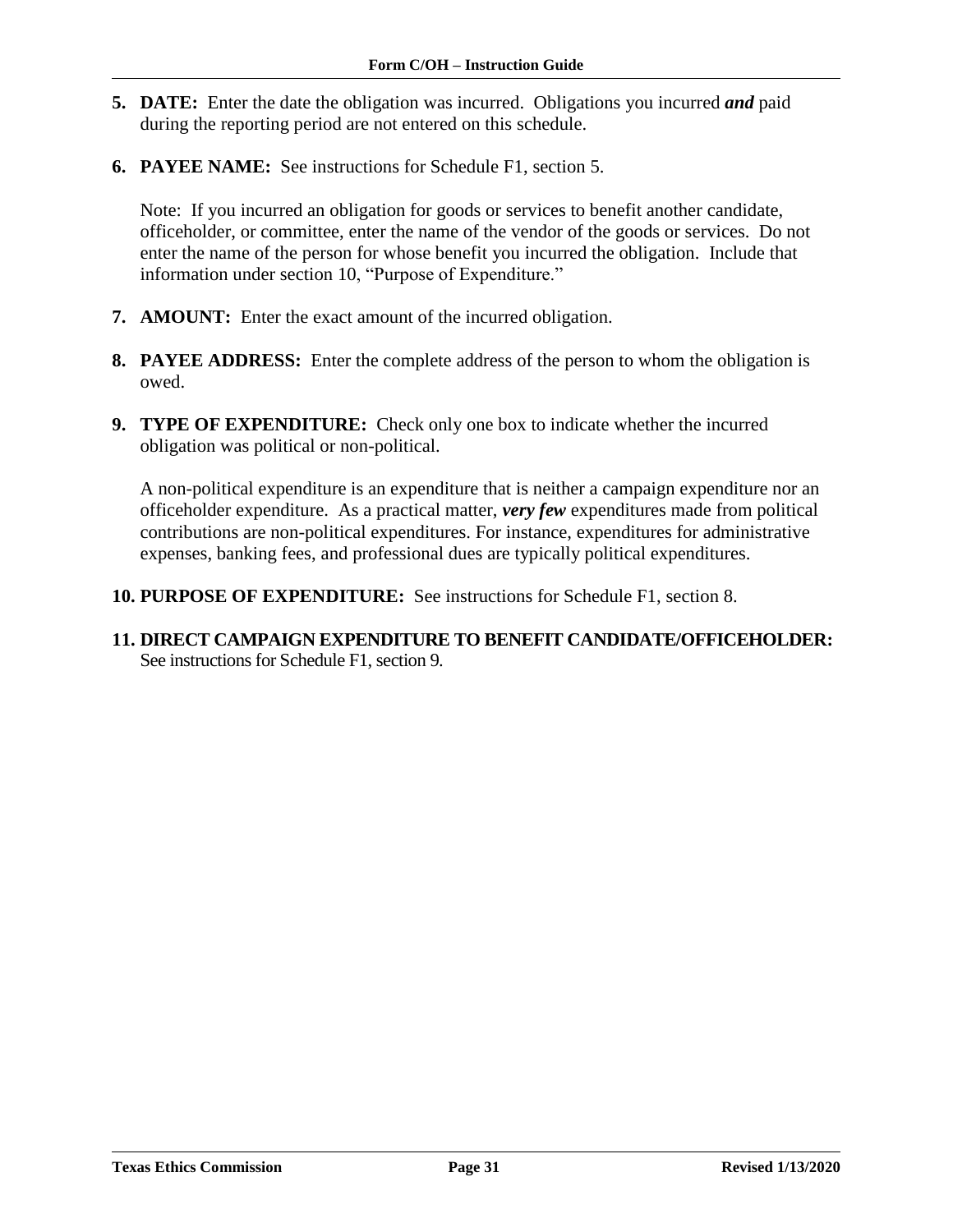# <span id="page-33-0"></span>**SCHEDULE F3: PURCHASE OF INVESTMENTS FROM POLITICAL CONTRIBUTIONS**

*These instructions are for candidates and officeholders using SCHEDULE F3: PURCHASE OF INVESTMENTS FROM POLITICAL CONTRIBUTIONS.*

Use this schedule to disclose information about investments purchased from political contributions during the reporting period. Do not enter on this schedule political expenditures from political contributions, unpaid incurred obligations, expenditures made by credit card, political expenditures made from personal funds, or payments from political contributions made to a business that you own or control. (Report political expenditures from political contributions on Schedule F1; report unpaid incurred obligations on Schedule F2; report expenditures made by credit card on Schedule F4; report expenditures from personal funds on Schedule G; and report payments from political contributions made to a business that you own or control on Schedule H.)

See the *Campaign Finance Guide for Candidates and Officeholders* for important restrictions regarding the use of political funds to rent or purchase real property.

**Itemization:** You must enter investments purchased with political contributions during a reporting period that in the aggregate exceed \$130 on this schedule. Although you are not required to do so, you may also report investments purchased with political contributions that do not exceed \$130 in the period on this schedule.

*Each numbered item in these instructions corresponds to the same numbered item on the form.*

- **1. TOTAL PAGES SCHEDULE F3**: After you have completed Schedule F3, count the total number of pages. Each side of a two-sided form counts as one page.
- **2. FILER NAME:** Enter your full name.
- **3. FILER ID:** See instructions for Cover Sheet, page 1, section 1.
- **4. DATE:** Enter the date you purchased the investment.
- **5. NAME OF PERSON FROM WHOM INVESTMENT IS PURCHASED:** Enter the full name of the person or entity from whom you purchased the investment. If you purchased the investment from an individual, enter the full first and last name, and suffix (Jr., III, etc.) if applicable (title is optional). If you purchased the investment from an entity, enter the full name of the entity.
- **6. ADDRESS OF PERSON FROM WHOM INVESTMENT IS PURCHASED:** Enter the complete address of the person or entity from whom you purchased the investment.
- **7. DESCRIPTION OF INVESTMENT:** Enter a brief statement or description of the investment. For example, "Ten shares of stock in ABC company."
- **8. AMOUNT OF INVESTMENT:** Enter the amount of the investment purchased.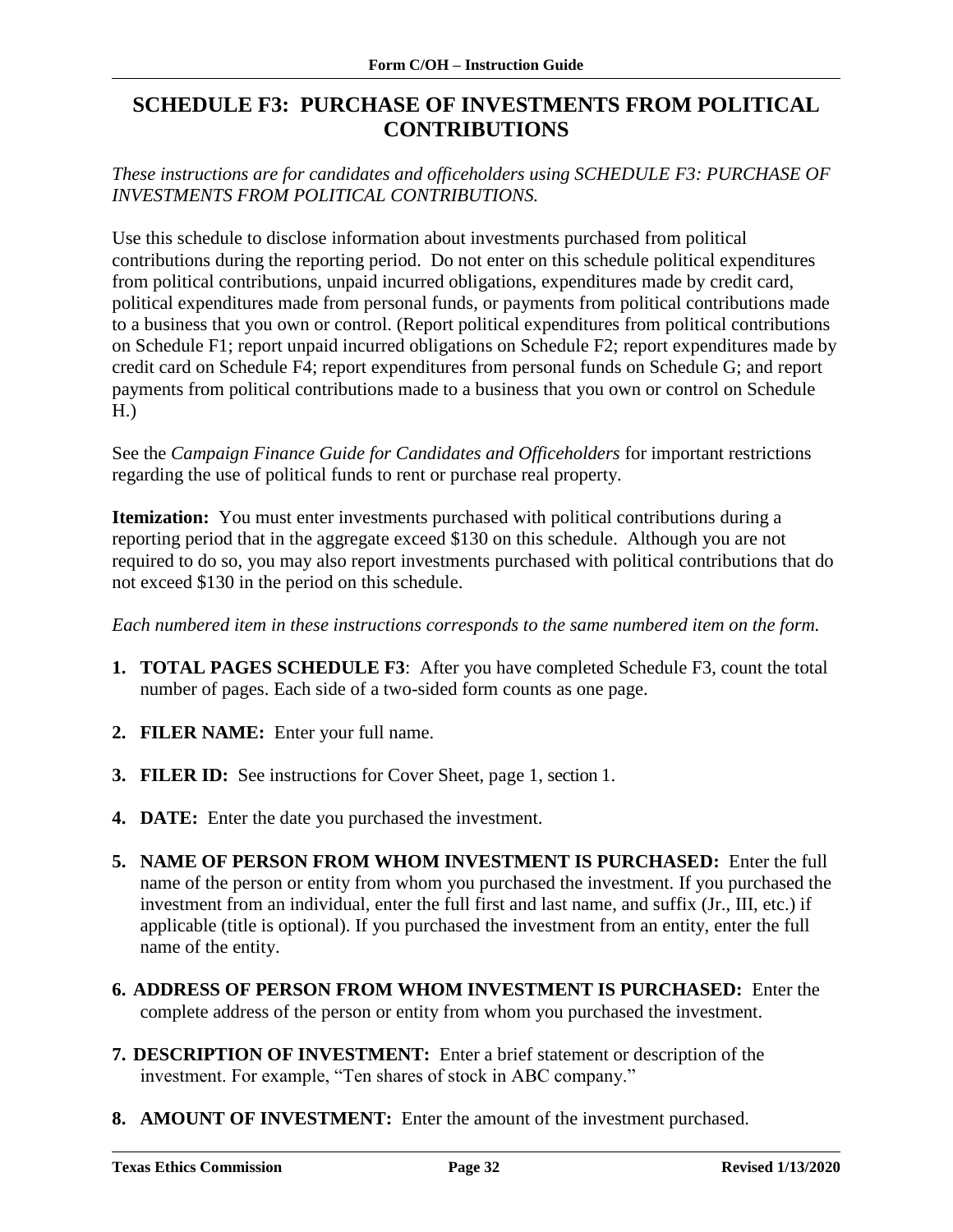# **SCHEDULE F4: EXPENDITURES MADE BY CREDIT CARD**

### <span id="page-34-0"></span>*These instructions are for candidates and officeholders using SCHEDULE F4: EXPENDITURES MADE BY CREDIT CARD.*

Use this schedule to disclose information about expenditures made by a credit card. You must disclose expenditures charged to a credit card on this schedule and identify the individual, entity, or vendor who receives payment from the credit card company. When you pay the credit card bill, you must disclose the payment to the credit card company on Schedule F1 (used for political payments from political contributions), Schedule G (used for political payments from personal funds), Schedule H (used for payments from political contributions made to a business that you own or control), or Schedule I (used for nonpolitical payments from political contributions), as applicable.

Do not enter on this schedule political expenditures from political contributions, unpaid incurred obligations, political expenditures made from personal funds, or payments from political contributions made to a business that you own or control. (Report political expenditures from political contributions on Schedule F1; report unpaid incurred obligations on Schedule F2; report the purchase of investments from political contributions on Schedule F3; report expenditures from personal funds on Schedule G; and report payments from political contributions made to a business that you own or control on Schedule H.)

For examples regarding the disclosure of expenditures made by credit card, please see "Examples: Reporting Expenditures Made by Credit Card" on page 42.

**Itemization:** Itemization requirements differ depending on whether the expenditure made by a credit card is for a political or non-political expenditure.

Political Expenditures Made by Credit Card: You must itemize political expenditures made by credit card that exceed \$180 (in the aggregate) to a single payee. If you made two or more expenditures to the same payee, the total of which exceeded \$180, enter each expenditure made by credit card separately. Although you are not required to do so, you may also report political expenditures made by credit card that do not exceed \$180 in the reporting period on this schedule. If you choose not to itemize political expenditures made by credit card of \$180 and less on this schedule, you must total all unitemized political expenditures and report them in section 4 of this Schedule. You must also include that amount in the total unitemized political expenditures of \$180 or less on C/OH Cover Sheet, page 2, section 17, line 3.

Non-Political Expenditures Made by Credit Card: You must itemize any nonpolitical expenditure made by credit card, regardless of the amount.

*Each numbered item in these instructions corresponds to the same numbered item on the form.*

**1. TOTAL PAGES SCHEDULE F4:** After you have completed Schedule F4, count the total number of pages. Each side of a two-sided form counts as one page.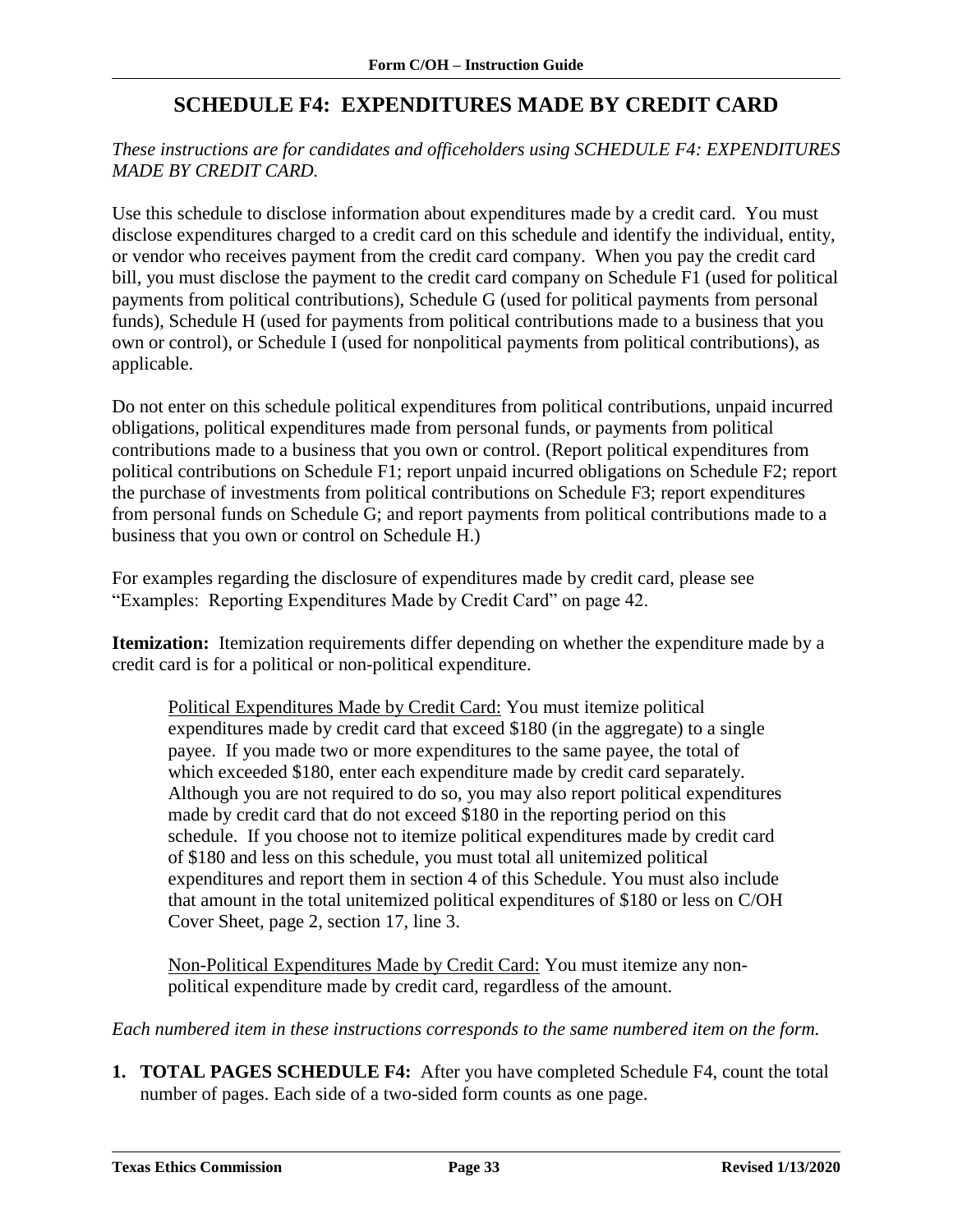- **2. FILER NAME:** Enter your full name.
- **3. FILER ID:** See instructions for Cover Sheet, page 1, section 1.
- **4. TOTAL OF UNITEMIZED EXPENDITURES CHARGED TO A CREDIT CARD:**  Enter the total amount of political expenditures charged to a credit card during the reporting period that do not exceed \$180 in the aggregate per person, unless itemized on this schedule. You are not required to itemize political expenditures made by credit card of \$180 or less, but if you choose to do so, do not include those political expenditures made by credit card in the total you enter here.
- **5. DATE:** Enter the date you made the expenditure by credit card.

Note*:* There is a special reporting rule for expenditures made by credit card. For reports due 30 days and 8 days before an election (pre-election reports) and for runoff reports, the date of the credit card expenditure is the date the credit card is used. For other reports, the date of the credit card expenditure is either the date of the charge or the date the credit card statement is received. *A filer can never go wrong by disclosing the date of the expenditure as the date of the charge.*

**6. PAYEE NAME:** See instructions for Schedule F1, section 5. Disclose the name of the vendor who sold you the goods or services as the payee, NOT the credit card company. You do not report the name of the credit card company on this schedule.

Note: If you made an expenditure for goods or services to benefit another candidate, officeholder, or committee, enter the name of the vendor of the goods or services. Do not enter the name of the person for whose benefit you made the expenditure. Include that information under section 10, "Purpose of Expenditure."

- **7. AMOUNT:** Enter the amount of the credit card expenditure.
- **8. PAYEE ADDRESS:** Enter the complete address of the payee of the credit card expenditure.
- **9. TYPE OF EXPENDITURE:** Check only one box to indicate whether the credit card expenditure was political or non-political.

A non-political expenditure is an expenditure that is neither a campaign expenditure nor an officeholder expenditure. As a practical matter, *very few* expenditures made from political contributions are non-political expenditures. For instance, expenditures for administrative expenses, banking fees, and professional dues are typically political expenditures.

**10. PURPOSE OF EXPENDITURE:** See instructions for Schedule F1, section 8.

Note*:* Do not choose "Credit Card Payment" as the category for an expenditure made by credit card when an individual, entity, or vendor receives payment from the credit card company. Instead, choose the category that corresponds to the goods, services, or other thing of value purchased from the individual, entity, or vendor.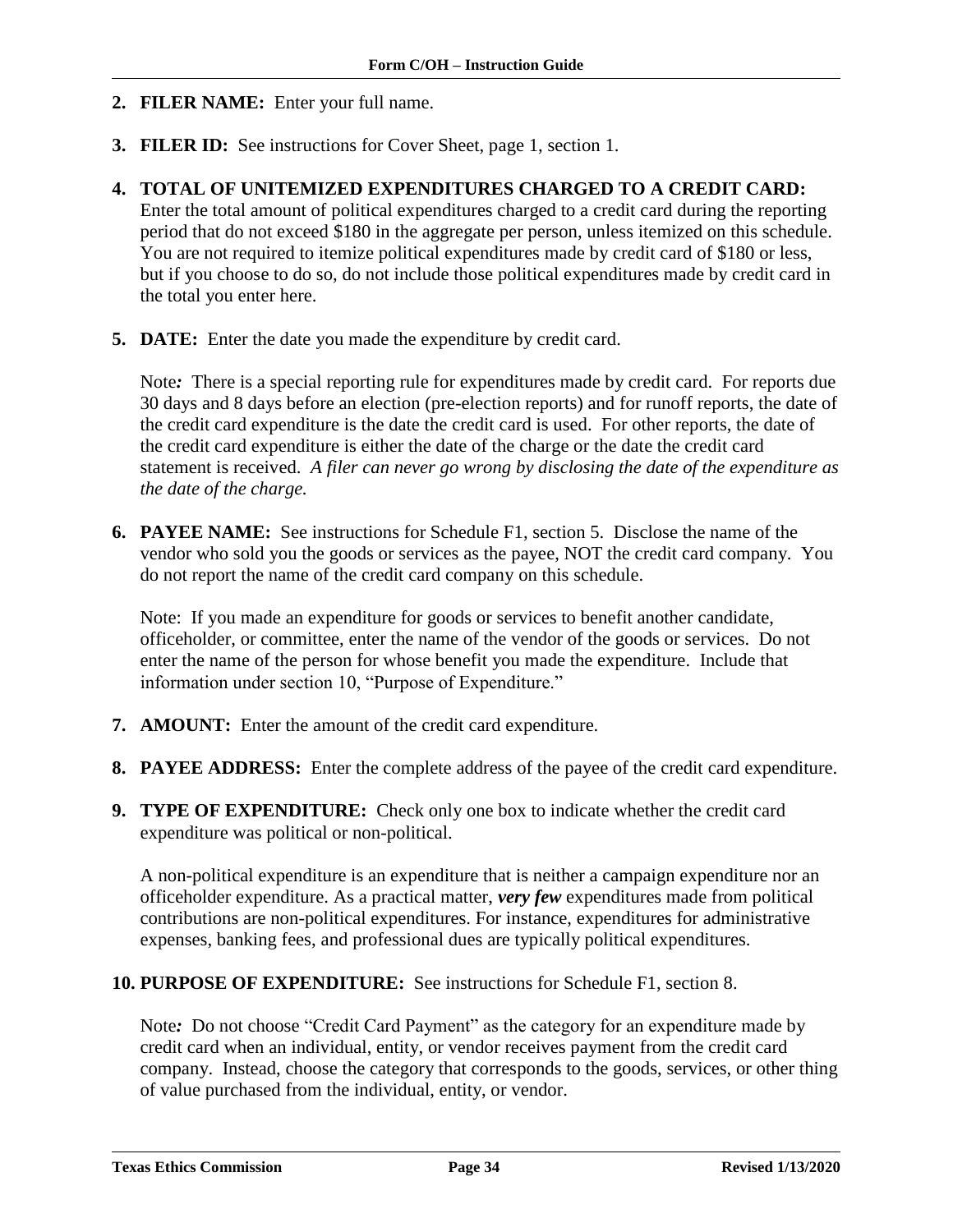**11. DIRECT CAMPAIGN EXPENDITURE TO BENEFIT CANDIDATE/OFFICEHOLDER:** 

See instructions for Schedule F1, section 9.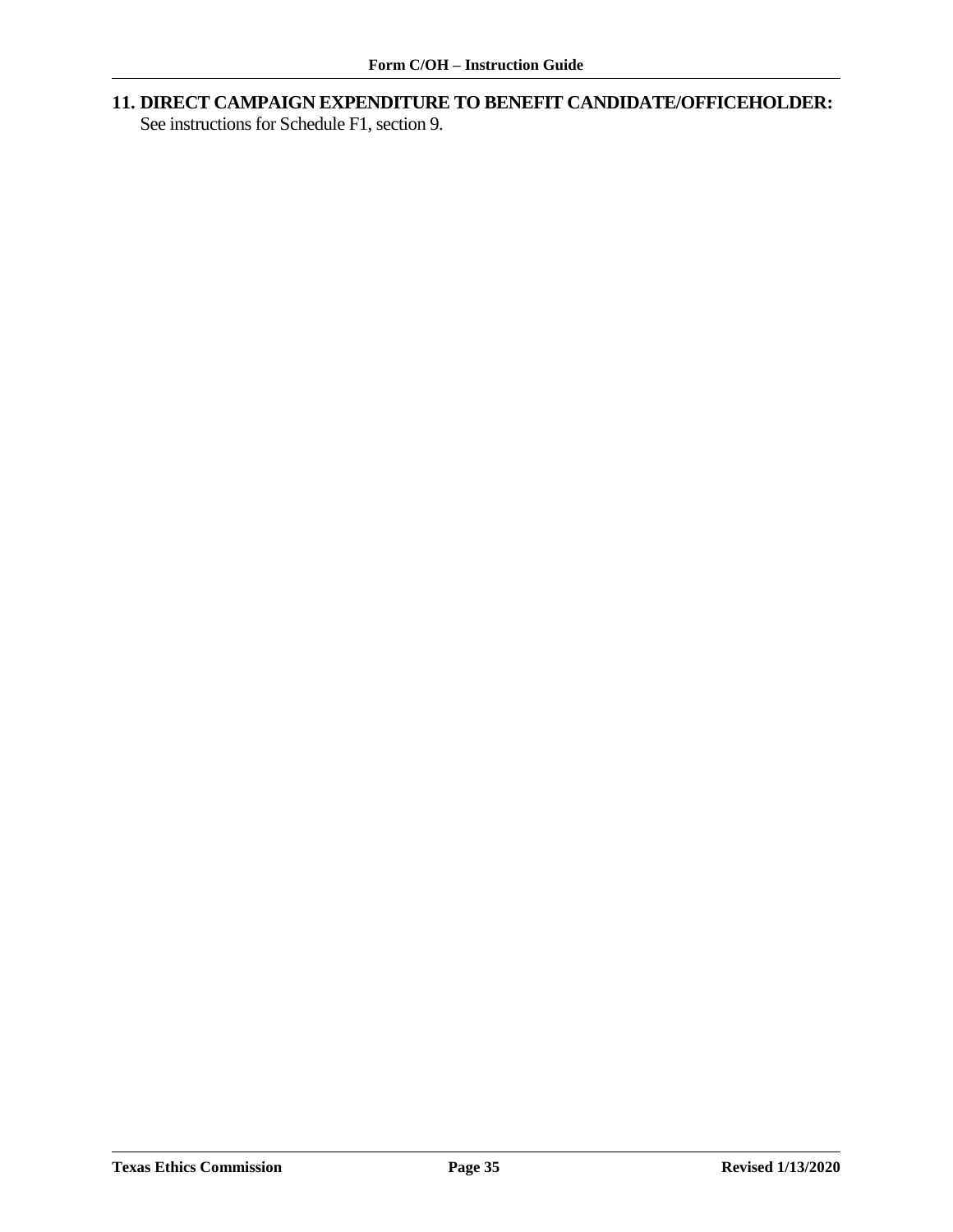## <span id="page-37-0"></span>**SCHEDULE G: POLITICAL EXPENDITURES MADE FROM PERSONAL FUNDS**

### *These instructions are for candidates and officeholders using SCHEDULE G: POLITICAL EXPENDITURES MADE FROM PERSONAL FUNDS.*

You may use this schedule to disclose information about political expenditures from personal funds that were made during the reporting period. Alternatively, you may choose to disclose political expenditures from personal funds as a loan on Schedule E (see the Schedule E instructions above for more information). Do not enter on this schedule information about personal funds deposited in an account in which political contributions are held as permitted by section 253.0351(c) of the Election Code. (Report the deposit of personal funds into a political account as a loan on Schedule E.)

**Expenditures Made by Credit Card:** You must disclose expenditures charged to a credit card on Schedule F4 and *not* on this schedule. When you pay the credit card bill, you must disclose the payment to the credit card company on Schedule F1 (used for political payments from political contributions), Schedule G (used for political payments from personal funds), Schedule H (used for payments from political contributions made to a business that you own or control), or Schedule I (used for nonpolitical payments from political contributions), as applicable. See instructions for Schedule F4: Expenditures Made by Credit Card for more information.

If you intend to seek reimbursement *in any amount* from political contributions for a political expenditure made from personal funds, you must either report the expenditure on Schedule E or itemize the expenditure on this schedule and check the box in Section 6 to indicate that you intend to seek reimbursement from political contributions. *You may not correct a report to allow reimbursement.* When you reimburse yourself, disclose the reimbursement as an outgoing political expenditure on Schedule F1.

See the Campaign Finance Guide for important restrictions regarding the use of political funds to rent or purchase real property.

**Itemization:** If you choose to report political expenditures from personal funds on this schedule, you must itemize political expenditures paid to one individual or entity during a reporting period that in the aggregate exceed \$180 on this schedule. If you made more than one expenditure to the same payee, the total of which exceeded \$180, enter each expenditure separately. Although you are not required to do so, you may also report expenditures to one person that do not exceed \$180 in the period on this schedule. You must total all political expenditures from personal funds that you do not itemize on this schedule and include them in the total of unitemized political expenditures on the C/OH Cover Sheet, page 2, section 17, line 3.

Officeholder expenditures from personal funds for which you do not intend to seek reimbursement are not required to be reported on this schedule or included in the total of unitemized political expenditures.

*Each numbered item in these instructions corresponds to the same numbered item on the form.*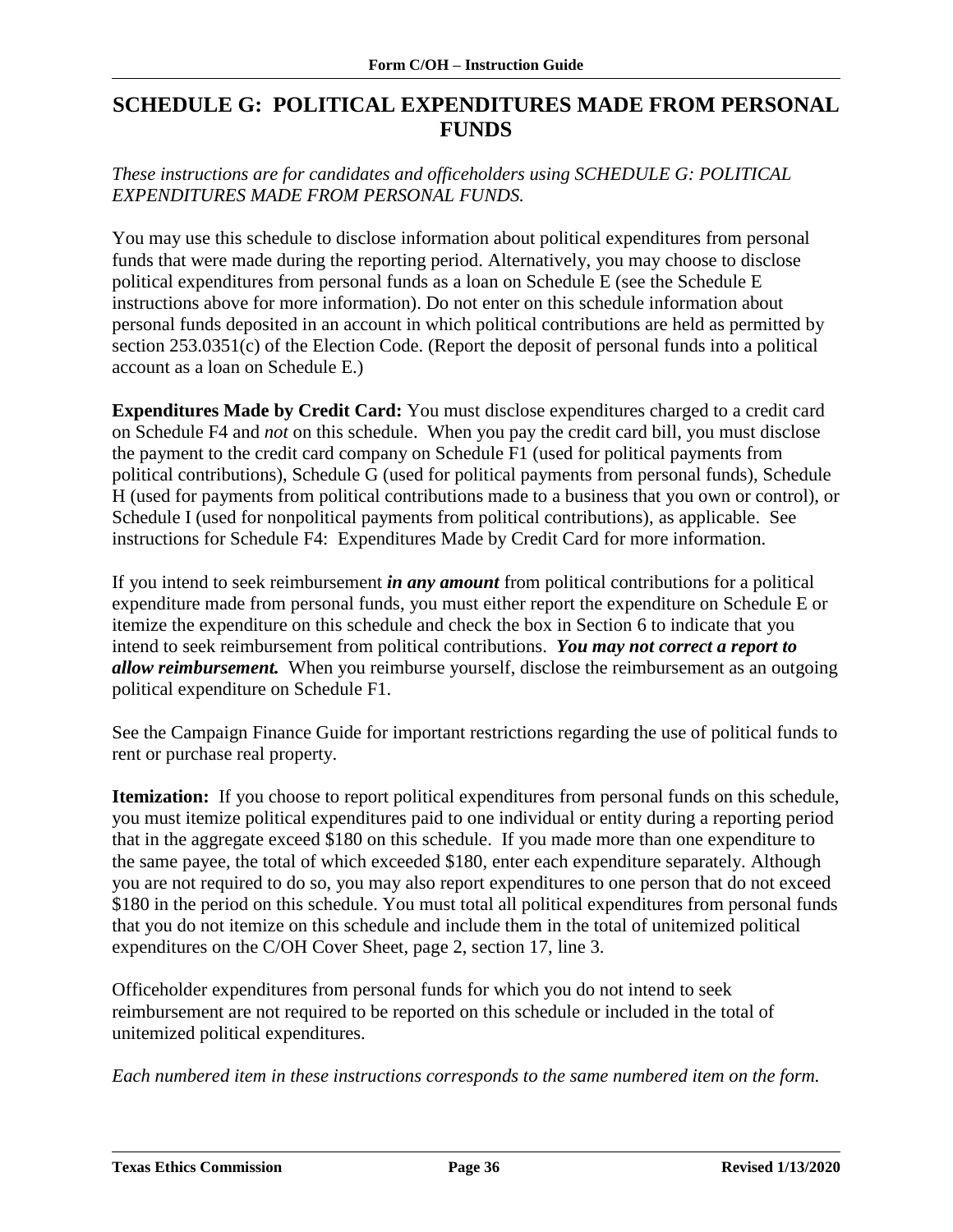- **1 TOTAL PAGES SCHEDULE G:** After you have completed Schedule G, count the total number of pages. Each side of a two-sided form counts as one page.
- **2. FILER NAME:** Enter your full name.
- **3. FILER ID:** See instructions for Cover Sheet, page 1, section 1.
- **4. DATE:** Enter the date the expenditure was made.
- **5. PAYEE NAME:** See instructions for Schedule F1, section 7.
- **6. AMOUNT:** Enter the exact amount of the expenditure.

**"Reimbursement from Political Contributions Intended" box:** Check this box if you intend to reimburse yourself for the expenditure. (In order to be reimbursed from political contributions in any amount for an expenditure made out of personal funds, you must itemize the expenditure on this schedule and check this box or you must report the expenditure as a loan to yourself on Schedule E.)

- **7. PAYEE ADDRESS:** Enter the complete address of the person to whom the expenditure was made.
- **8. PURPOSE OF EXPENDITURE:** See instructions for Schedule F1, section 8.
- **9. DIRECT CAMPAIGN EXPENDITURE TO BENEFIT CANDIDATE/OFFICEHOLDER:**  See instructions for Schedule F1, section 9.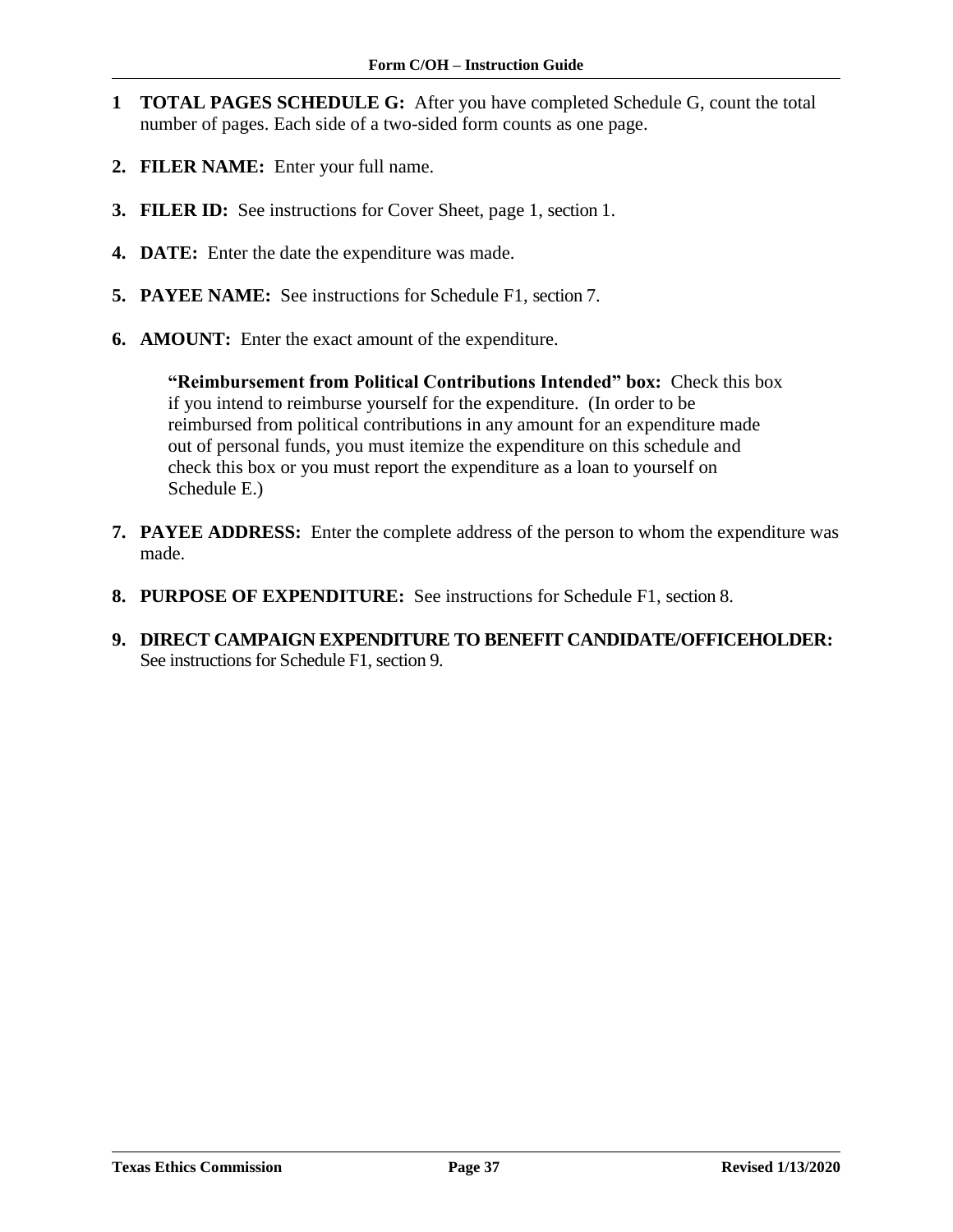# <span id="page-39-0"></span>**SCHEDULE H: PAYMENT FROM POLITICAL CONTRIBUTIONS TO A BUSINESS OF C/OH**

*These instructions are for candidates and officeholders using SCHEDULE H: PAYMENT FROM POLITICAL CONTRIBUTIONS TO A BUSINESS OF C/OH.*

Use this schedule to disclose information about payments from political contributions that were made to a business in which you have an interest of more than 10%, a position on the governing body, or a position as an officer. Do not enter on this schedule other payments from political contributions made during the reporting period.

See the *Campaign Finance Guide for Candidates and Officeholders* for a discussion on the important restrictions on making and reporting payments from political contributions to a business in which you have an interest.

This schedule is for payments to a business in which you have one or more of the following interests or positions:

- 1) a participating interest of more than 10%;
- 2) a position on the governing body of the business; or
- 3) a position as an officer of the business.

**Itemization:** You must enter all payments from political contributions made to certain businesses (as defined above) of a candidate or officeholder made during the reporting period on this schedule, regardless of the amount.

*Each numbered item in these instructions corresponds to the same numbered item on the form.*

- **1. TOTAL PAGES SCHEDULE H:** After you have completed Schedule H, count the total number of pages. Each side of a two-sided form counts as one page.
- **2. FILER NAME:** Enter your full name.
- **3. FILER ID:** See instructions for Cover Sheet, page 1, section 1.
- **4. DATE:** Enter the date you made the payment.
- **5. BUSINESS NAME:** Enter the full name of the business to which you made the payment.
- **6. AMOUNT:** Enter the dollar amount of the payment.
- **7. BUSINESS ADDRESS:** Enter the complete address of the business to which you made the payment.
- **8. PURPOSE OF EXPENDITURE:** See instructions for Schedule F1, section 8.
- **9. DIRECT CAMPAIGN EXPENDITURE TO BENEFIT CANDIDATE/OFFICEHOLDER:** See instructions for Schedule F1, section 9.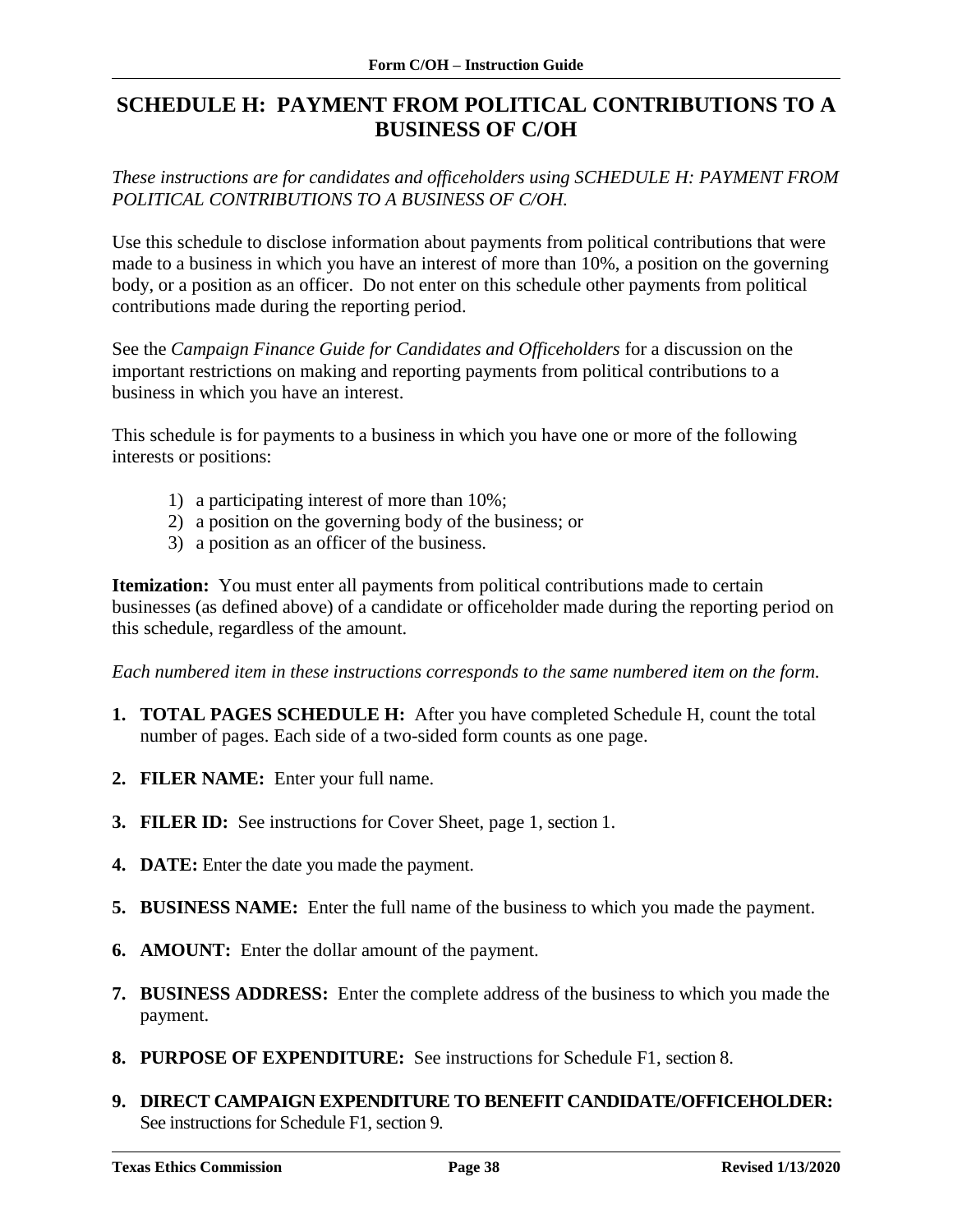# <span id="page-40-0"></span>**SCHEDULE I: NON-POLITICAL EXPENDITURES MADE FROM POLITICAL CONTRIBUTIONS**

*These instructions are for candidates and officeholders using SCHEDULE I: NON-POLITICAL EXPENDITURES MADE FROM POLITICAL CONTRIBUTIONS.*

Use this schedule to disclose information about non-political expenditures from political contributions made during the reporting period. Do not enter political expenditures on this schedule. Also, do not enter non-political expenditure obligations you incurred in this reporting period but have not yet paid or non-political expenditures made by credit card. (Report unpaid incurred obligations on Schedule F2; report expenditures made by a credit card on Schedule F4.)

**Expenditures Made by Credit Card:** You must disclose non-political expenditures charged to a credit card on Schedule F4 and *not* on this schedule. When you pay the credit card bill, you must disclose the payment to the credit card company on Schedule F1 (used for political payments from political contributions), Schedule G (used for political payments from personal funds), Schedule H (used for payments from political contributions made to a business that you own or control), or Schedule I (used for nonpolitical payments from political contributions), as applicable. See instructions for Schedule F4: Expenditures Made by Credit Card for more information.

**Itemization:** You must enter all non-political expenditures from political contributions on this schedule, regardless of the amount. A non-political expenditure is an expenditure that is neither a campaign expenditure nor an officeholder expenditure. As a practical matter, *very few* expenditures made from political contributions are non-political expenditures. For instance, expenditures for administrative expenses, banking fees, and professional dues are typically political expenditures. You may not convert political contributions to personal use.

*Each numbered item in these instructions corresponds to the same numbered item on the form.*

- **1. TOTAL PAGES SCHEDULE I:** After you have completed Schedule I, count the total number of pages. Each side of a two-sided form counts as one page.
- **2. FILER NAME:** Enter your full name.
- **3. FILER ID:** See instructions for Cover Sheet, page 1, section 1.
- **4. DATE:** Enter the date the expenditure payment was made.
- **5. PAYEE NAME:** See instructions for Schedule F1, section 5.
- **6. AMOUNT:** Enter the exact amount of the expenditure payment.
- **7. PAYEE ADDRESS:** Enter the complete address of the person to whom the expenditure was made.
- **8. PURPOSE OF EXPENDITURE:** See instructions for Schedule F1, section 8.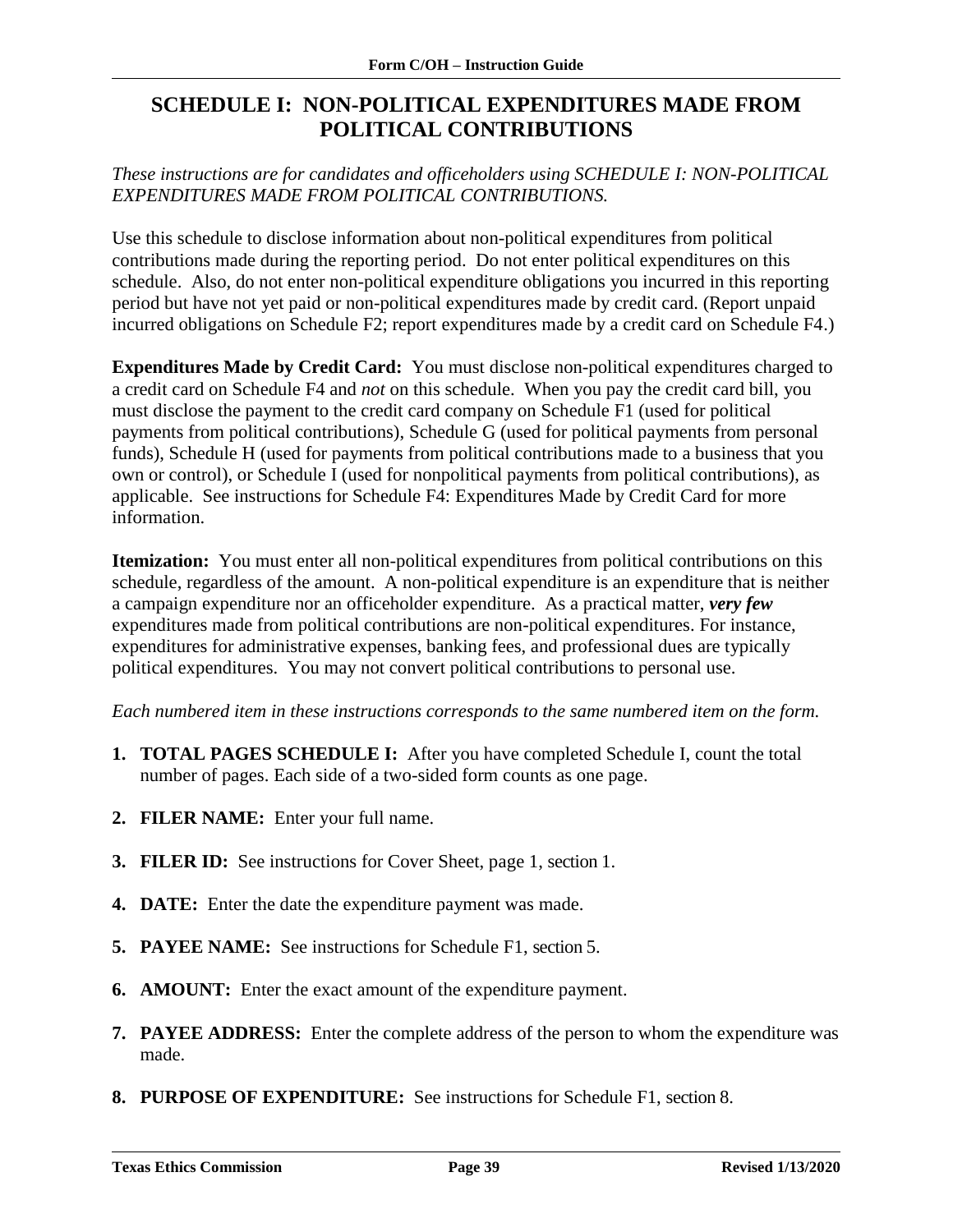# <span id="page-41-0"></span>**SCHEDULE K: INTEREST, CREDITS, GAINS, REFUNDS, AND CONTRIBUTIONS RETURNED TO FILER**

*These instructions are for candidates and officeholders using SCHEDULE K: INTEREST, CREDITS, GAINS, REFUNDS, AND CONTRIBUTIONS RETURNED TO FILER.*

Use this schedule to report information regarding any credit, interest, rebate, refund, reimbursement, or return of a deposit fee resulting from the use of a political contribution or an asset purchased with a political contribution, any proceeds of the sale of an asset purchased with a political contribution, the amount of which exceeds \$130, and any other gain from a political contribution received during the reporting period.

**Itemization:** You must enter interest, credits, gains, refunds and returned contributions received during a reporting period that in the aggregate exceed \$130 on this schedule. Although you are not required to do so, you may also report any credit/gain/refund, or interest that does not exceed \$130 in the period on this schedule.

*Each numbered item in these instructions corresponds to the same numbered item on the form.*

- **1. TOTAL PAGES SCHEDULE K:** After you have completed Schedule K, count the total number of pages. Each side of a two-sided form counts as one page.
- **2. FILER NAME:** Enter your full name.
- **3. FILER ID:** See instructions for Cover Sheet, page 1, section 1.
- **4. DATE:** Enter the date the credit/gain/refund was received or the interest was earned, as applicable.
- **5. NAME OF PERSON FROM WHOM AMOUNT IS RECEIVED:** Enter the full name of the person or business from whom the credit/gain/refund/returned contribution or interest was received.
- **6. ADDRESS OF PERSON FROM WHOM AMOUNT IS RECEIVED:** Enter the complete address of the person or business from whom the credit/gain/refund/returned contribution or interest was received.
- **7. PURPOSE FOR WHICH AMOUNT IS RECEIVED:** Enter a brief statement or description of the purpose for which the amount was received (for example, "phone service deposit return" "returned contribution" or "interest on savings account").

**"Check if political contribution returned to filer" box:** If the incoming credit/gain was originally made by you in the form of a political contribution to another candidate or political committee and was returned to you in this reporting period, check this box.

**8. AMOUNT:** Enter the exact dollar amount of the credit/gain/refund/returned contribution, or interest.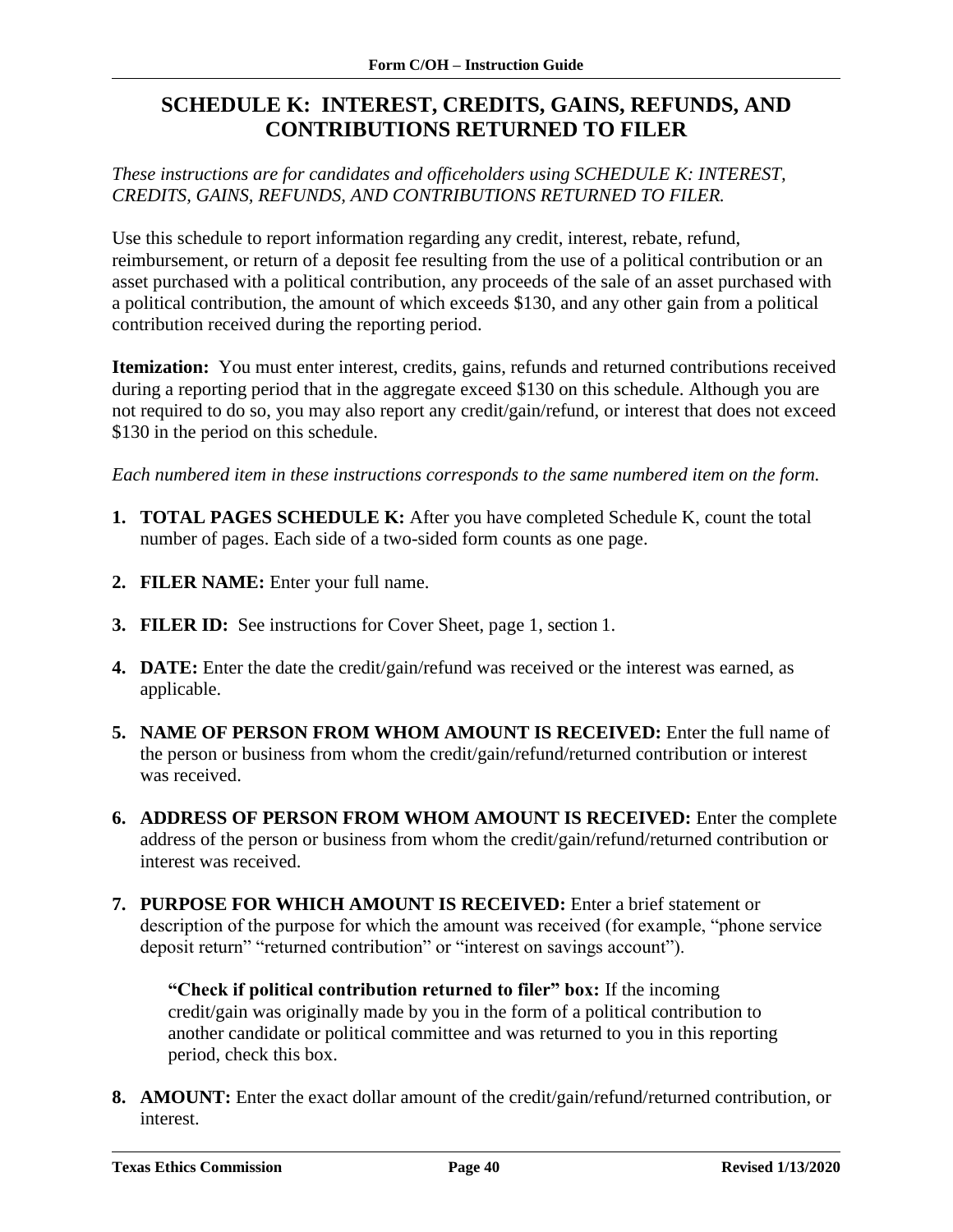# <span id="page-42-0"></span>**SCHEDULE T: IN-KIND CONTRIBUTIONS OR POLITICAL EXPENDITURES FOR TRAVEL OUTSIDE OF TEXAS**

### *These instructions are for candidates and officeholders using SCHEDULE T: IN-KIND CONTRIBUTIONS OR POLITICAL EXPENDITURES FOR TRAVEL OUTSIDE OF TEXAS.*

Use this schedule to disclose information about contributions accepted or expenditures made during the reporting period. In addition to completing this schedule, you must also report the actual contribution or expenditure on the appropriate schedule or form. The law requires detailed information regarding in-kind contributions or political expenditures for travel outside of the state of Texas.

*Each numbered item in these instructions corresponds to the same numbered item on the form.* 

- **1. TOTAL PAGES SCHEDULE T:** After you have completed Schedule T, count the total number of pages. Each side of a two-sided form counts as one page.
- **2. FILER NAME:** Enter the full name of the candidate, committee, or party on whose report you are including this schedule.
- **3. FILER ID:** If you are filing with the Commission, enter your filer account number. If you do not file with the Commission, you are not required to enter a filer account number.
- **4. NAME OF CONTRIBUTOR / CORPORATION OR LABOR ORGANIZATION / PLEDGOR / PAYEE:** Enter the full name of the contributor / corporation or labor organization / pledgor / payee as it appears on the schedule or form on which you reported the actual contribution or expenditure.
- **5. CONTRIBUTION / EXPENDITURE REPORTED ON:** Check the appropriate box for the schedule or form on which you reported the actual contribution or expenditure.
- **6. DATES OF TRAVEL:** Enter the dates on which the travel occurred.
- **7. NAME OF PERSON(S) TRAVELING:** Enter the full name of the person or persons traveling on whose behalf the travel was accepted or on whose behalf the expenditure was made.
- **8. DEPARTURE CITY OR NAME OF DEPARTURE LOCATION:** Enter the name of the departure city or the name of each departure location.
- **9. DESTINATION CITY OR NAME OF DESTINATION LOCATION:** Enter the name of the destination city or the name of each destination location.
- **10. MEANS OF TRANSPORTATION:** Enter the method of travel (e.g., airplane, bus, boat, car, etc.)
- **11. PURPOSE OF TRAVEL:** Enter the campaign or officeholder purpose of the travel, including the name of a conference, seminar, or other event.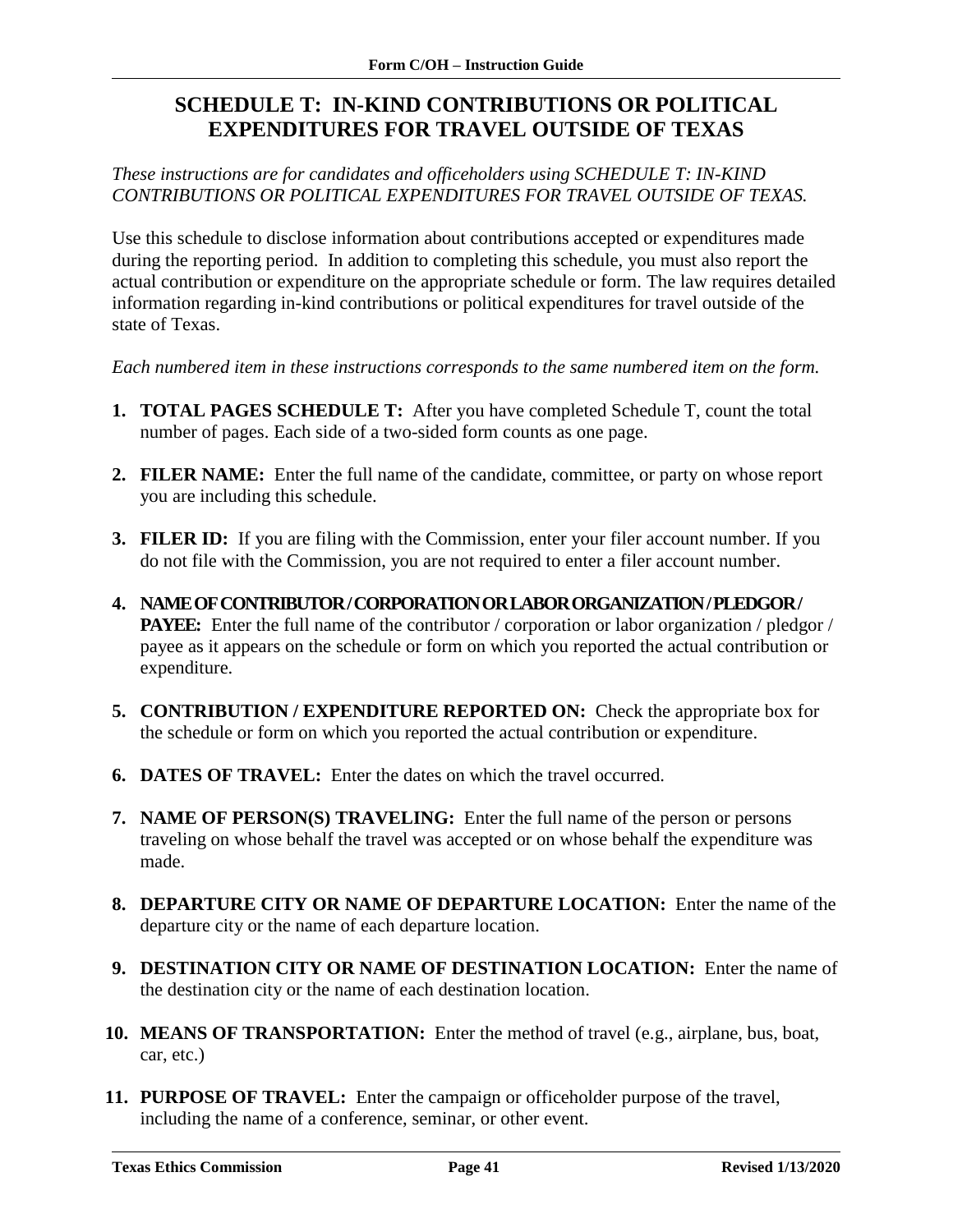## **FORM C/OH-FR: DESIGNATION OF FINAL REPORT**

<span id="page-43-0"></span>*These instructions are for candidates and officeholders using Form C/OH-FR: C/OH REPORT: DESIGNATION OF FINAL REPORT. A final report must include this form (Form C/OH-FR) and the CAMPAIGN FINANCE REPORT (Form C/OH) with the "Final Report" box checked on page 1, section 9. It must also include Schedules A1, A2, B, E, F1, F2, F3, F4, G, H, I, K, and T, as applicable.*

## **GENERAL INFORMATION**

<span id="page-43-1"></span>For filing purposes, you are a "candidate" as long as you have an appointment of campaign treasurer on file. If you do not expect to accept any further campaign contributions or to make any further campaign expenditures, you may file a final report of contributions and expenditures. A final report terminates your appointment of campaign treasurer and relieves you of the obligation of filing further reports as a candidate.

If you do not have an appointment of campaign treasurer on file, you may not accept *campaign* contributions or make *campaign* expenditures. A payment on a campaign debt is a campaign expenditure. An officeholder who does not have an appointment of campaign treasurer on file may accept *officeholder* contributions and make *officeholder* expenditures.

The effect of filing a final report differs depending on whether you are an officeholder at the time you file a final report.

**Officeholders Filing a Final Report:** You will not have to worry about surplus political funds and assets until you cease to be an officeholder. You may still be required to file semiannual reports of contributions and expenditures as an officeholder. The only officeholders who are not required to file semiannual reports are local officeholders who do not exceed \$900 in contributions or \$900 in expenditures during the reporting period.

If you cease to be an officeholder at a time when you do not have a campaign treasurer appointment on file, and you retain political contributions, interest or other income from political contributions, or assets purchased with political contributions or interest or other income from political contributions after filing the last required report as an officeholder, you *must* file an annual report of unexpended contributions not earlier than January 1 and not later than January 15 of each year following the year in which you filed the last required report as an officeholder. You may not retain these unexpended funds longer than six years after the date you ceased to be an officeholder. For information about important restrictions regarding the use and reporting of unexpended contributions, see the Campaign Finance Guide.

**Non-Officeholders Filing a Final Report:** You will no longer be required to file reports *unless* you retain political contributions, interest or other income from political contributions, or assets purchased with political contributions or interest or other income from political contributions. If you retain any of those items, you must file an annual report of unexpended contributions not earlier than January 1 and not later than January 15 of each year after the year in which you filed your final report. You may not retain these unexpended funds longer than six years after the date of filing a final report. For information about important restrictions regarding the use and reporting of unexpended contributions, see the Campaign Finance Guide.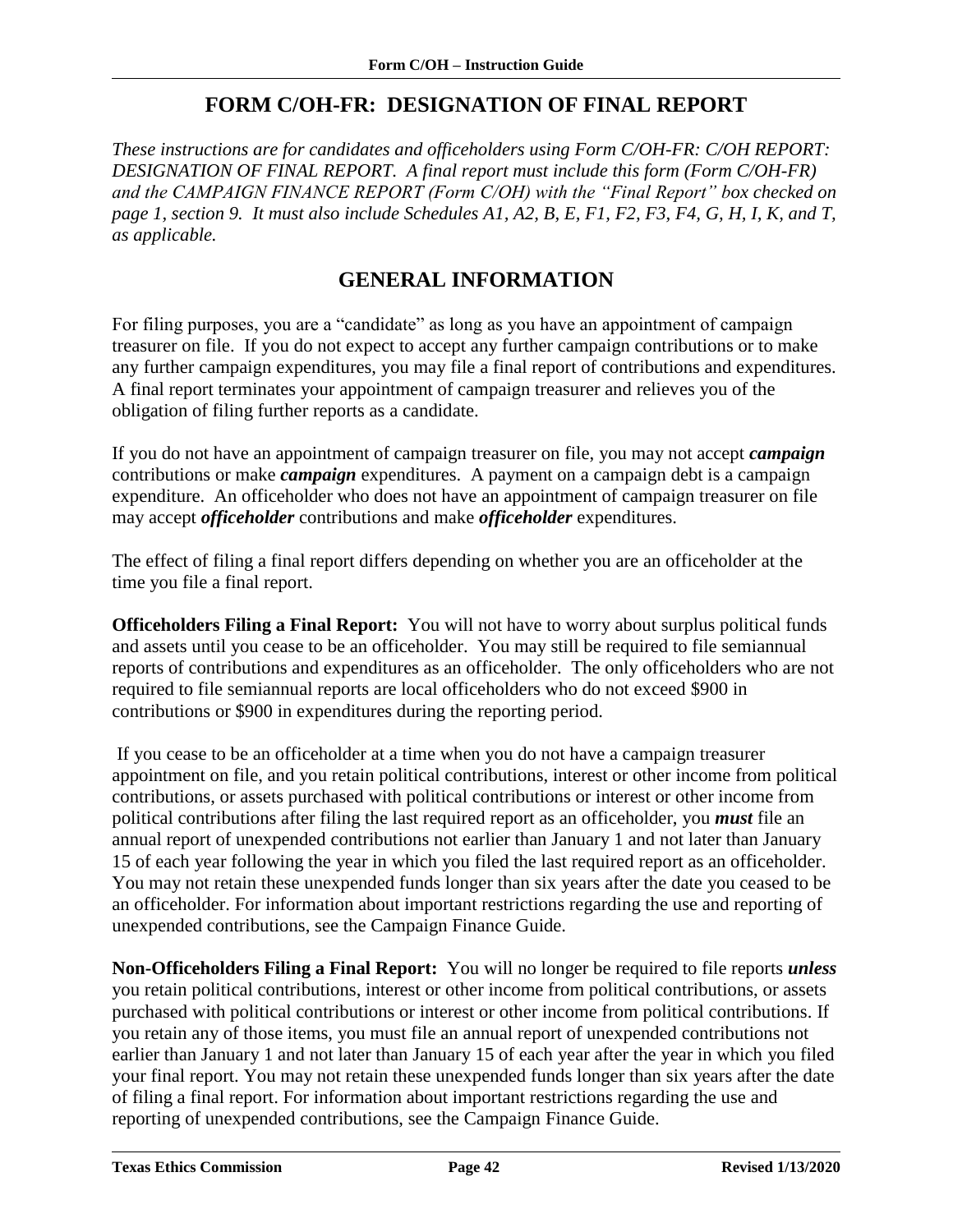# **COMPLETING THE FORM**

<span id="page-44-0"></span>*Each numbered item in these instructions corresponds to the same numbered item on the form.*

- **1. C/OH NAME:** Enter your full name.
- **2. FILER ID:** If you are filing with the Commission, enter your Filer ID. If you do not file with the Commission, you are not required to enter a Filer ID.
- **3. SIGNATURE:** You must sign this section to indicate that you understand the consequences of filing a final report.
- **4. FILER WHO IS NOT AN OFFICEHOLDER:** Complete this section if you are not an officeholder at the time of filing your final report. Be sure to check the appropriate box in both sections A and B and sign on the "Signature" line.
- **5. OFFICEHOLDER:** Complete this section if you are an officeholder at the time of filing your final report. You must check the box to indicate awareness of further filing requirements.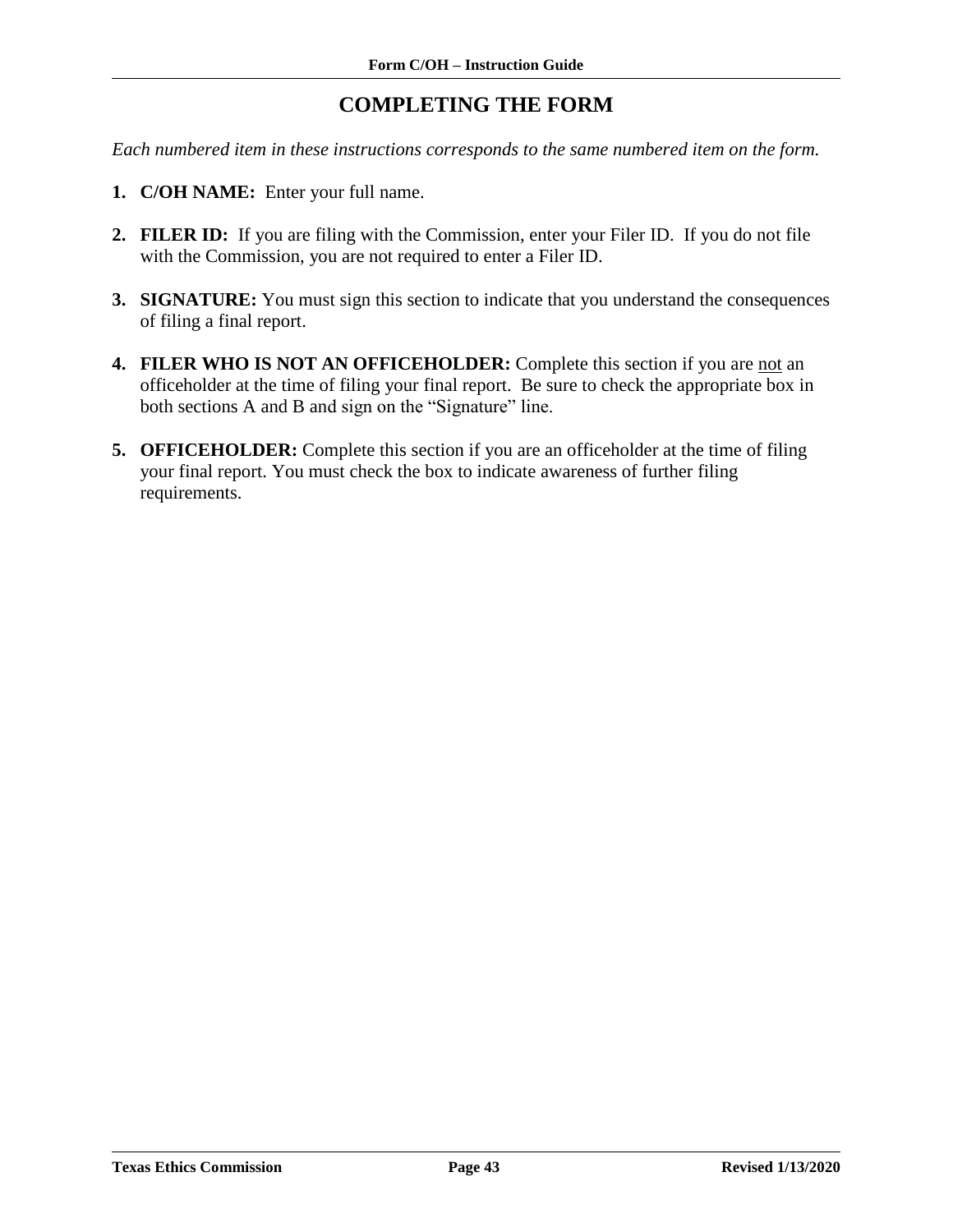# **ADDITIONAL INFORMATION REGARDING EXPENDITURES**

### <span id="page-45-1"></span><span id="page-45-0"></span>**EXAMPLES: REPORTING EXPENDITURES MADE BY CREDIT CARD**

*This list is for illustrative purposes only. It is intended to provide helpful information and to assist filers in reporting expenditures made by credit card and payments made to credit card companies.*

#### **Example #1: Candidate Using Credit Card to Make Political Expenditures and Using Political Contributions to Pay the Credit Card Bill in the Same Reporting Period**

A candidate for office uses her credit card to buy \$1,000 in campaign office supplies from an office store. During the same reporting period, the candidate uses her credit card to buy \$500 in political advertising signs from a sign company. During the same reporting period, the candidate makes a single payment from her political contributions account to pay the \$1,500 credit card bill.

To report that activity, the candidate would report all of the following on a campaign finance report (Form C/OH) covering the period in which she made the credit card charges and sent the payment to the credit card company:

- 1. For the credit card charges: a \$1,000 expenditure on the "Expenditures Made by Credit Card" Schedule (F4). The schedule identifies the office store as the payee of the expenditure and includes the address, date, amount, a category of the expenditure as "Office Overhead/Rental Expense," and a description as "Campaign Office Supplies." In Section 9 of the schedule, the box for "Political" is also checked. The candidate also reports the \$500 expenditure on the "Expenditures Made by Credit Card" Schedule and identifies the sign company as the payee of the expenditure and includes the address, date, amount, a category of the expenditure as "Advertising Expense," and a description as "Political Advertising Signs." In Section 9 of the schedule, the box for "Political" is also checked.
- 2. For the payment to the credit card company: a \$1,500 expenditure on the "Political Expenditures from Political Contributions" Schedule (F1). The schedule identifies the credit card company as the payee of the expenditure and includes the address, date, amount, a category of the expenditure as "Credit Card Payment," and a description as "Payment of credit card bill for credit card expenditures."
- 3. Both \$1,500 amounts reported on each schedule will also be included in the appropriate totals sections of Cover Sheet Pages 2 and 3.

### **Example #2: Candidate Using Credit Card to Make a Political Expenditure and Using Personal Funds to Pay the Credit Card Bill in the Same Reporting Period**

A candidate for *non-judicial* office uses his credit card to purchase \$3,000 in political advertising materials from a print shop. During the same reporting period, the candidate makes a payment from his personal funds account to pay the \$3,000 credit card bill.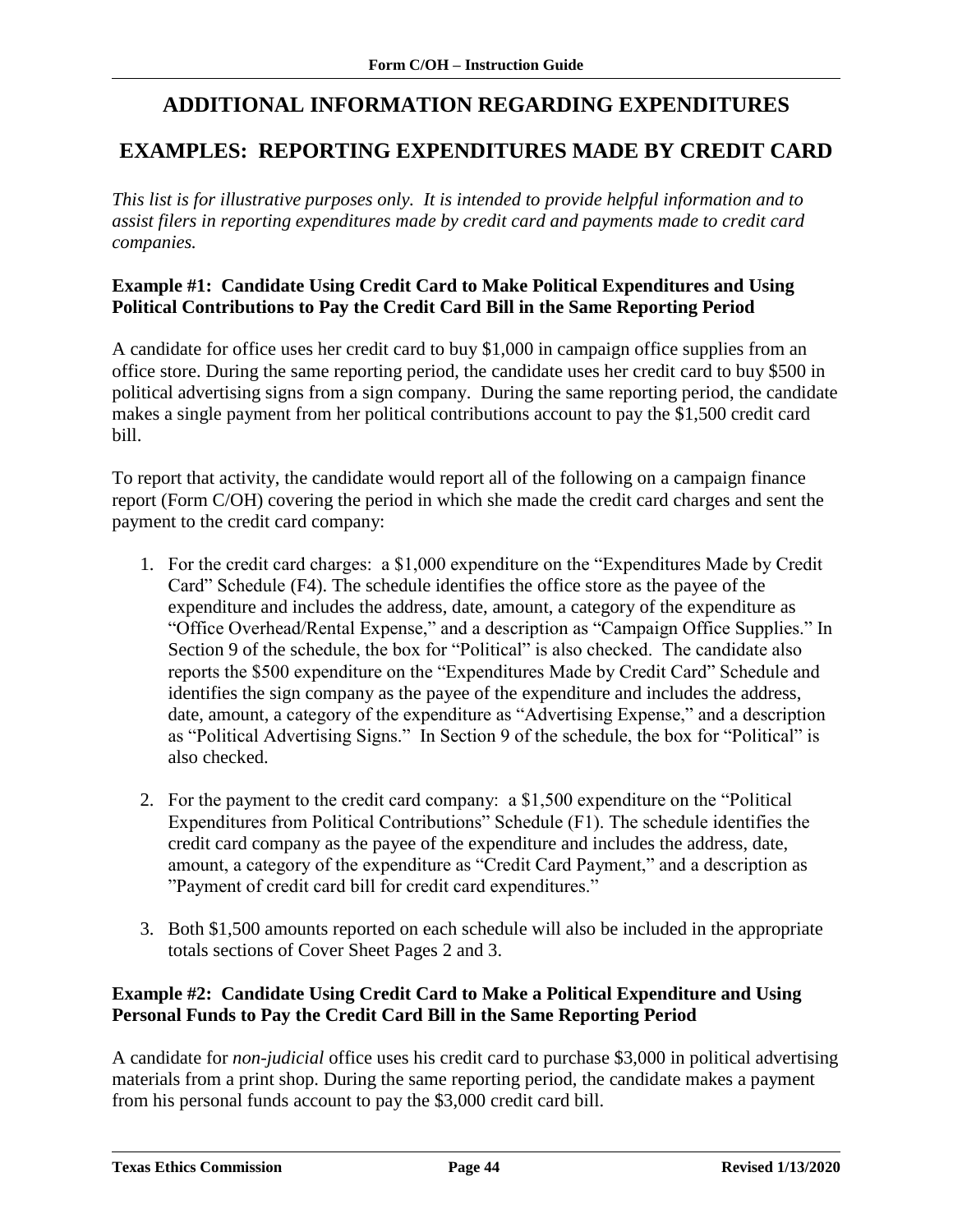To report that activity, the candidate would report all of the following on a campaign finance report (Form C/OH) covering the period in which he made the credit card charge and sent the payment to the credit card company:

- 1. For the credit card charge: a \$3,000 expenditure on the "Expenditures Made by Credit Card" Schedule (F4). The schedule identifies the print shop as the payee of the expenditure and includes the address, date, amount, a category of the expenditure as "Advertising Expense," and a description as "Political Advertising Materials." In Section 9 of the schedule, the box for "Political" is also checked.
- 2. For the payment to the credit card company: a \$3,000 expenditure on the "Political Expenditures Made from Personal Funds" Schedule (G). The schedule identifies the credit card company as the payee of the expenditure and includes the address, date, amount, a category of the expenditure as "Credit Card Payment," and a description as "Payment of credit card bill for political advertising materials." If the candidate intends to seek reimbursement from political contributions, the candidate may also check the appropriate box in Section 6.
- 3. Both \$3,000 amounts reported on each schedule will also be included in the appropriate sections of Cover Sheet Pages 2 and 3.

#### **Example #3: Political Committee Using Credit Card to Make a Political Expenditure and Using Political Contributions to Pay the Credit Card Bill in Different Reporting Periods**

A general-purpose committee uses its credit card to buy \$500 in political advertising in a newspaper. The committee receives the statement from the credit card company but does not send a payment until after the reporting period ends. When the committee sends a payment to the credit card company, it makes a \$500 payment from its political contributions account.

To report the credit card charge, the committee's campaign treasurer would report all of the following on a campaign finance report (Form GPAC) covering the period in which it made the credit card charge:

- 1. A \$500 expenditure on the "Expenditures Made by Credit Card" Schedule (F4). The schedule identifies the newspaper as the payee of the expenditure and includes the address, date, amount, a category of the expenditure as "Advertising Expense," and a description as "Political Advertising." In Section 9 of the schedule, the box for "Political" is also checked.
- 2. The \$500 amount reported on the "Expenditures Made by Credit Card" Schedule (F4) will also be included in the appropriate sections of Cover Sheet Pages 2 and 3.

To report the payment to the credit card company, the committee's campaign treasurer would also report all of the following on a campaign finance report (Form GPAC) covering the period in which it made the payment to the credit card company:

1. A \$500 expenditure on the "Political Expenditures from Political Contributions" Schedule (F1). The schedule identifies the credit card company as the payee of the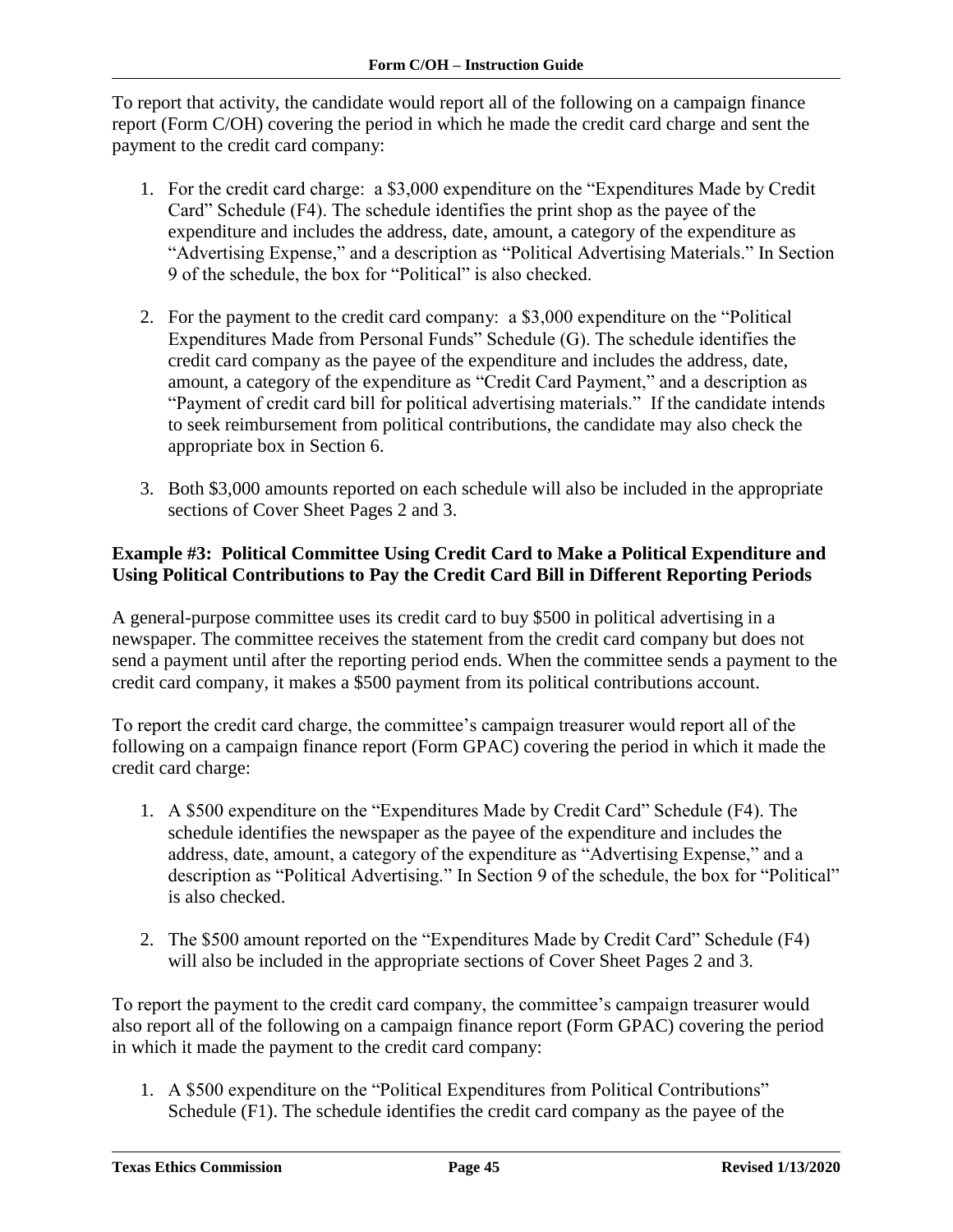expenditure and includes the address, date, amount, a category of the expenditure as "Credit Card Payment," and a description as "Payment of credit card bill for political advertising."

2. The \$500 amount reported on the "Political Expenditures from Political Contributions" Schedule (F1) will also be included in the appropriate sections of Cover Sheet Pages 2 and 3.

#### **Example #4: Candidate Using Credit Card to Make a Political Expenditure and Using Political Contributions to Pay the Credit Card Bill in Different Reporting Periods**

A candidate for *judicial* office uses her credit card to buy \$500 in political advertising in a newspaper. The candidate receives the statement from the credit card company but does not send a payment until after the reporting period ends. When the candidate sends a payment to the credit card company, she makes a \$500 payment from her political contributions account.

To report the credit card charge, the candidate would report all of the following on a campaign finance report (Form JC/OH) covering the period in which she made the credit card charge:

- 1. A \$500 expenditure on the "Expenditures Made by Credit Card" Schedule (F4). The schedule identifies the newspaper as the payee of the expenditure and includes the address, date, amount, a category of the expenditure as "Advertising Expense," and a description as "Political Advertising." In Section 9 of the schedule, the box for "Political" is also checked.
- 2. The \$500 amount reported on the "Expenditures Made by Credit Card" Schedule (F4) will also be included in the appropriate sections of Cover Sheet Pages 2 and 3.

To report the payment to the credit card company, the candidate would also report all of the following on a campaign finance report (Form JC/OH) covering the period in which the payment to the credit card company was made:

- 1. A \$500 expenditure on the "Political Expenditures from Political Contributions" Schedule (F1). The schedule identifies the credit card company as the payee of the expenditure and includes the address, date, amount, a category of the expenditure as "Credit Card Payment," and a description as "Payment of credit card bill for political advertising."
- 2. The \$500 amount reported on the "Political Expenditures from Political Contributions" Schedule (F1) will also be included in the appropriate sections of Cover Sheet Pages 2 and 3.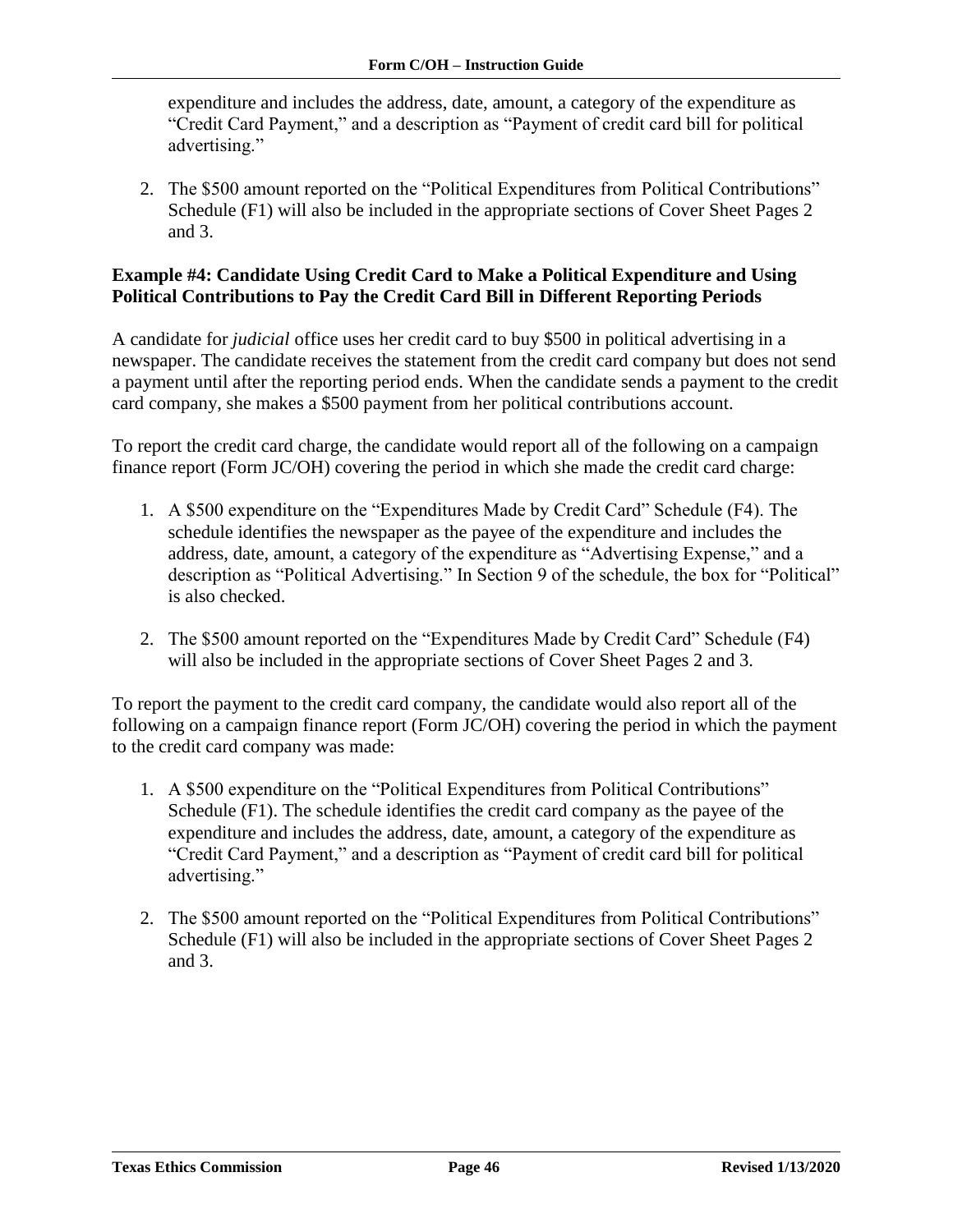## **EXAMPLES: PURPOSE OF EXPENDITURES**

<span id="page-48-0"></span>*This list is for illustrative purposes only. It is intended to provide helpful information and to assist filers in reporting the purpose of an expenditure. However, it is not, and is not intended to be, an exhaustive or an exclusive list of how a filer may permissibly report the purpose of an expenditure.*

(1) Example: Candidate X is seeking the office of State Representative, District 2000. She purchases an airline ticket from ABC Airlines to attend a campaign rally within District 2000. The acceptable category for this expenditure is "travel in district." The candidate activity that is accomplished by making the expenditure is to attend a campaign rally. An acceptable brief statement is "airline ticket to attend campaign event."

(2) Example: Candidate X purchases an airline ticket to attend a campaign event outside of District 2000 but within Texas, the acceptable category is "travel out of district." The candidate activity that is accomplished by making the expenditure is to attend a campaign event. An acceptable brief statement is "airline ticket to attend campaign or officeholder event."

(3) Example: Candidate X purchases an airline ticket to attend an officeholder related seminar outside of Texas. The acceptable method for the purpose of this expenditure is by selecting the "travel out of district" category and completing the "Schedule T" (used to report travel outside of Texas).

(4) Example: Candidate X contracts with an individual to do various campaign related tasks such as work on a campaign phone bank, sign distribution, and staffing the office. The acceptable category is "salaries/wages/contract labor." The candidate activity that is accomplished by making the expenditure is to compensate an individual working on the campaign. An acceptable brief statement is "contract labor for campaign services."

(5) Example: Officeholder X is seeking re-election and makes an expenditure to purchase a vehicle to use for campaign purposes and permissible officeholder purposes. The acceptable category is "transportation equipment and related expenses" and an acceptable brief description is "purchase of campaign/officeholder vehicle."

(6) Example: Candidate X makes an expenditure to repair a flat tire on a campaign vehicle purchased with political funds. The acceptable category is "transportation equipment and related expenses" and an acceptable brief description is "campaign vehicle repairs."

(7) Example: Officeholder X purchases flowers for a constituent. The acceptable category is "gifts/awards/memorials expense" and an acceptable brief description is "flowers for constituent."

(8) Example: Political Committee XYZ makes a political contribution to Candidate X. The acceptable category is "contributions/donations made by candidate/officeholder/political committee" and an acceptable brief description is "campaign contribution."

(9) Example: Candidate X makes an expenditure for a filing fee to get his name on the ballot. The acceptable category is "fees" and an acceptable brief description is "candidate filing fee."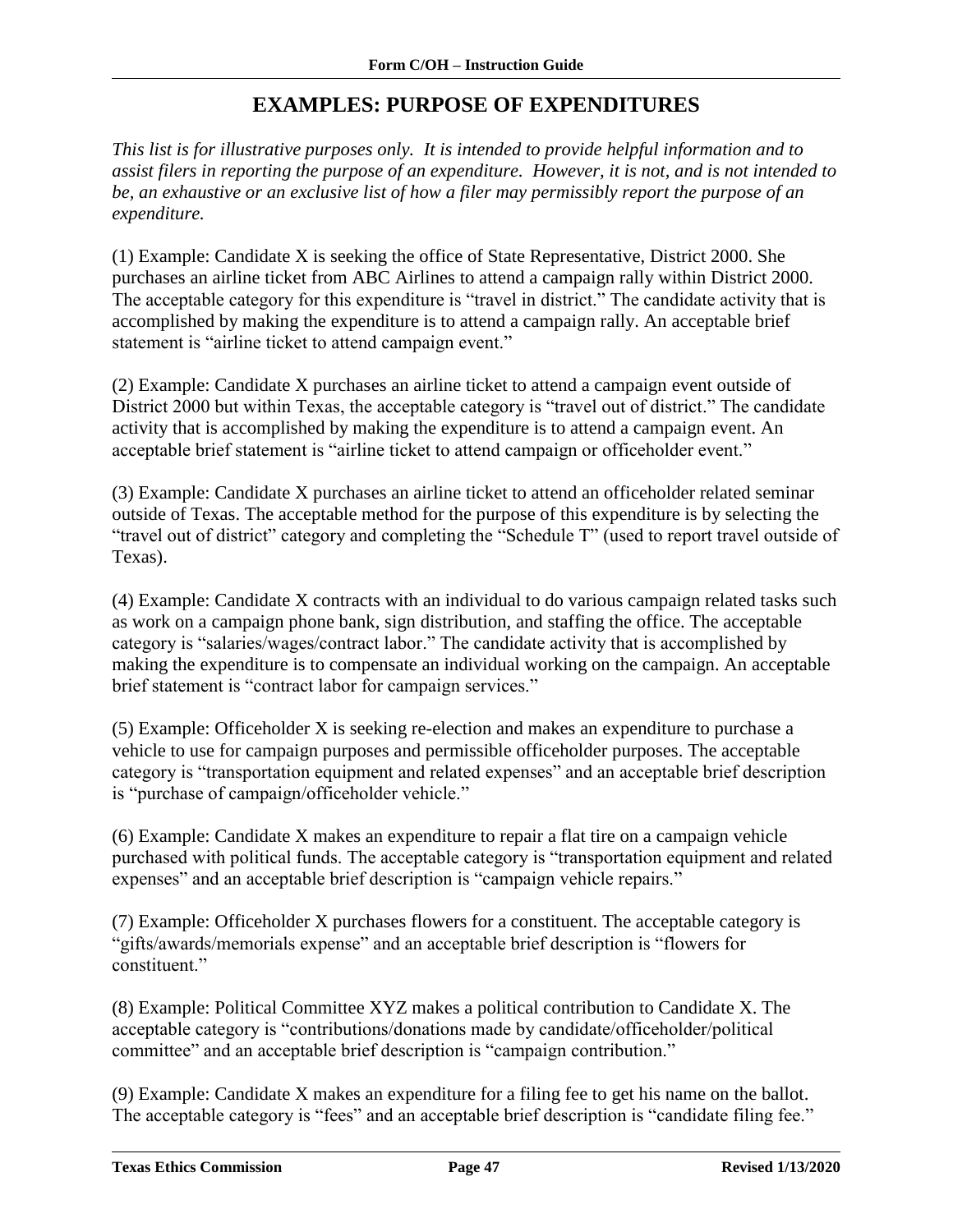(10) Example: Officeholder X makes an expenditure to attend a seminar related to performing a duty or engaging in an activity in connection with the office. The acceptable category is "fees" and an acceptable brief description is "attend officeholder seminar."

(11) Example: Candidate X makes an expenditure for political advertising to be broadcast by radio. The acceptable category is "advertising expense" and an acceptable brief description is "political advertising." Similarly, Candidate X makes an expenditure for political advertising to appear in a newspaper. The acceptable category is "advertising expense" and an acceptable brief description is "political advertising."

(12) Example: Officeholder X makes expenditures for printing and postage to mail a letter to all of her constituents, thanking them for their participation during the legislative session. Acceptable categories are "advertising expense" OR "printing expense" and an acceptable brief description is "letter to constituents."

(13) Example: Officeholder X makes an expenditure to pay the campaign office electric bill. The acceptable category is "office overhead/rental expense" and an acceptable brief description is "campaign office electric bill."

(14) Example: Officeholder X makes an expenditure to purchase paper, postage, and other supplies for the campaign office. The acceptable category is "office overhead/rental expense" and an acceptable brief description is "campaign office supplies."

(15) Example: Officeholder X makes an expenditure to pay the campaign office monthly rent. The acceptable category is "office overhead/rental expense" and an acceptable brief description is "campaign office rent."

(16) Example: Candidate X hires a consultant for fundraising services. The acceptable category is "consulting expense" and an acceptable brief description is "campaign services."

(17) Example: Candidate/Officeholder X pays his attorney for legal fees related to either campaign matters or officeholder matters. The acceptable category is "legal services" and an acceptable brief description is "legal fees for campaign" or "for officeholder matters."

(18) Example: Candidate/Officeholder X makes food and beverage expenditures for a meeting with her constituents. The acceptable category is "food/beverage expense" and an acceptable brief statement is "meeting with constituents."

(19) Example: Candidate X makes food and beverage expenditures for a meeting to discuss candidate issues. The acceptable category is "food/beverage expense" and an acceptable brief statement is "meeting to discuss campaign issues."

(20) Example: Officeholder X makes food and beverage expenditures for a meeting to discuss officeholder issues. The acceptable category is "food/beverage expense" and an acceptable brief statement is "meeting to discuss officeholder issues."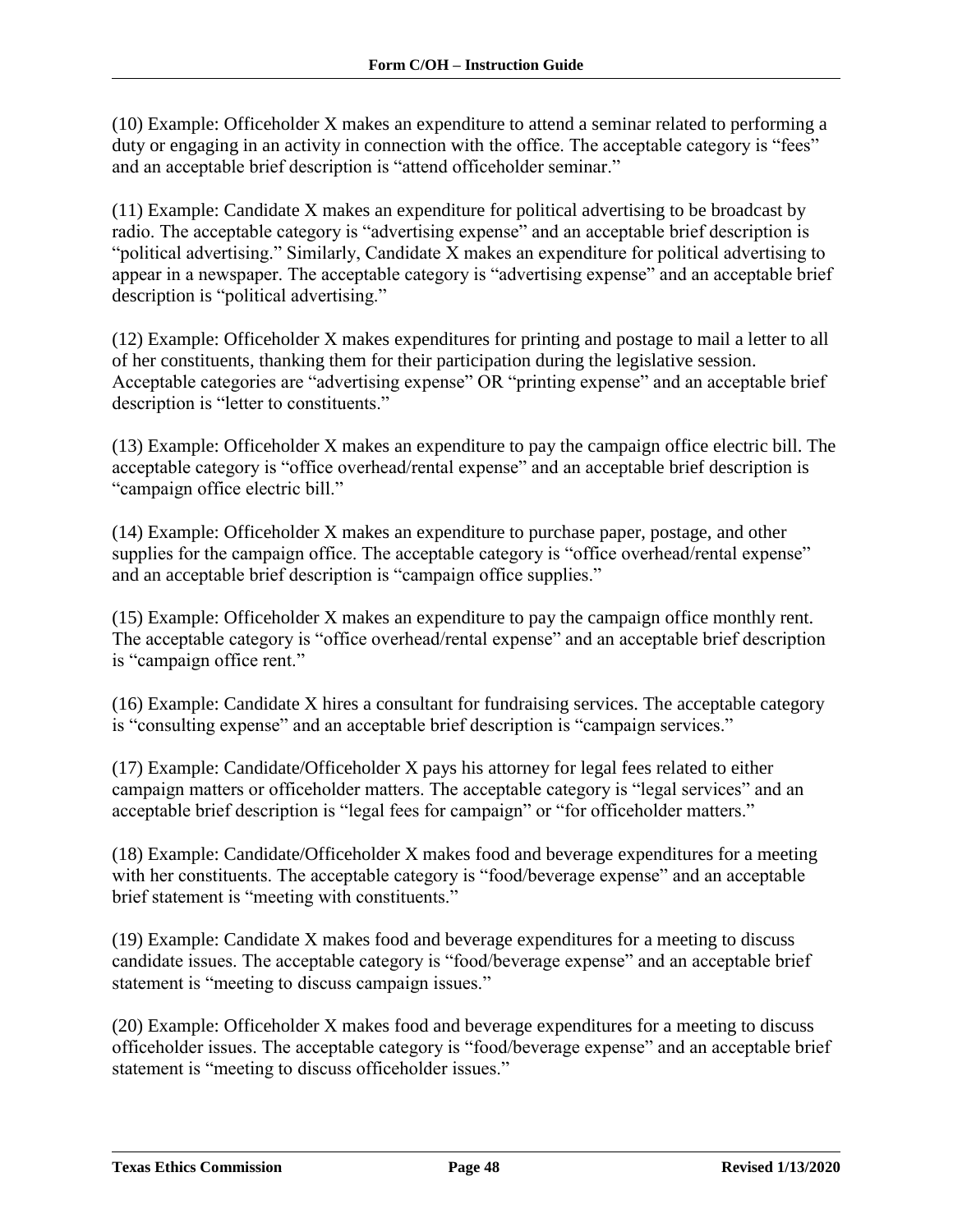(21) Example: Candidate/Officeholder X makes food and beverage expenditures for a meeting to discuss campaign and officeholder issues. The acceptable category is "food/beverage expense" and an acceptable brief statement is "meeting to discuss campaign/officeholder issues."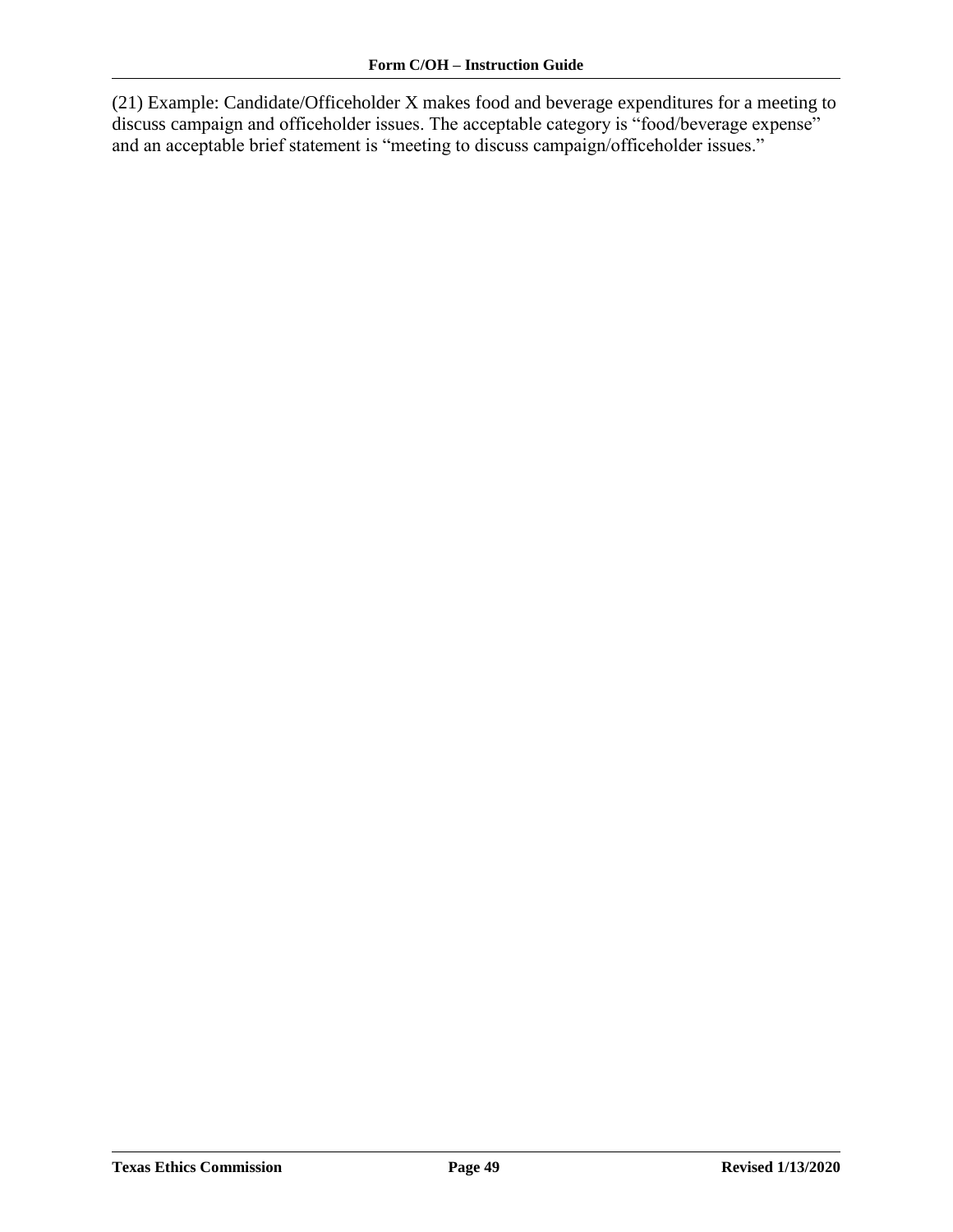### <span id="page-51-0"></span>**EXAMPLES: REPORTING EXPENDITURES FROM PERSONAL FUNDS**

*This list is for illustrative purposes only. It is intended to provide helpful information and to assist filers in reporting expenditures from personal funds.* 

If you intend to seek reimbursement of any amount from political contributions for a political expenditure made from your personal funds, you must report the expenditure in one of three ways. Keep in mind that this reporting system is not an accounting system and duplication of expenditures is not uncommon when reporting transactions related to expenditures made from personal funds.

**Method #1:** Itemize the expenditure on the "Political Expenditures Made from Personal Funds" schedule (Schedule G) and check the box to indicate that you intend to seek reimbursement from political contributions. You may not correct a report to allow reimbursement without subjecting yourself to a possible penalty. When you reimburse yourself, which could be months or years later, report the reimbursement on the "Political Expenditures" schedule (Schedule F1).

**Example:** On December 1, 2007, Candidate A spends \$500 of her own personal funds to purchase political advertising signs. She reports the expenditure to the vendor on Schedule G and checks the box to indicate that reimbursement is intended. One year later, Candidate A reimburses herself from political contributions. She reports the reimbursement on Schedule F1. Candidate A is the payee and the purpose of the expenditure is to reimburse herself for a political expenditure made from personal funds on December 1, 2007.

If you intend to seek reimbursement from political contributions for a political expenditure of any amount made from personal funds, you must itemize the expenditure on Schedule G.

**Method #2:** Report the political expenditures made from your personal funds as a loan to your campaign on the "Loans" schedule (Schedule E). Next, report the political expenditures made from that loan as if they were made from political funds (report on Schedules F1, F2, F3, F4, or H as appropriate). Do NOT report political expenditures made from the loan on Schedule G. The amount you report as a loan in a reporting period may NOT exceed the amount you actually spent from personal funds in that reporting period. In other words, do not report a \$100,000 loan to your campaign if the amount actually spent from personal funds in the reporting period was \$5,000. When you reimburse yourself, which could be months or years later, report the reimbursement on the Schedule F1.

**Example:** In one reporting period, Candidate B spends \$5,000 of his own personal funds to purchase political advertising materials. He spends \$3,000 at Business One and \$2,000 at Business Two. He reports the expenditures as a \$5,000 loan on Schedule E and then itemizes each of the two expenditures as a political expenditure on Schedule F1. A year later, Candidate B reimburses himself from political contributions by disclosing the reimbursement on Schedule F1. He reports the reimbursement on Schedule F1. The payee in this instance is Candidate B, the category of the expenditure is "Loan Repayment/Reimbursement," and "political expenditure made from personal funds reported as a loan" is an acceptable brief description.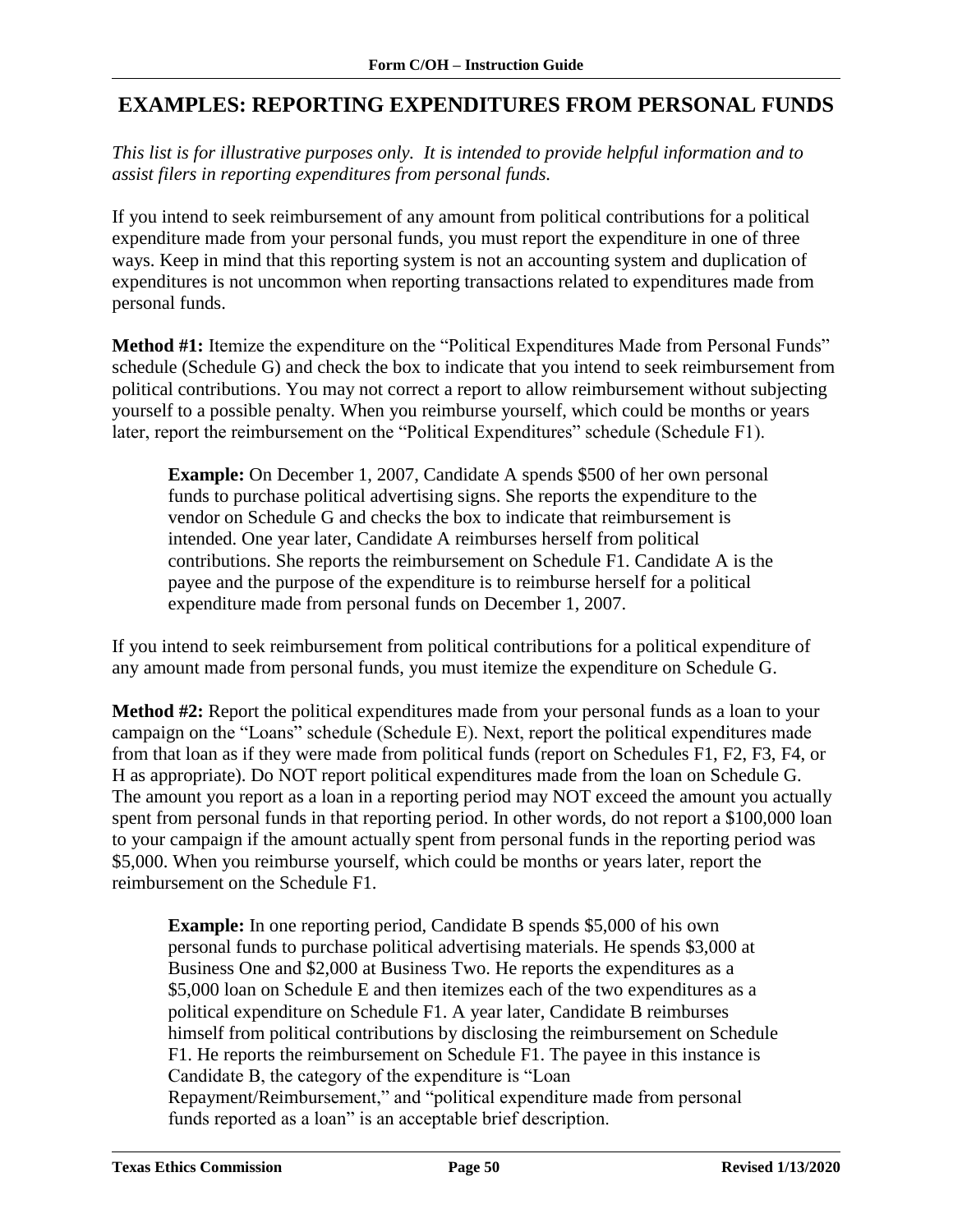**Method #3:** Deposit personal funds in an account in which your political contributions are maintained and report that amount as a loan on the "Loans" schedule (Schedule E). Next, report the political expenditures made from that loan as if they were made from political funds (report on Schedules F1, F2, F3, or H as appropriate). When you reimburse yourself, which could be months or years later, report the reimbursement on the Schedule F1. The reimbursement may not exceed the amount reported as a loan. Personal funds deposited in an account in which political contributions are held are subject to the personal use restriction.)

**Example:** In one reporting period, Candidate C opens a campaign bank account and deposits \$5,000 of her own personal funds into the account. She makes one \$3,000 expenditure for political advertising. Candidate C has no other activity in the reporting period. She reports the \$5,000 as a loan on Schedule E, itemizes the \$3,000 expenditure for the political advertising on Schedule F1, and includes the remaining \$2,000 on her contributions maintained at the end of the reporting period total. A year later, Candidate C reimburses herself from political contributions by disclosing the reimbursement on Schedule F1. The payee in this instance is Candidate C, the category of expenditure is "Loan Repayment/Reimbursement," and "political expenditure made from personal funds reported as a loan" is an acceptable brief description.